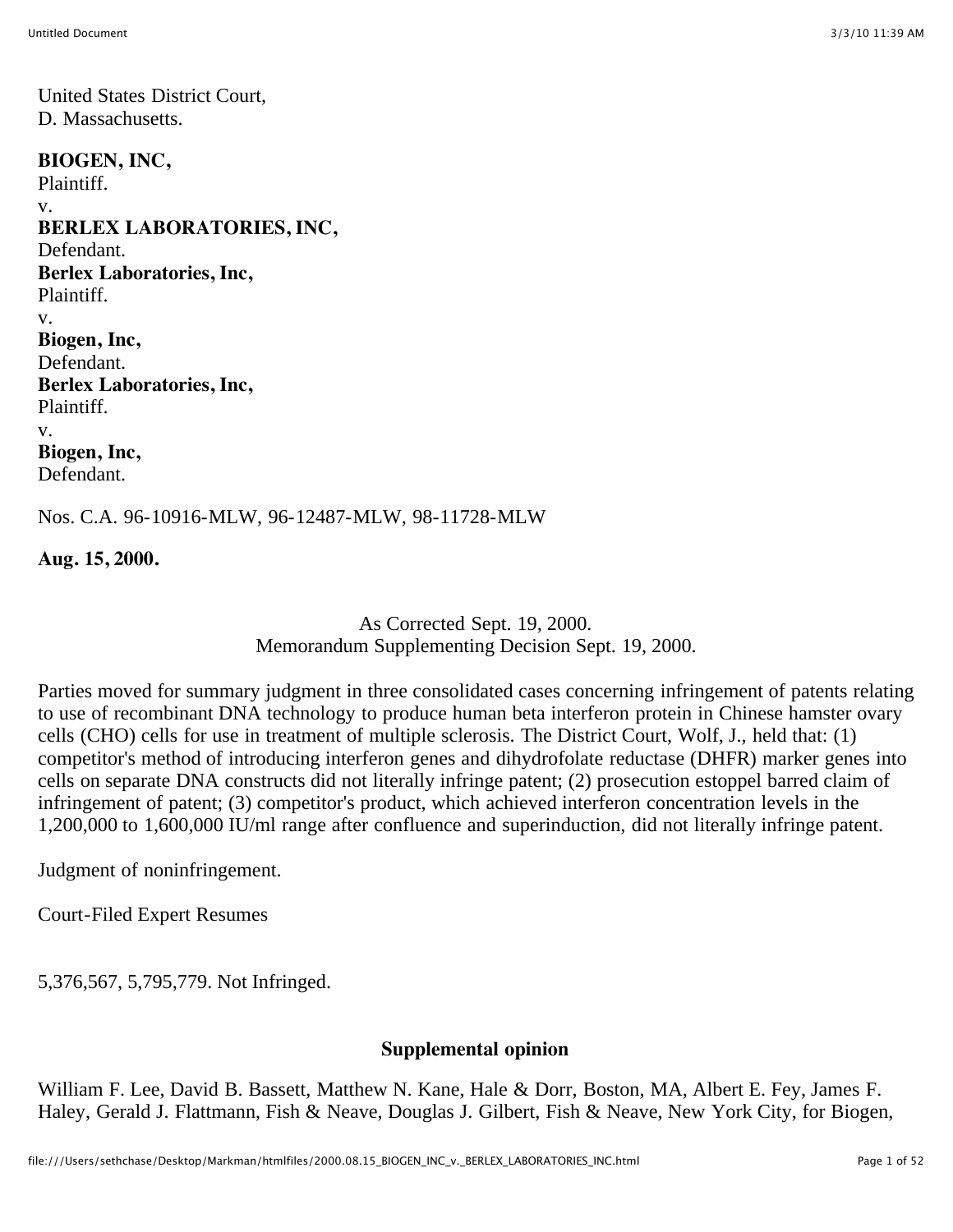Inc., Plaintiffs.

Richard W. Clary, Cravath, Swaine & Moore, New York City, Arnold P. Messing, Eric J. Marandett, Choate, Hall & Stewart, Boston, MA, Jennifer L. Gillum, Keara A. Bergin, Antony L. Ryan, Cravath, Swaine & Moore, Deon J. Nossel, Cravath, Swaine & Moore, Roger G. Brooks, Scott A. Bursor, Michael P. Battin, Cravath, Swaine & Moore, New York City, Doborah D. Borsinger, Berlex Laboratories, Assistant General Counsel, Wayne, NJ, Anthony J. Zelano, Millen, White, Zelano & Branigan, P.C., Arlington, VA, Thomas E.L. Dewey, Dewey, Pegno & Kramarsky LLP, New York City, for Schering AG, Berlex Laboratories, Defendants.

#### *MEMORANDUM AND ORDER*

#### WOLF**, District Judge.**

| I.   |              | <b>SUMMARY</b>                                                       | 80  |
|------|--------------|----------------------------------------------------------------------|-----|
| II.  |              | STANDARD FOR SUMMARY JUDGMENT                                        | 81  |
| Ш.   | <b>FACTS</b> |                                                                      | 82  |
|      | A.           | <b>Technical Background</b>                                          | 82  |
|      | <b>B.</b>    | The Axel Patents Licensed by Biogen                                  | 83  |
|      | $C_{\cdot}$  | The Berlex Patents                                                   | 84  |
|      | D.           | The '779 Patent                                                      | 85  |
|      | E.           | The Prosecution of the Berlex Patents                                | 85  |
|      | 1.           | The 1982 Application                                                 | 85  |
|      | 2.           | The 1984 Amendments                                                  | 86  |
|      | 3.           | The 1985 CIP Application                                             | 87  |
|      | 4.           | The 1990 Divisional Application                                      | 90  |
|      | 5.           | The 1992 Preliminary Amendment                                       | 90  |
|      | 6.           | The 1994 Amendments                                                  | 92  |
|      | 7.           | The 1994 Application Leading to the '779                             | 93  |
|      |              | Patent                                                               |     |
|      | F.           | <b>Biogen's Avonex Process and Product</b>                           | 94  |
| IV.  |              | BERLEX'S MOTION FOR SUMMARY                                          | 94  |
|      |              | JUDGMENT CONCERNING LITERAL                                          |     |
|      |              | <b>INFRINGEMENT OF THE '567 PATENT</b>                               |     |
| V.   |              | <b>BIOGEN'S MOTION FOR SUMMARY</b>                                   | 104 |
|      |              | <b>JUDGMENT CONCERNING</b><br><b>INFRINGEMENT OF THE '567 PATENT</b> |     |
|      |              | UNDER THE DOCTRINE OF                                                |     |
|      |              | <b>EQUIVALENTS</b>                                                   |     |
| VI.  |              | BERLEX'S MOTION FOR SUMMARY                                          | 112 |
|      |              | <b>JUDGMENT CONCERNING LITERAL</b>                                   |     |
|      |              | <b>INFRINGEMENT OF THE '779 PATENT</b>                               |     |
| VII. |              | <b>BIOGEN'S MOTION FOR SUMMARY</b>                                   | 118 |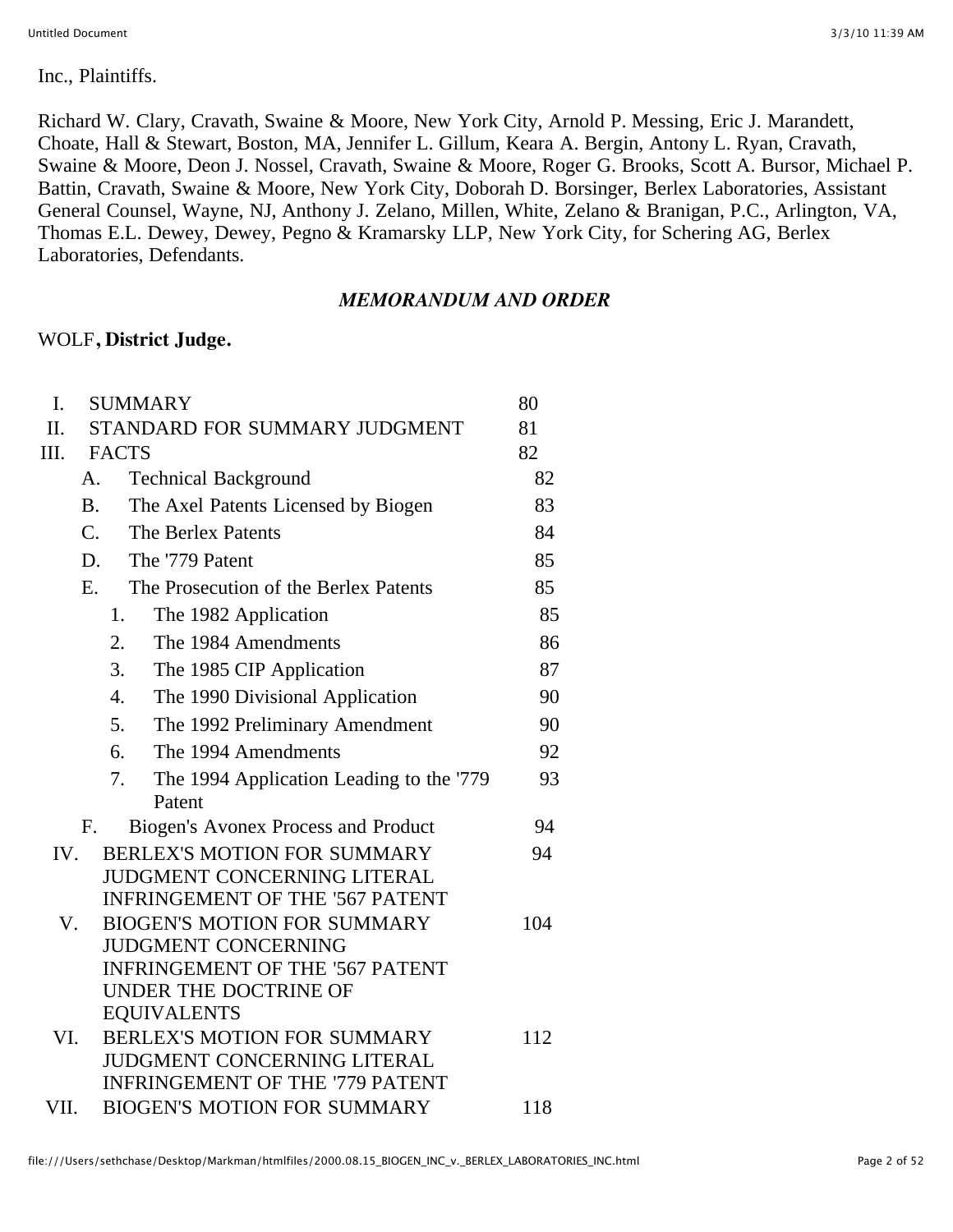## JUDGMENT CONCERNING INFRINGEMENT OF THE '779 PATENT UNDER THE DOCTRINE OF EQUIVALENTS

#### VIII. CONCLUSION AND ORDER 121

#### **I. SUMMARY**

These three, consolidated cases concern whether Biogen, Inc. ("Biogen") infringes patents owned by Berlex Laboratories, Inc. ("Berlex"). The issues presented relate to the use of recombinant DNA technology to produce human beta interferon ("interferon" or "IFN") protein in Chinese hamster ovary cells ("CHO" cells), cells which have been adapted to grow in laboratory or manufacturing conditions. Beta interferon is used to treat multiple sclerosis. Both Avonex, which is marketed by Biogen, and Betaseron, which is marketed by Berlex, are beta interferon products which have been approved by the United States Food and Drug Administration for the treatment of multiple sclerosis.

Berlex is a New Jersey subsidiary of Schering AG, a German pharmaceutical company. Berlex is the coassignee of the U.S. Patents No.'s 4,966,843 (the " '843 Patent"), 5,376,567 (the " '567 Patent"), and 5,795,779 (the " '779 Patent"). Biogen is a Massachusetts company that is principally engaged in the business of developing and manufacturing pharmaceutical products through genetic engineering.

Berlex alleges that in producing Avonex Biogen infringes Berlex's '567 and '779 Patents both literally and under the doctrine of equivalents. Berlex seeks damages for the past infringement which it alleges and a permanent injunction to prevent future infringement. Biogen requestsa declaratory judgment that it does not infringe the '567 or '779 Patents. Alternatively, Biogen contends that if Berlex's proposed claim construction is adopted by the court the '567 Patent is invalid because it lacks the legally required adequate written description. In addition, Biogen asserts that both the '567 and '779 Patents should not be enforced because Berlex engaged in inequitable conduct in prosecuting the applications which led to the issuance of each patent by the United States Patent and Trademark Office (the "PTO").

The parties engaged in extensive discovery for several years. At least one party has moved for summary judgment on each issue of the foregoing issues. The parties conducted two "tutorials" to educate the court on the relevant science, which is summarized in s. III A, infra.

The parties agree that there are no material disputed facts concerning whether Biogen infringes the '567 Patent either literally or under the doctrine of equivalents. They also agree that there are no disputed material facts concerning whether the '779 Patent is infringed literally. While Berlex argues that there is a genuine factual dispute concerning whether Biogen infringes the '779 Patent under the doctrine of equivalents, the court finds that this is not correct. *See* s. VII, infra. As there are no material facts genuinely in dispute, the questions concerning infringement of the '567 and '779 Patent are ripe to be resolved on the pending motions for summary judgment.

In essence, issues of claim construction are dispositive in these cases. Biogen infringes each of the claims at issue, either literally or under the doctrine of equivalents, if the claim constructions advocated by Berlex are correct. Biogen does not infringe either the '567 or '779 Patent if Biogen's proffered claim constructions are correct.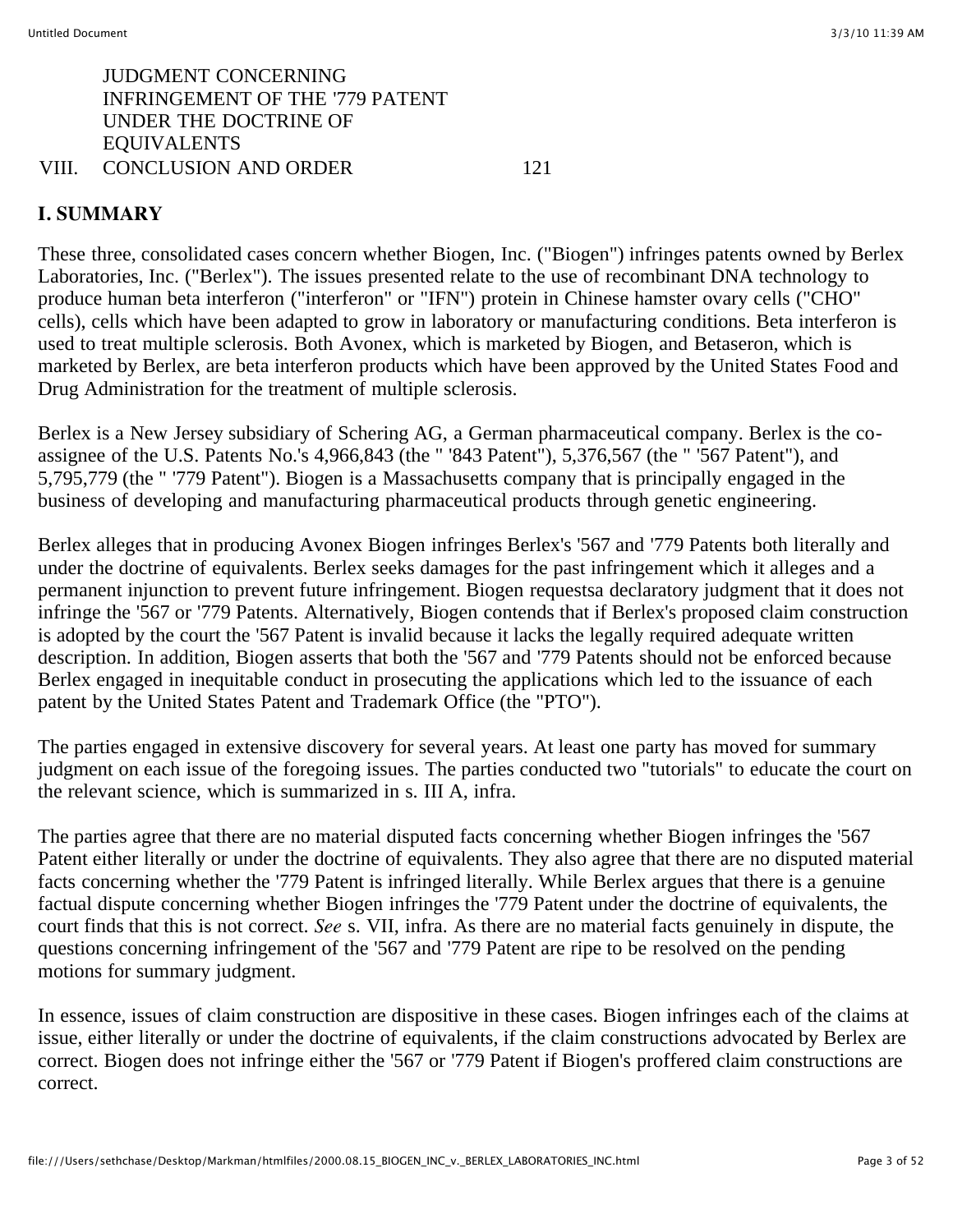[1] Claim construction is an issue to be decided by the court. Thus, the court held a " *Markman* hearing," for the purpose of deciding how to construe the relevant claims, in connection with the hearings on the motions for summary judgment which were conducted on March 7, 8, 9, 10, and 13, 2000.

For the reasons described in detail in this Memorandum, the court concludes that Biogen's proposed construction of each of the claims at issue is correct. Thus, Biogen is entitled to summary judgment on its request for a declaratory judgment that it does not infringe either the '567 Patent or the '779 Patent. The court understands that these decisions resolve these cases, subject to possible appeal. The court is, therefore, not deciding Biogen's motions for summary judgment on the questions whether the '567 and/or '779 Patents are invalid or unenforceable.

In view of the foregoing, the parties are being ordered to confer; to inform the court, by September 8, 2000, whether they agree that final judgment should now be entered for Biogen; and if so, to submit a proposed form of judgment.

## **II. STANDARD FOR SUMMARY JUDGMENT**

The court's discretion to grant summary judgment is governed by Fed.R.Civ.P. 56. Rule 56 provides, in pertinent part, that the court may grant summary judgment only if "the pleadings, depositions, answers to interrogatories, and admissions on file, together with the affidavits, if any, show that there is no genuine issue as to any material fact and that the moving party is entitled to judgment as a matter of law." Fed.R.Civ.P. 56(c); *see also* Karlin Tech. Inc. v. Surgical Dynamics, Inc., 177 F.3d 968, 970 (Fed.Cir.1999).

The facts must be viewed in the light most favorable to the non-moving party. Rodime PLC v. Seagate Tech., Inc., 174 F.3d 1294, 1301 (Fed.Cir.1999), *cert. denied,* 528 U.S. 1115, 120 S.Ct. 933, 145 L.Ed.2d 812 (2000). "When a party fails to make a showing sufficient to establish the existence of an element essential to that party's case, and on which that party bears the burden of proof at trial, there can no longer be a genuine issue as to any material fact ... and the moving party is entitled to judgment as a matter of law." Smith v. Stratus Computer, Inc., 40 F.3d 11, 12 (1st Cir.1994), *cert. denied,* 514 U.S. 1108, 115 S.Ct. 1958, 131 L.Ed.2d 850 (1995) (citation omitted). "[S]ummary judgment is as appropriate in a patent case as in any other." Avia Group Int'l, Inc. v. L.A. Gear Calif., Inc., 853 F.2d 1557, 1561 (Fed.Cir.1988) (citations and internal quotations omitted).

In determining the merits of a motion for summary judgment, the court is compelled to undertake two inquiries: (1) whether the factual disputes are genuine, and (2) whether any fact genuinely in dispute is material. Anderson v. Liberty Lobby, 477 U.S. 242, 247-48, 106 S.Ct. 2505, 91 L.Ed.2d 202 (1986). "As to materiality, the substantive law will identify which facts are material. Only disputes over facts that might affect the outcome of the suit under the governing law will properly preclude the entry of summary judgment." *Id.* To determine if the dispute about a material fact is "genuine," the court must decide whether "the evidence is such that a reasonable [factfinder] could return a verdict for the nonmoving party." *Id.*

# **III. FACTS**

### **A.** *Technical Background*

The relevant facts, which unless otherwise noted are not in genuine dispute, include those set forth below. The history of events relating to this litigation is described chronologically in this section of this Memorandum to place them in context. At the risk of redundancy, the salient facts are repeated, and in some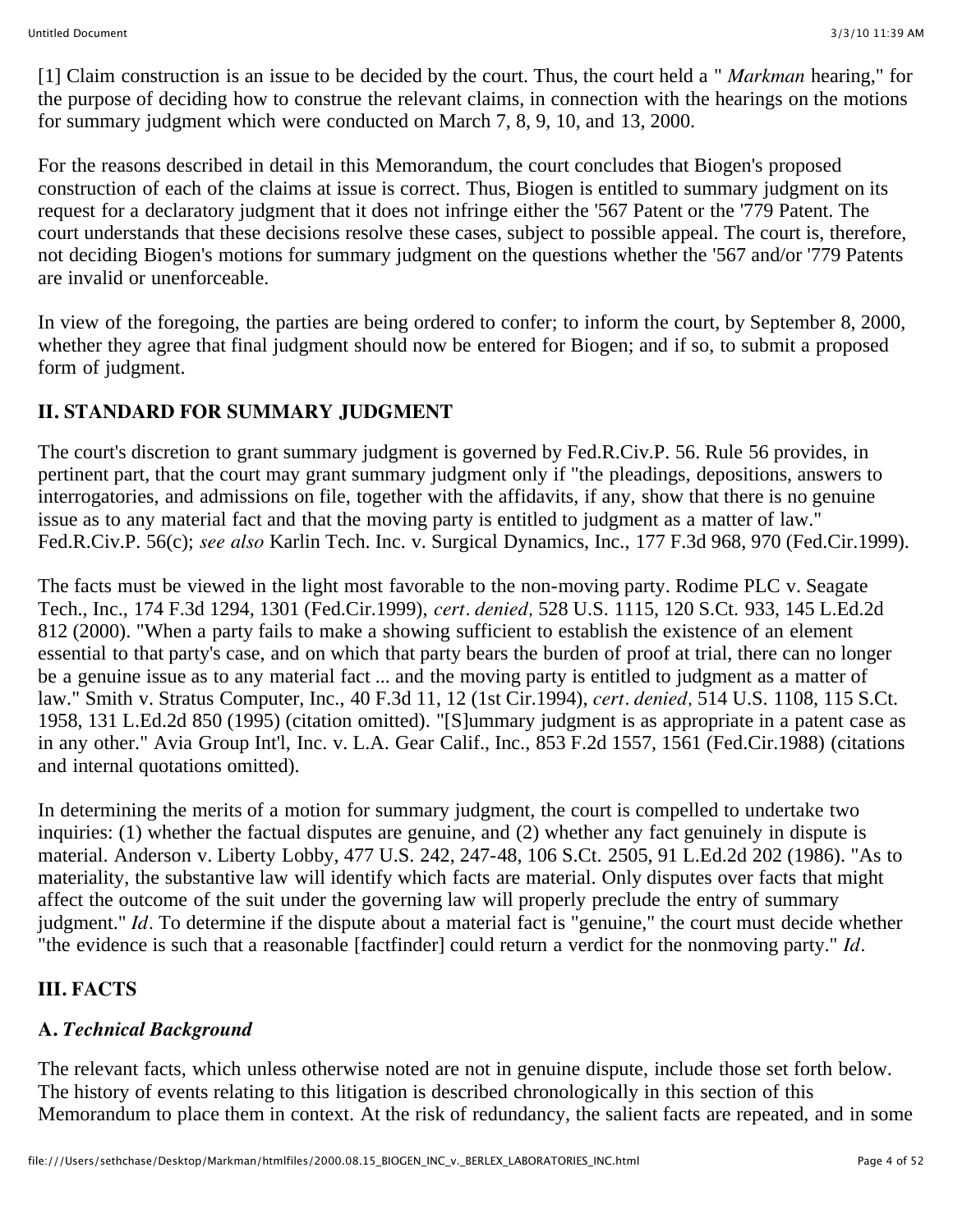instances amplified, in the following sections which analyze each of the motions for summary judgment being decided.

Using recombinant DNA technology, proteins such as interferon can be produced in "host" cells which normally do not produce those proteins. Foreign DNA FN1 encoding the interferon protein is introduced into the host cell on a "DNA construct," which is also sometimes referred to as a "plasmid" or "vector." A DNA construct is an engineered piece of DNA that serves as a vehicle to facilitate transfer of a gene into the host cell. Once introduced into a eukaryotic cell FN2, the DNA construct may integrate into the chromosome FN3 of the host cell. If stably integrated, the "gene of interest," in this case the interferon gene, can be "transcribed" FN4 into "RNA." FN5 That RNA may be "translated" FN6 into protein by the host cell. If the process is successful, progeny of the host cell will also have the gene of interest and produce the protein.

FN1. "DNA" is an abbreviation for Deoxyribonucleic acid, a double-stranded, helical molecule composed of four different types of "nucleotides," the order of which determines the genetic code for the synthesis of proteins.

FN2. Eukaryotic cells contain nuclei, as distinguished from prokaryotic cells, such as bacteria, which have no nuclei.

FN3. A chromosome is the genetic material of a cell, made primarily of DNA, which contains the genes that encode the information necessary for the production of proteins. A gene is a discrete sequence of DNA that encodes a protein.

FN4. Transcription is the process of reading the nucleotide sequence of a gene and constructing messenger RNA encoding that sequence.

FN5. RNA is an abbreviation for Ribonucleic acid, a single-stranded nucleic acid which carries genetic messages from the nucleus to the cytoplasm where it is translated into protein.

FN6. Translation is the process of creating a protein from an RNA sequence.

The process of introducing a foreign gene into a cell is known as "transfection." The term "transform" is often used interchangeably with "transfect," although "transform" implies that the foreign DNA has been successfully incorporated in the host cell. In this Memorandum the terms "transform" and "transformation" refer to the successful introduction of foreign genes into the chromosome of a host cell.

Multiple genes can be introduced into a host cell simultaneously, in a process called "co-transformation." Co-transformation is valuable because successful transformation is a rare event. Typically less than one cell in 100,000 successfully integrates a foreign gene. Thus, identification of CHO cells transformed with the interferon gene is both difficult and important.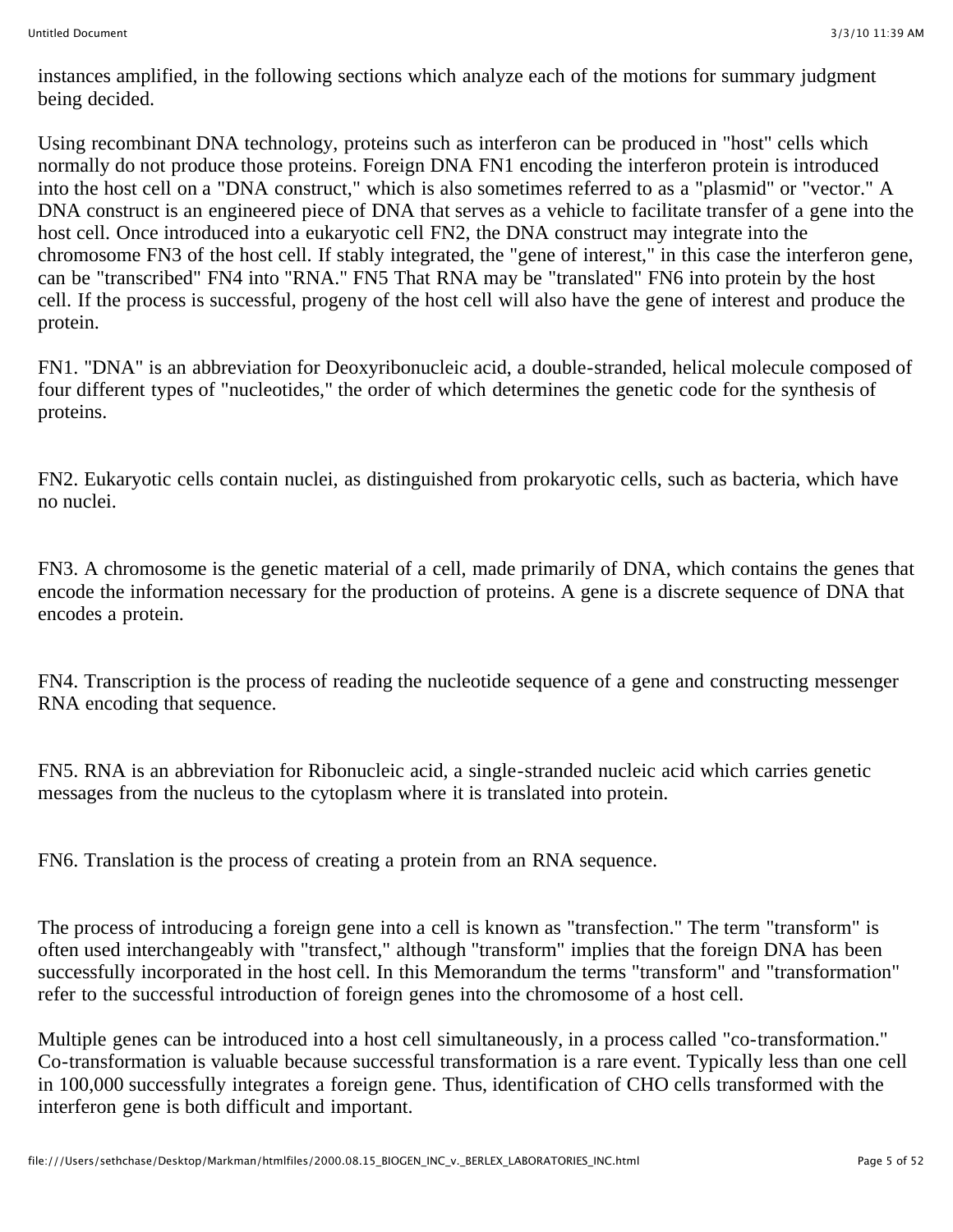To facilitate detection of transformed cells, scientists can introduce a "selectable marker gene," as well as the gene of interest, into a host cell. A selectable marker gene encodes a protein required by the cell to survive in certain growth conditions. Cells lacking this marker gene are used as hosts. After transformation has been attempted, scientists place the cells in medium which is nutritionally deficient or toxic to cells which did not integrate the marker gene and, therefore, do not produce the protein it encodes. A cell which has been transformed to include the selectable marker gene will survive in this medium because the transformed cell will compensate for the nutritional deficiency or toxicity. A cell which has not been transformed will die. In essence, the cells which have been transformed to contain the selectable marker gene will live and be identifiable as transformed.

When co-transformation is attempted, if the selectable marker gene has been successfully introduced, the interferon gene may have been successfully introduced as well. Thus, the marker gene facilitates the identification of cells that have been transformed to include interferon.

Co-transformation can be attempted by placing two genes on a single DNA construct and introducing it into the cell. This is called "linked co-transformation," or co-transformation with a "single construct". *See* Exhibit A hereto. Alternatively, co-transformation can be attempted by placing two genes on different DNA constructs, and simultaneously introducing them into the cell. *Id.* This is referred to as "unlinked cotransformation" or co-transformation employing "multiple constructs". *See* Exhibit B hereto. Berlex uses a single construct to introduce interferon and marker genes into CHO host cells. Biogen employs multiple constructs to accomplish this. The legal implications of this difference are at the heart of the instant litigation.

After either linked or unlinked co-transformation is accomplished, the host cell is grown in a "culture medium" in order to allow the gene of interest, in this case interferon, to be expressed as a protein. A "culture medium" is a solution that contains the nutrients required for maintenance and growth of the cell. When monolayer cultures, which are cultures that are grown on the surface of a plate or roller bottle with a layer one cell thick, are used, the monolayers can be grown to "confluency." "Confluency" is the point at which the cells touch each other, and thus reach the maximum density of the cells in that medium.

To stimulate the production of the maximum amount of interferon, the transformed cells may be "superinduced." "Superinduction" involves treating the transformed cells with certain toxic chemicals which induces production of a high level of interferon, but ultimately kill the host cells.

The concentration of interferon in a medium is typically measured by International Units per milliliter. This is abbreviated as "IU/ml."

After superinduction, the interferon produced is harvested. It is then available for use in products such as Avonex and Betaseron.

### **B.** *The Axel Patents Licensed by Biogen*

In 1979, Drs. Richard Axel, Michael Wigler, and Saul Silverstein published an article in the journal *Cell* disclosing the unlinked co-transformation procedure. *See* M. Wigler, *et al.,* "Transformation of Mammalian Cells with Genes from Procaryotes and Eucaryotes," 16 *Cell* 777 (1979), Affidavit of David B. Bassett in Supp. of Biogen, Inc.'s Mots. for Summ. J. ("Bassett Aff.") Ex. 26, at BG0029574. Among other things, the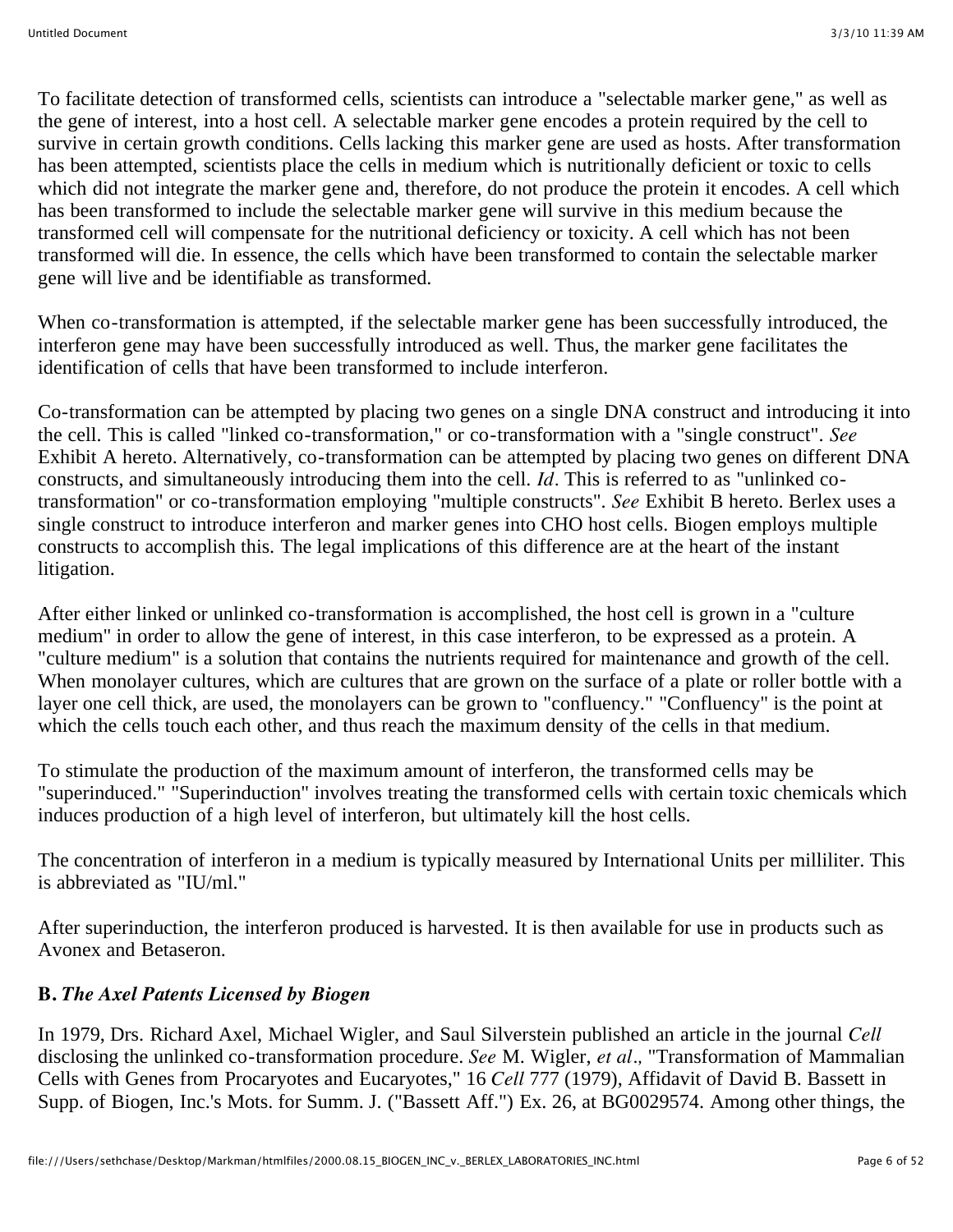authors wrote that: "This paper demonstrates the feasibility of co-transforming cells with two physically unlinked genes. Co-transformed cells can be identified and isolated when one of these genes codes for a selectable marker." *Id.*

In 1980, Drs. Axel, Wigler, Silverstein, and others published another article discussing linked cotransformation. *See* M. Wigler, *et al.,* "Transformation of Mammalian Cells With an Amplifiable Dominant-Acting Gene," 77 *Proc. Natl Acad. Sci.* 6:3567, 3569 (1980), Bassett Aff. Ex. 31.

Drs. Axel, Wigler, and Silverstein were granted patents, two of which (the Axel '216 and '665 Patents) are prior art to Berlex's patents. The initial patent describes experiments using both linked and unlinked cotransformation. U.S. Patent No. 4,399,216, (the Axel " '216 Patent'') at 2:32-35, 5:3-6, 5:24-28, 5:63-68, 6:62-66, 7:27-31, 8:36-44,FN7 Bassett Aff. Ex. 8. The experiments also identify interferon as the gene of interest, DHFR FN8 as a selectable marker gene, and CHO cells as host cells. Id. The application for this patent was filed on February 25, 1980, and the patent issued on August 16, 1983. Id. at BG0017365. A subsequent Axel patent, deriving from the same application, claims a "Chinese Hamster Ovary cell ... wherein the proteinaceous material is interferon protein...." U.S. Patent No. 5,179,017 (the "Axel '017 Patent"), at 42:49-51, Bassett Aff. Ex. 9. In addition, the inventors were issued an International patent with a specification which was identical to that of the '216 and '017 Patents. International Patent Application No. PCT/US81/00240 published Sept. 3, 1981 (the "Axel International Patent"); Letter from W.F. Lee and R.W. Clary to Judge Wolf (Aug. 10, 2000). The Axel '216 Patent, the Axel '017 Patent, and the Axel International Patent are sometimes referred to as the "Axel Patents."

FN7. Citations to patents will contain references to the column number and line number in the column in which the cited text appears. The first number refers to the column number; the number following the colon refers to the line number within that column.

FN8. DHFR is an abbreviation for Dihydrofolate reductase, an enzyme which is commonly used as a selectable marker in recombinant DNA technology.

Biogen has a license from Columbia University, the assignee of the Axel Patents, to produce interferon by using *unlinked* co-transformation and CHO cells in its production of Avonex.

As indicated earlier, the parties dispute whether Berlex's patents, which are described below, are limited to the use of linked co-transformation-the expression of human interferon in CHO cells transformed by employing a single DNA construct comprising multiple genes-or whether it is broader and also encompasses unlinked co-transformation where interferon and marker genes are inserted into a host cell as parts of two distinct DNA constructs.

#### **C.** *The Berlex Patents*

As also indicated earlier, Berlex owns three patents pertinent to this litigation. The '843 Patent issued on October 30, 1990. '843 Patent, Bassett Aff. Ex. 1, at BG0035689. It is literally restricted to the use of a single DNA construct comprising both interferon and marker genes to express human interferon in CHO cells. Id. Berlex has not sued Biogen for infringement of the '843 Patent.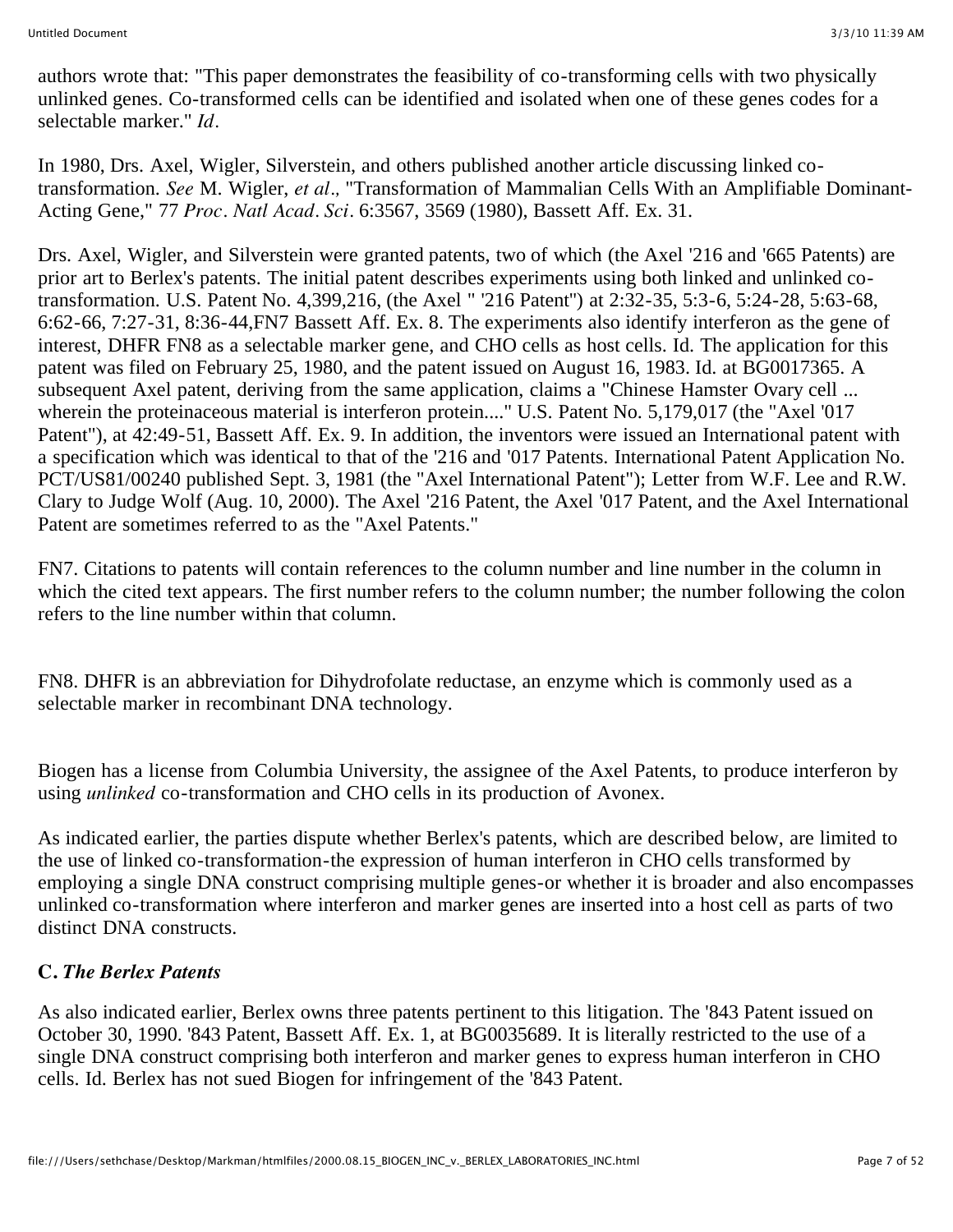The '567 Patent, entitled "Expression of Interferon Genes in Chinese Hamster Ovary Cells," was issued to Berlex on December 27, 1994, based upon a continuation application filed in the '843 Patent prosecution. '567 Patent, Bassett Aff. Ex. 2. Berlex asserts that the claims of the '567 Patent claims fall into three distinct categories, which it characterizes as: (a) construct claims; (b) cell claims; and (c) method claims. Biogen contends that all of the claims of the '567 Patent are limited to the use of a single construct.

The claims Berlex characterizes as the construct claims of the '567 Patent (Claims 1, 2-9, 15-21, 40, 41, and 90) explicitly recite a single DNA construct containing both interferon and DHFR genes as the means of transforming CHO cells. '567 Patent, Bassett Aff. Ex. 2, 27-32. Berlex does not allege that Biogen literally infringes these claims, but argues instead that Biogen infringes them under the doctrine of equivalents.

The claims Berlex characterizes as cell claims (Claims 10-13, 36-39, 66-69) pertain to CHO cells which have been transformed with human interferon. The broadest of these cell claims, Claims 66-69, describe CHO cells "having incorporated therein an expressible gene encoding human (alpha)-or (beta)-interferon," without reciting any specific construct configuration for achieving transformation. Id. at 30:37-39. Berlex contends that Biogen literally infringes claims 66-69.

Claims 10-13 and 36-39, describe CHO cells having incorporated into their chromosomes a single DNA construct bearing both interferon and marker genes. Id. at 27:49-63; 28:61-29:3. Berlex charges Biogen with infringing these claims under the doctrine of equivalents.

Claims 42 and 70 are the broadest of the claims that Berlex characterizes as method claims. They describe methods of interferon production in CHO cells, without specifying the use of a single DNA construct comprising an interferon gene and a marker gene. Id. at 29:18-24 (Claim 42), 30:49-55 (Claim 70). Berlex asserts that Biogen literally infringes these and similar or dependent claims (Claims 42-45, 52, 56, 58, 64, 70, 72, and 78).

### **D.** *The* '779 Patent

This litigation commenced in May 1996. In March 1998, Berlex submitted to the PTO claims which emerged as the '779 Patent. The '779 Patent is entitled "Human Interferon-(beta) (IFN-(beta)) Produced in Chinese Hamster Ovary (CHO) Cells." It was issued to Berlex on August 18, 1998. '779 Patent, Bassett Aff. Ex. 3. All claims of the '779 Patent expressly require a cell culture composition directly resulting from the secretion of interferon from transformed CHO cells with an interferon concentration of between 150,000- 600,000 IU/ml. Id. at 28:6-30:19.

Berlex contends that Biogen literally infringes Claim 1 and representative dependent claims (Claims 2, 8, 9, 11, 12, 21, 25, 26, and 37) of the '779 Patent because Biogen's product passes through the 150,000-600,000 IU/ml range before achieving concentrations of 1,200,000-1,600,000 IU/ml. Alternatively, Berlex contends that Biogen infringes the '779 Patent under the doctrine of equivalents.

### **E.** *The Prosecution of the Berlex Patents*

# **1.** *The 1982 Application*

On November 1, 1982, Drs. Francis P. McCormick, Michael A. Innis, and Gordon M. Ringold (the "inventors" or the "applicants") filed with the PTO U.S. Patent Application No. 06/438,991 (the "1982 application"), entitled "Expression of Interferon Genes in Animal Cells." Bassett Aff. Ex. 4, at 5. Dr.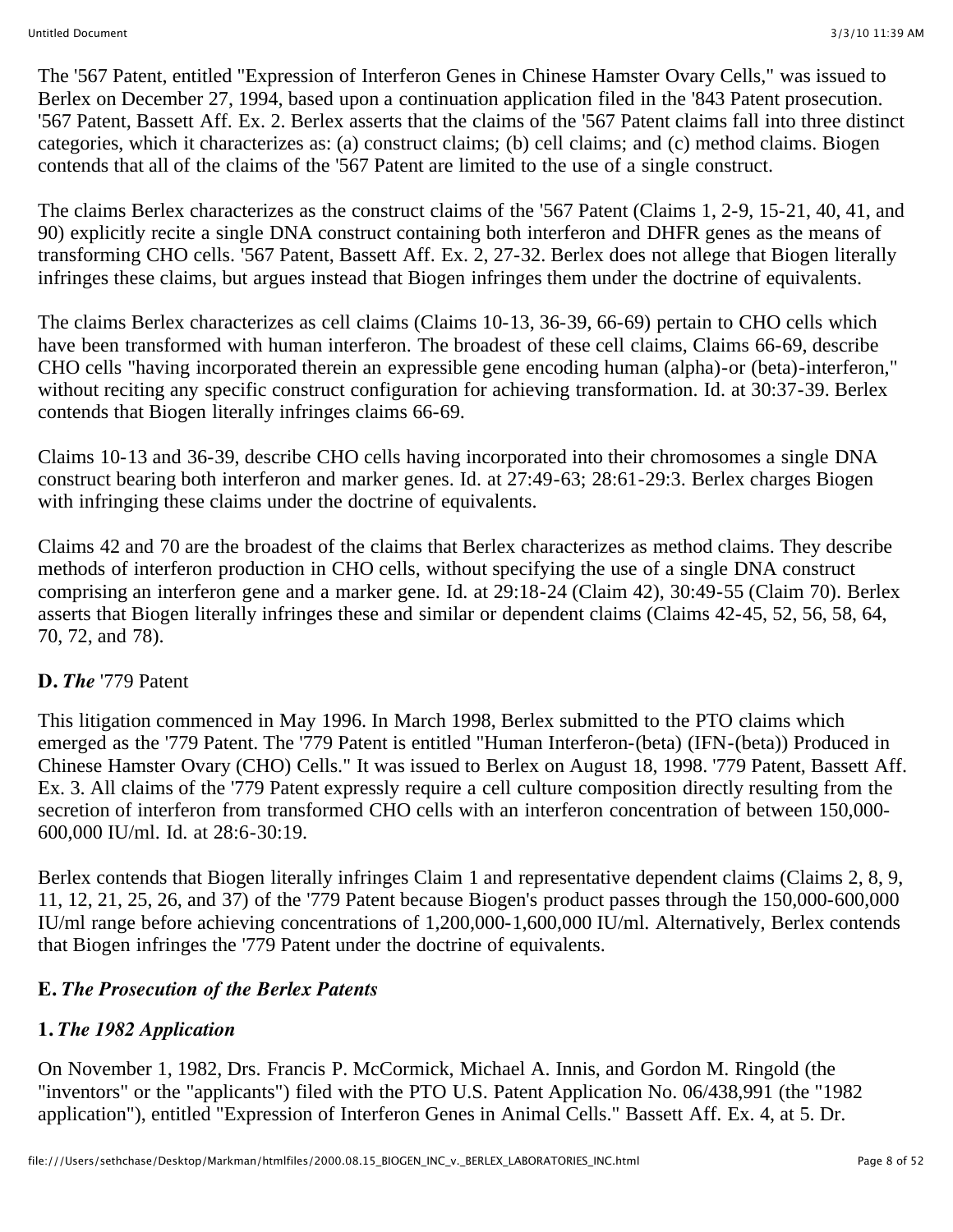Ringold has testified in this case that he was aware of, and had performed, unlinked co-transformation prior to the collaboration with Drs. McCormick and Innis which produced the Berlex patents. Deposition of Gordon M. Ringold ("Ringold Dep."), Battin Decl. Ex. 15, at 68-69. In fact, the work underlying the original application was based on the hypothesis that linked co-transformation would increase the frequency of successful co-transformation. Id. at 65, 588. Dr. Ringold believed that linked cotransformationdistinguished his work from what he understood to be Axel's unlinked co-transformation procedure. Id.

The claims of the original 1982 application expressly required a single DNA construct containing: (1) a replication sequence; (2) a selectable marker sequence; and (3) an interferon gene for expression of interferon in mammalian cells. Bassett Aff. Ex. 4, at 23. The original claims did not expressly require a "linkage" of those three elements. Id.

## **2.** *The 1984 Amendments*

In May 1984, the Examiner rejected the pending claims as anticipated and obvious in light of the prior art. Id. at 45-48. In order to avoid the prior art, on September 14, 1984, the inventors amended the claims to require a linkage of the three elements. Id. at 75-77. It was this linkage of the selectable marker and IFN on the same DNA construct which the inventors claimed led to the "unexpected," positive results of their invention. Id. at 82.

More specifically, the inventors claimed that the linkage of the interferon gene and selectable marker gene on a single DNA construct solved problems of human interferon toxicity to CHO cells, and the contamination of human interferon with hamster interferon. They wrote to the PTO that:

applicants' invention resides in the construction of a plasmid which, when introduced into CHO cells which are selected and grown so as to express interferon, produces human interferon in large quantities and to the exclusion of any hamster interferon [citation omitted]. It was well known at the time of filing this application that human interferon is toxic to animal cells so that it inhibits cell growth as it is produced.... Thus, it was completely unexpected that the CHO cells did not die as the human interferon was being produced.... Furthermore, it was well known that mammalian host cells produced mixtures of animal and human IFN when transformed with a recombinant DNA containing a human interferon gene. Therefore, it was unexpected that *only* human interferon was produced by the CHO cells....

Id. at 81-82 (emphasis in original). High levels of expression of human interferon without hamster interferon and without human interferon toxicity to CHO cells was the unexpected result according to the inventors. Id.

The inventors asserted that this result was due to the linkage of the interferon gene and the selectable marker gene on a single DNA construct. They stated that:

These unexpected and advantageous results were accomplished by linking the interferon gene with the gene containing the selectable marker on a *single* DNA construct so that coamplification of the genes occurred. In the prior art co-transformation was generally used, wherein two plasmids with the separate genes were cotransformed into the host. Thus, the instant DNA construct differs from what was done previously, and the results obtained on transforming the host with this construct were totally surprising.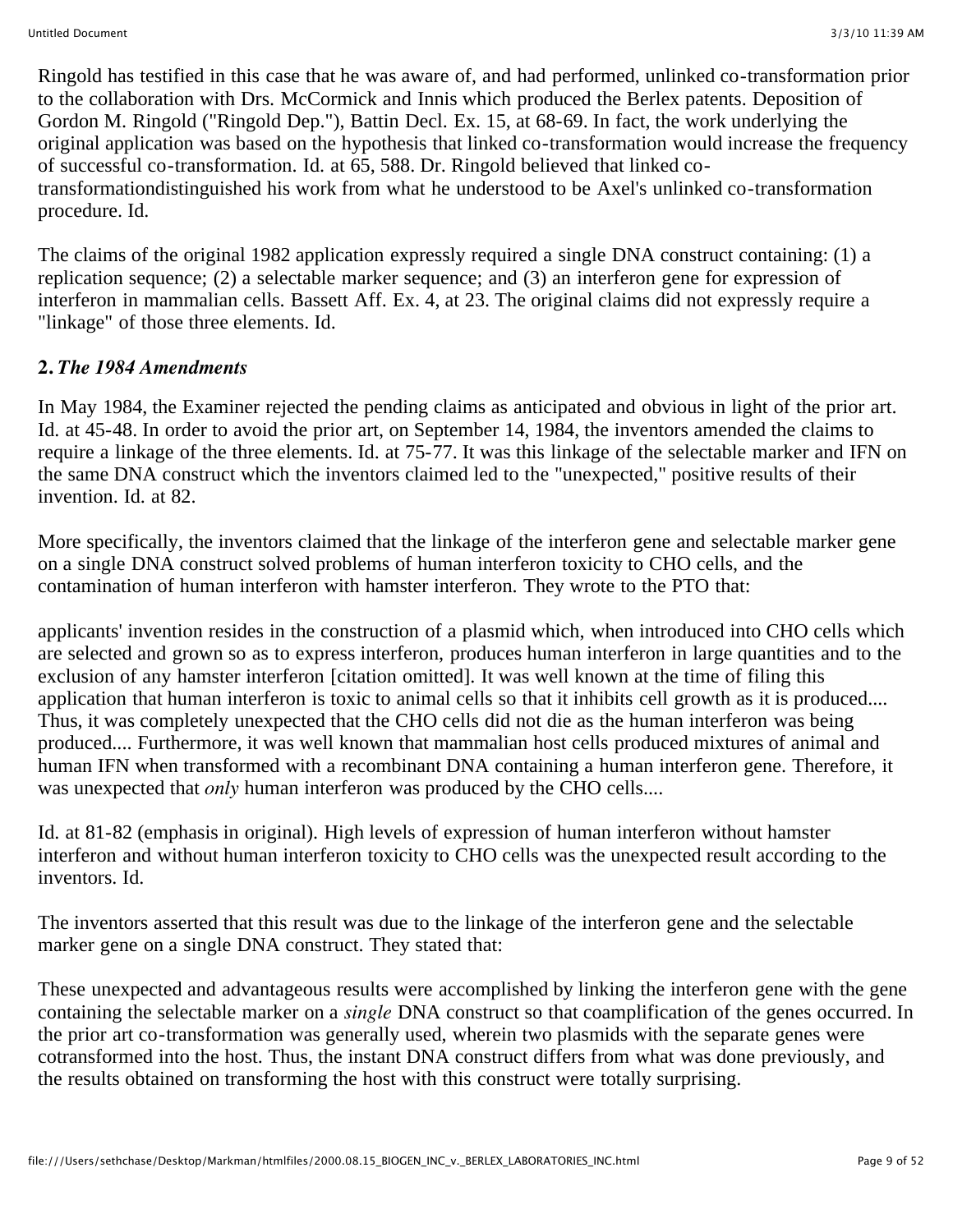Id. at 82 (emphasis in original).

As the foregoing statement reflects, the applicants distinguished the Axel patent on the basis of their single DNA construct configuration and the linkage of the interferon gene and the marker gene on that construct. They went on to emphasize this point, stating that the Axel process:

involves *co-transformation* where two separate DNA constructs with *unlinked* genes are integrated into the plasmid. In contrast, applicants' process deals with *coamplification* where the interferon gene and selectable marker gene are *linked* on the same DNA construct.

Id. at 83 (emphasis in original).FN9

FN9. This statement was factually inaccurate. In fact, Axel disclosed both linked and unlinked cotransformation. *See* Axel '216 Patent, Bassett Aff. Ex. 8. This statement was made in September 1984, more than a year after the Axel patent issued. The parties do not now dispute that Axel disclosed both methods of co-transformation. Mem. of Biogen, Inc. in Supp. of Mot. for Summ. J. of Invalidity ("Bg. Invalidity Mem.") at 17 n. 10; Mem. of Law in Supp. of Berlex's Mot. for Summ. J. of Literal Infringement ("Blx.Lit.Infr.Mem.") at 27.

## **3.** *The 1985 CIP Application*

On July 31, 1985, Cetus Corporation, the original assignee of the '843 Patent, filed a continuation-in-part (CIP) application. The text of this application is the specification of both of Berlex's patents at issue in this case. The 1985 CIP application was entitled "Expression of Interferon Genes in Chinese Hamster Ovary Cells." 1985 CIP, Bassett Aff. Ex. 5, at 5. All claims of the 1985 CIP application expressly recited a single, three part DNA construct including both interferon and marker genes. Id. at 46:2-49:17. All of the experimental examples describe CHO cells that had been transformed with a single DNA construct. Id. at 29:14-44:4. None of the examples describe transformation utilizing separate constructs. Id.

The Background of Invention generally describes the use of interferons as therapeutic agents, and the efficacy of expressing IFN in bacterial cells, using recombinant DNA technology. Id. at 5:4-7:10. It refers to the Axel International Patent, which it said, "broadly describes processes for inserting DNA into eukaryotic cells and for producing proteinaceous material, but provides no enabling details regarding suitable DNA fragments, hosts, transforming vectors, methods for transformation, promoter and control sequences which facilitate expression, *and other essential components.*" Id. at 7:2-7 (emphasis added). The applicants thus deemed not only "hosts" but also "suitable DNA fragments," "transforming vectors," and "methods for transformation" as "essential components" for enabling interferon expression.

The CIP application added to the specification a new Summary of Invention section. The Summary of Invention explicitly describes a single DNA construct with an operable linkage of several genes as being the invention. It states:

*[T]he present invention* provides *a DNA construct* for the expression of the human interferon gene in Chinese hamster ovary cells or progeny thereof *comprising an operable linkage of:*

(a) a nucleotide sequence from a cloning vector which allows for replication in a prokaryotic cell;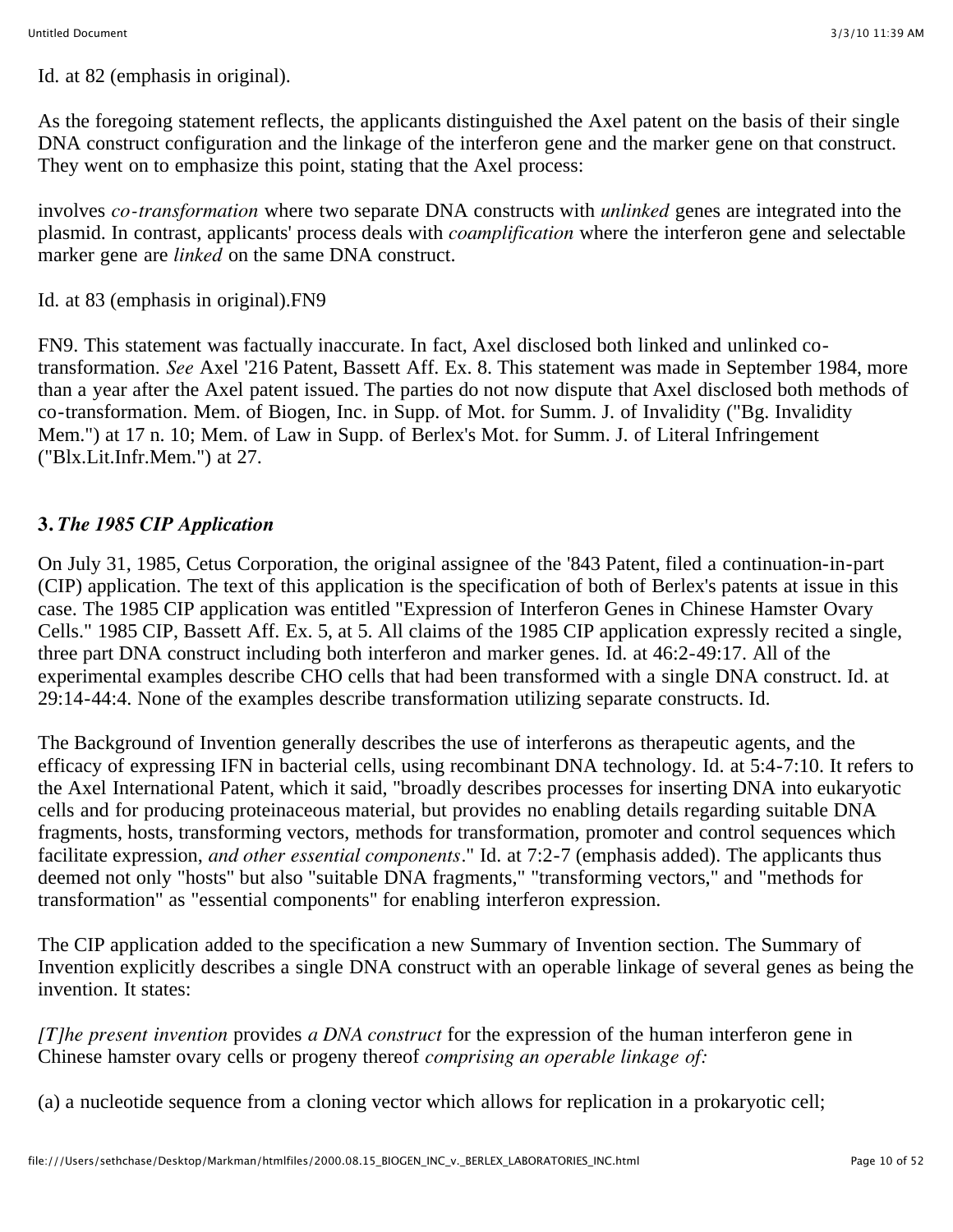(b) a first gene capable of transcription and translation in Chinese hamster ovary cells or progeny thereof operably linked to a selectable marker for the selection of Chinese hamster ovary (CHO) cell transformants or progeny thereof; and

(c) a human interferon gene capable of transcription and translation in Chinese hamster ovary cells or progeny thereof.

Id. at 7:12-22 (emphasis added).

"[O]ther aspects" of the invention were similarly described as requiring the use of the single construct comprising both genes. The Summary states: "In other aspects, the invention provides for transforming vectors carrying *the DNA construct,* suitable CHO hosts transformed with the cloning vector, and expression control sequences for expressing the DNA fragments." Id. at 7:23-26 (emphasis added). The Summary of Invention also describes a method of producing IFN in CHO cells comprising "introducing into a Chinese hamster ovary cell or progeny thereof *the above-described DNA construct.*" Id. at 7:29-30 (emphasis added).

Thus, in the Summary the applicants described their invention as the single, three-part DNA construct. The DNA constructis never characterized as possessing fewer than three elements. The Summary does not describe the invention as the expression of interferon in CHO cells generally. Indeed, Berlex agrees that the foregoing passages in the summary describe a single construct. Mar. 7, 2000 Tr. at 68. The Summary concludes:

In preferred embodiments, DNA fragments which code for one or more IFNs are isolated from appropriate human cells; introduced into CHO cells by DNA transfection, or by penetration of viral vectors carrying the DNA fragment, or by transfection of cloned plasmids into cells that express T-antigens; and expressed by the host cells; and the expressed product is isolated and purified.

Id. at 8:11-16.

Four figures in the specification represent DNA constructs used for the expression of IFN in CHO cells. Figs. 1-4, Id. at 52-53. Each of these figures depicts interferon and marker genes operably linked on a single DNA construct. Id. at 52-53, 8:18-26. No drawing depicts a marker gene on one vector, and an interferon gene on another vector. Id.

The 1985 application also added a definition of "operable linkage" to the Description of the Preferred Embodiments. It said:

The term "operably linked" or "operable linkage" as used herein regarding DNA sequences or genes refers to the situation wherein the sequences or genes are juxtaposed in such a manner so as to permit their ordinary functionality. For example, a promoter operably linked to a coding sequence refers to those linkages where the promoter is capable of controlling the expression of the sequence. The sequence operably linked to a selectable marker has the same significance: i.e., it permits the selectable marker to be positioned in the transcript so as to participate in the selection procedure after the sequence has been expressed in the host. Similarly, an *operable linkage of sequences and genes signifies that the sequences and genes are so positioned in a DNA construct* as to permit expression of the sequences in the desired manner.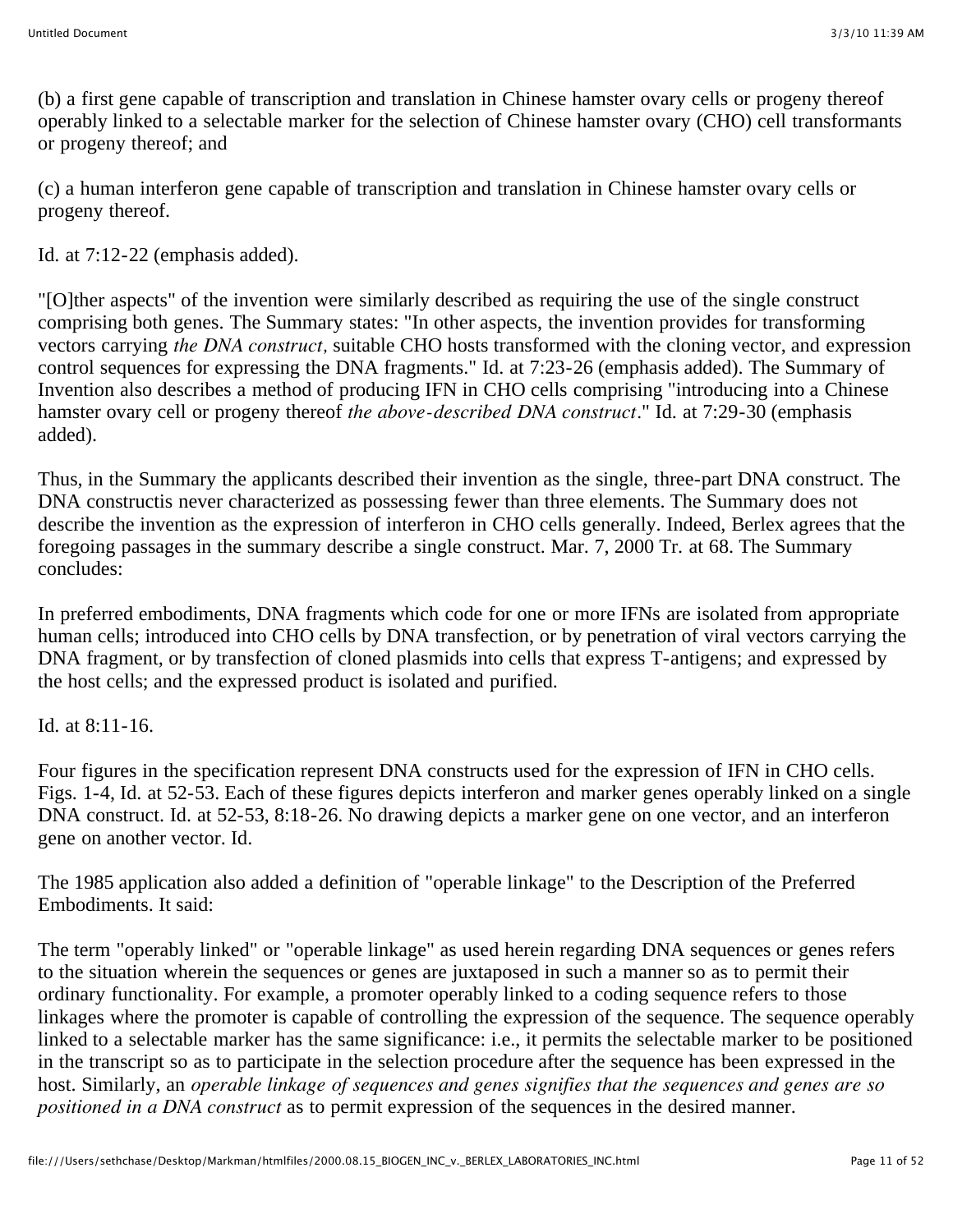Id. at 11:21-33 (emphasis added). Thus, the inventors tied the concept of operable linkage to the use of a single DNA construct. Id.

The Description of the Preferred Embodiments defines the term "DNA construct" as "any suitable cloning vector, including, for example, plasmids, viruses such as SV40, polyoma virus, bovine papilloma virus, mouse mammary virus and the like, and bacteriophages." Id. at 12:6-9. The Description continues:

The method of effecting expression of heterologous genes in CHO host cells or progeny thereof generally involves preparing DNA constructs as defined above operably linked to a nucleotide sequence for replicating in a prokaryotic cell, preferably *E. coli;* a marker gene operably linked to a CHO cell selectable marker for the selection of transformants or progeny thereof, and operably linked to a promoter and start and stop codons; and an interferon gene from a human source, operably linked to an endogenous or heterologous promoter and translation sequences (start and stop codons) for expression of the interferon gene in CHO cells or progeny thereof. *This DNA construct* is then introduced in CHO cells or progeny thereof, preferably in a culture, by any technique, including any of the three techniques described below, the transformed cells are selected and then grown under selective conditions whereby the interferon gene is expressed; and the interferon so produced is isolated and purified.

Id. at 12:33-13:13 (emphasis added). Later, the Description states: "In accordance with the present invention, any approach may be used to introduce the cloned DNA into CHO cells and to select and grow the transformed cells for expression of the protein. Among the approaches for transfection are the following three approaches": (1) transfection, where foreign DNA is precipitated from solution and enters cells in this insoluble form; (2) introduction of DNA through a virus which can penetrate the cell membrane; and (3) transfection of cloned plasmids into cells that express SV40 regulatory proteins (T-antigens). Id. at 27:7- 28:16. Dr. John Hiscott, one of Berlex's experts, has opined that viral transfection "would not be expected to involve use of a selectable marker gene." Rebuttal Expert Report of Dr. John Hiscott ("Hiscott Reb. Rpt."), Decl. of Jennifer L. Gillum ("Gillum Decl."), Ex. 2, at 51. However, Dr. Hiscott does not assert that transfection with a virus could not employ a selectable marker. Moreover, counsel for Berlex acknowledged at oral argument that the above quoted language at columns 27 and 28 is "inconsisten[t]" with the language appearing in columns 12 and 13, which states that "[t]his DNA construct" is introduced into the cells according to one of these three approaches. Mar. 7, 2000 Tr. at 76.

The Description of Preferred Embodiments also emphasizes the use of CHO cells. It states:

Chinese hamster ovary cells or progeny thereof are used as the host cells herein. They do not coproduce endogenous (hamster) IFN constitutively or by induction, whether a promoter endogenous to IFN or a heterologous promoter for IFN is employed, in contrast to other eukaryotic hosts such as mouse cells. Furthermore, CHO cells are largely resistant to the anti-cellular activity of the human IFNs produced. When CHO cells are transformed with IFN gene under its own promoter control, expression levels for IFN are high for induction and low for constitutive production. With heterologous promoters, no detectable induction is observed, but only constitutive production of IFN.

1985 CIP, Bassett Aff. Ex. 5, at 12:22-32. CHO cells facilitated the recombinant expression of human interferon without contamination from the endogenous host.

The Description of the Preferred Embodiments identifies the potential use of various cloning vectors,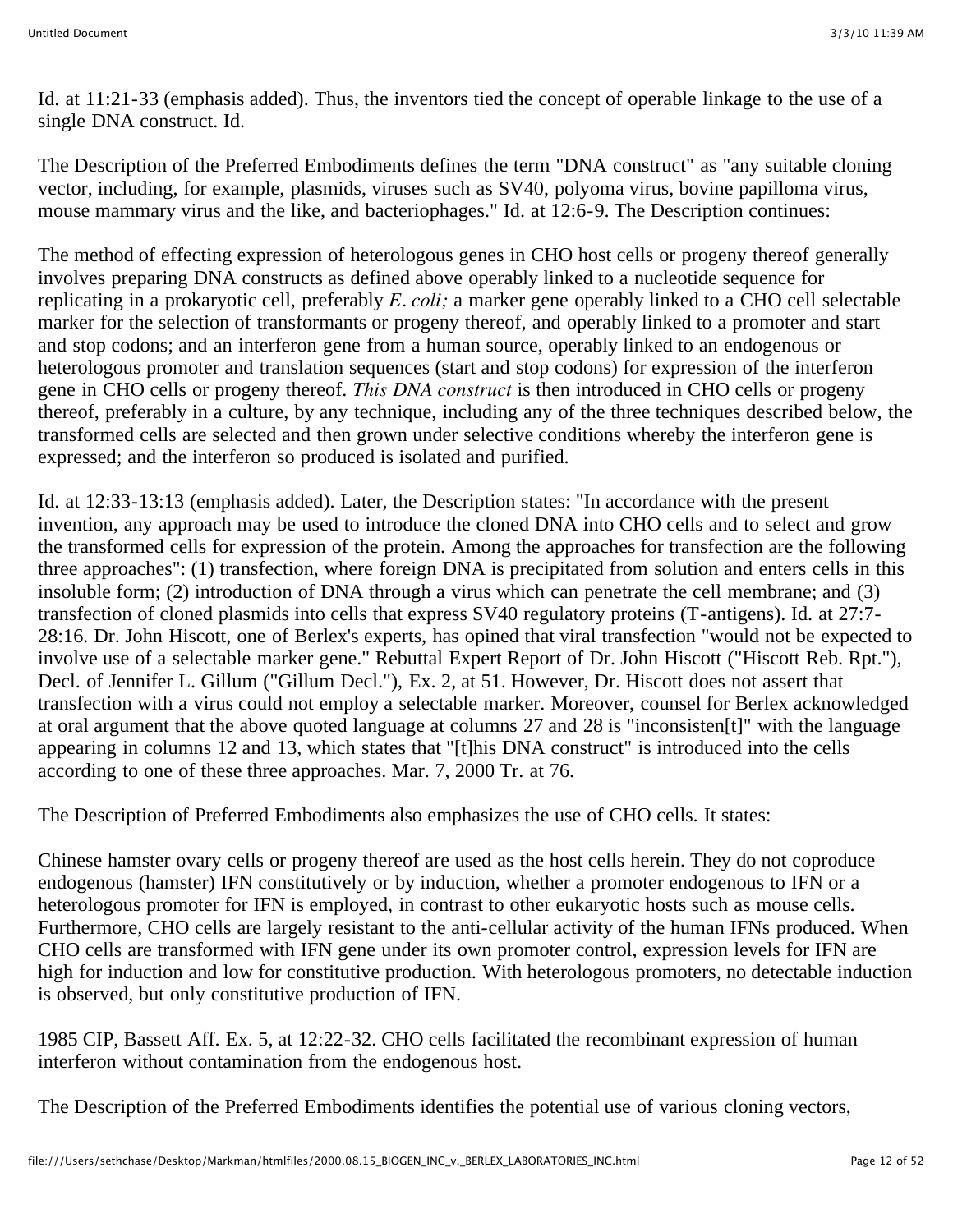selectable marker genes, and promoters. Id. at 13:14-30; 26:24-32. It does not state however, that the singular DNA configuration is not critical to the invention, and does not identify any alternative to using a single construct. Indeed, the specification never suggests the use of multiple DNA constructs or constructs comprising fewer than three elements.

The specification concludes:

The foregoing description of the preferred embodiments of the instant invention have been presented for purposes of illustration and description. It is not intended to be exhaustive or to limit the invention to the precise forms disclosed, and obviously many modifications and variations are possible in the light of the above teaching.

Id. at 45:4-9.

Finally, the Abstract describes the disclosed invention as single DNA constructs bearing both interferon and marker genes operably linked for the expression of human interferon in CHO cells. Id. at 50. It summarizes the disclosure as follows:

DNA constructs are prepared which operably link human interferon genes, selective, eukaryotic marker genes, and promoter and expression control sequences for the expression of human interferon in Chinese hamster ovary (CHO) cells or progeny thereof.

Id.

In an Amendment and Response under 37 C.F.R. s. 1.111 submitted on May 18, 1988, the inventors distinguished prior art on the ground that the prior art "does not disclose the coamplification and expression of linked structural or selectable marker genes." Id. at 87, 89, 91. In Remarks filed with the amendment, the applicants represented that:

The present invention is *a DNA construct* for human interferon gene expression and a method for producing human interferon from Chinese Hamster Ovary (CHO) cells. *The DNA construct* comprises: a nucleotide sequence from a cloning vector which permits replication in prokaryotes, a gene that is capable of transcription and translation in CHO cells operably linked to a marker which is capable of selecting CHO transformants, and a human interferon gene that is capable of transcription and translation in CHO cells.

Id. at 88 (emphasis added).

On August 12, 1988, the Examiner withdrew his rejections to the 1982 Application based on prior art. Bassett Aff. Ex. 4, at 205. Ultimately, on October 30, 1990, the CIP Application issued as the '843 Patent. '843 Patent, Bassett Aff. Ex. 1, at BG0035689.

Consistent with the limited disclosure of the application, it is undisputed that all of the claims of the '843 Patent are literally restricted to the use of a single DNA construct comprising both interferon and marker genes. Id. at 28:1-30:11; Blx. Tech. Mem. at 24. Berlex does not claim that Biogen infringes the '843 Patent.

# **4.** *The 1990 Divisional Application*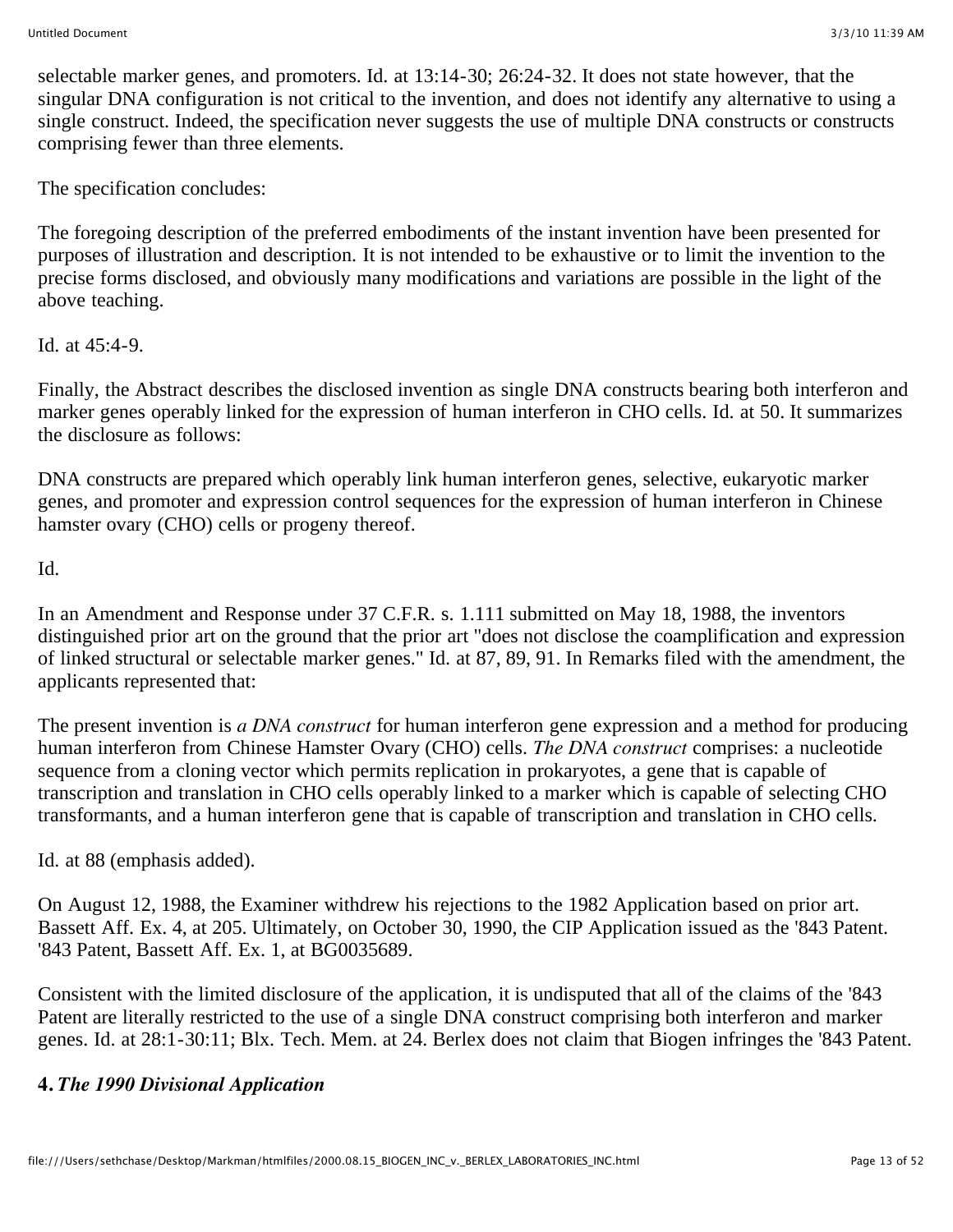On June 29, 1990, Cetus filed a divisional application, Application No. 07/546,519. Bassett Aff. Ex. 6, at 9. Although it was eventually abandoned, both the '567 and '779 Patents descend from this application. Blx. Invalidity Opp. at 12. This application characterized the disclosure as a single, three-part DNA construct. It stated: "The present invention provides a method for producing human interferon in Chinese hamster ovary (CHO) cells or progeny thereof. A DNA construct is made comprising" a replication sequence, a selectable marker gene, and an interferon gene. Bassett Aff. Ex. 6, at 114.

### **5.** *The 1992 Preliminary Amendment*

Berlex acquired rights to the '843 Patent in 1991, and assumed control of the pending divisional patent application. Robert Chaoora Dep., Bassett Aff. Ex. 21, at 53-54; Cetus-Berlex Technology Ownership and Royalty Agreement, Bassett Aff. Ex. 18. On April 30, 1992, Berlex filed a preliminary amendment, adding new claims which Berlex contends are not limited to linked co-transformation involving a single DNA construct that includes both an interferon and a marker gene. For example, new claim 29 recited:

A DNA construct for expression in a Chinese hamster ovary cell or progeny thereof comprising a human interferon gene, said construct being *effective for transcription and translation* of said gene when *introduced into* a Chinese hamster ovary cell or progeny thereof.

Bassett Aff. Ex. 6, at 156 (emphasis added). Claim 51 described:

A method for the production of human interferon or a mutein thereof in a Chinese hamster ovary cell or progeny thereof comprising:

(a) introducing into a Chinese hamster ovary cell or progeny thereof a DNA construct for expression in a Chinese hamster ovary cell or progeny thereof comprising a human interferon gene or a gene coding for a mutein of human interferon which retains the biological activity of said interferon, said construct being *effective for transcription and translation* of said gene when *introduced into* a Chinese hamster ovary cell or progeny thereof;

(b) selecting a resultant transformed cell; and

(c) growing a selected transformant under conditions whereby the interferon gene in said construct is expressed.

Id. at 158 (emphasis added). Claim 103 recited: "A Chinese hamster ovary cell or a progeny thereof *having incorporated into* its chromosome a DNA construct of claim 30." Id. at 163 (emphasis added). As Berlex emphasizes, none of the claims recites a marker gene, and none explicitly requires the use of a single DNA construct that includes both an interferon and a marker gene.

Berlex asserted to the PTO that these claims were "different" than the single construct claims of the '843 Patent. Notably, Berlex did not state that the claims were "broader." More specifically, Berlex wrote the PTO that:

The foregoing claims are being added to cure an inadvertent oversight during ancestor prosecution leading to U.S. Patent 4,966,843.... it is noted that all claims of this application are of a scope different from that of each claim of '843.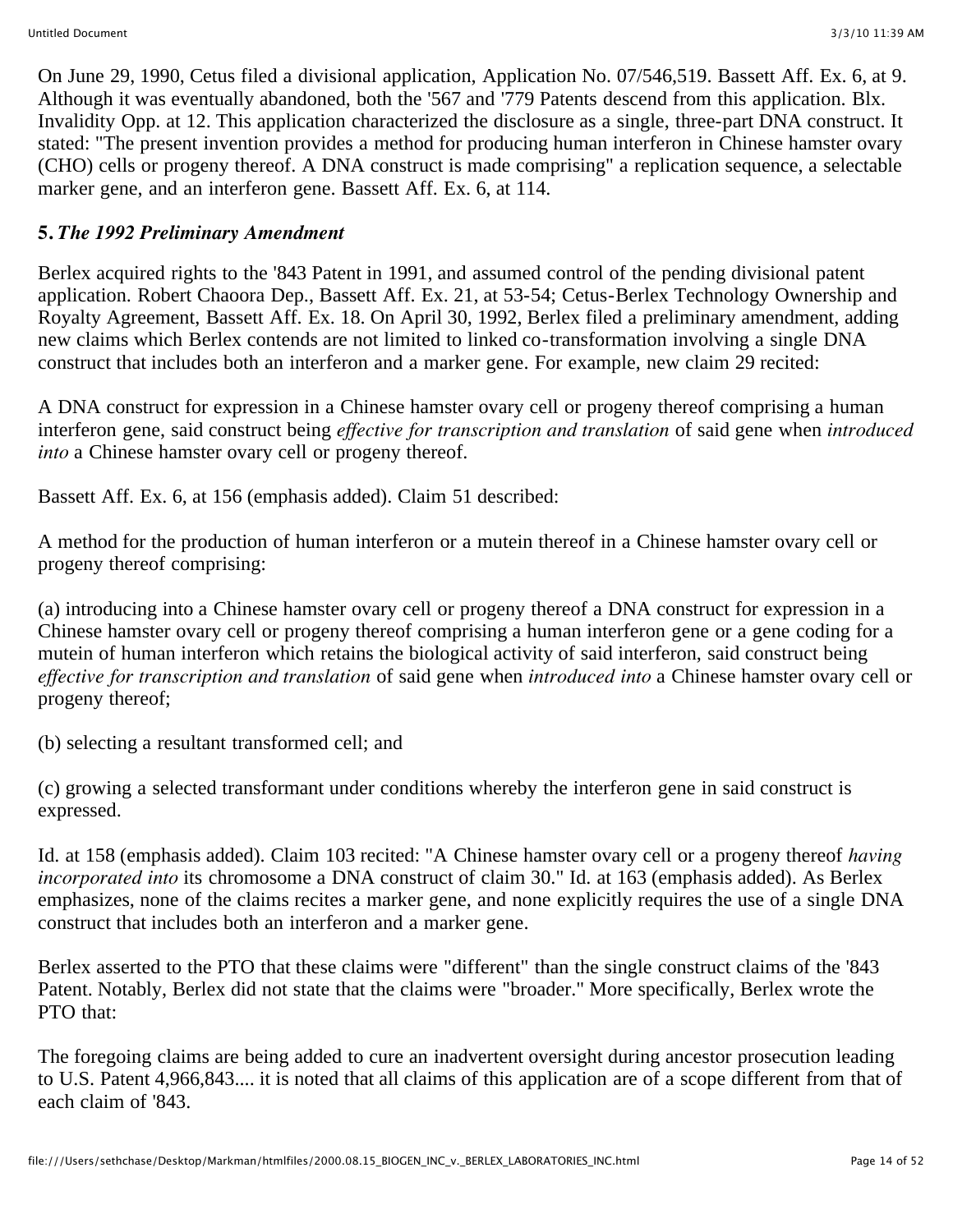The oversight cured above involves the unnecessary language in the '843 claims concerning prokaryotic cell nucleotide sequences and selectable marker-related sequences. Whereas such sequences are useful in various cloning experiments and procedures, they clearly are not necessary to a prime aspect of '843, i.e., "production in Chinese hamster ovary cells" (page 1, line 9). Since the prior art in the parent makes clear the nonobviousness of the combination of an expressible heterologous gene operably incorporated into Chinese hamster ovary cells, it is important that the claims reflect this nonobvious scope. Otherwise, infringers might attempt to avoid the literal scope of the claims, e.g., by simply preparing and/or using DNA constructs which omit components unnecessary for patentability and/or practical expression after selection of a favorable cell line is effected.

Id. at 164.

[2] On October 5, 1992, the Examiner rejected these new claims as unpatentable in light of the '843 Patent, under the doctrine of obviousness-type double patenting. Id. at 173, 175.FN10 The Examiner stated:

FN10. "Obviousness-type double patenting is a judge-made doctrine that prevents an extension of the patent right beyond the statutory time limit. It requires rejection of an application claim when the claimed subject matter is not patentably distinct from the subject matter claimed in a commonly owned patent." In re Berg, 140 F.3d 1428, 1431 (Fed.Cir.1998).

Although the conflicting claims are not identical, they are not patentably distinct from each other. In the parent patent, the c[la]ims recite the DNA construct by listing each element of the vector construct. The instant application seeks to remove the detailed language of the construct elements, and replaces it with functional language. This functional language effectively limits the claims to the vector construct of the '843 application. *The DNA construct, either described by its physical elements or by its function, is the same in the prior patent and the instant application.* Therefore, it would be obvious from the patent, which describes the functional characteristics of the vector in the specification, to arrive at the vector claimed in the instant application.

*Id.* at 175-76 (emphasis added). The functional language referenced by the Examiner included phrases such as "effective for transcription and translation," "introduced into," and "having incorporated into." Thus, as interpreted by the Examiner, requiring the DNA construct to have the function of being effective for the production of interferon was equivalent to requiring the structure described in the '843 Patent: a single DNA construct that included both an interferon gene and a marker gene.

Berlex did not dispute the Examiner's assessment. Rather, on April 16, 1993, in an effort to avoid the Examiner's rejection, Berlex filed a "terminal disclaimer," attempting to cause the '567 Patent to expire when the '843 Patent was due to expire. Id. at 185.

Following the filing of the terminal disclaimer, on October 19, 1993, the Examiner held claims 29 through 46 (all of what Berlex calls the "construct claims" then pending which did not reference "muteins") allowable over the prior art, and rejected claims 47 through 109 (the so called "method" and "cell" claims, and construct claims requiring muteins). Id. at 193-95.

At an interview between the Examiner and Berlex's attorneys on September 14, 1994, Berlex voluntarily agreed to narrow the DNA construct claims explicitly to recite a DHFR gene, even though most of the construct claims had been found allowable without such narrowing. Id. at 200, Anthony Zelano Dep.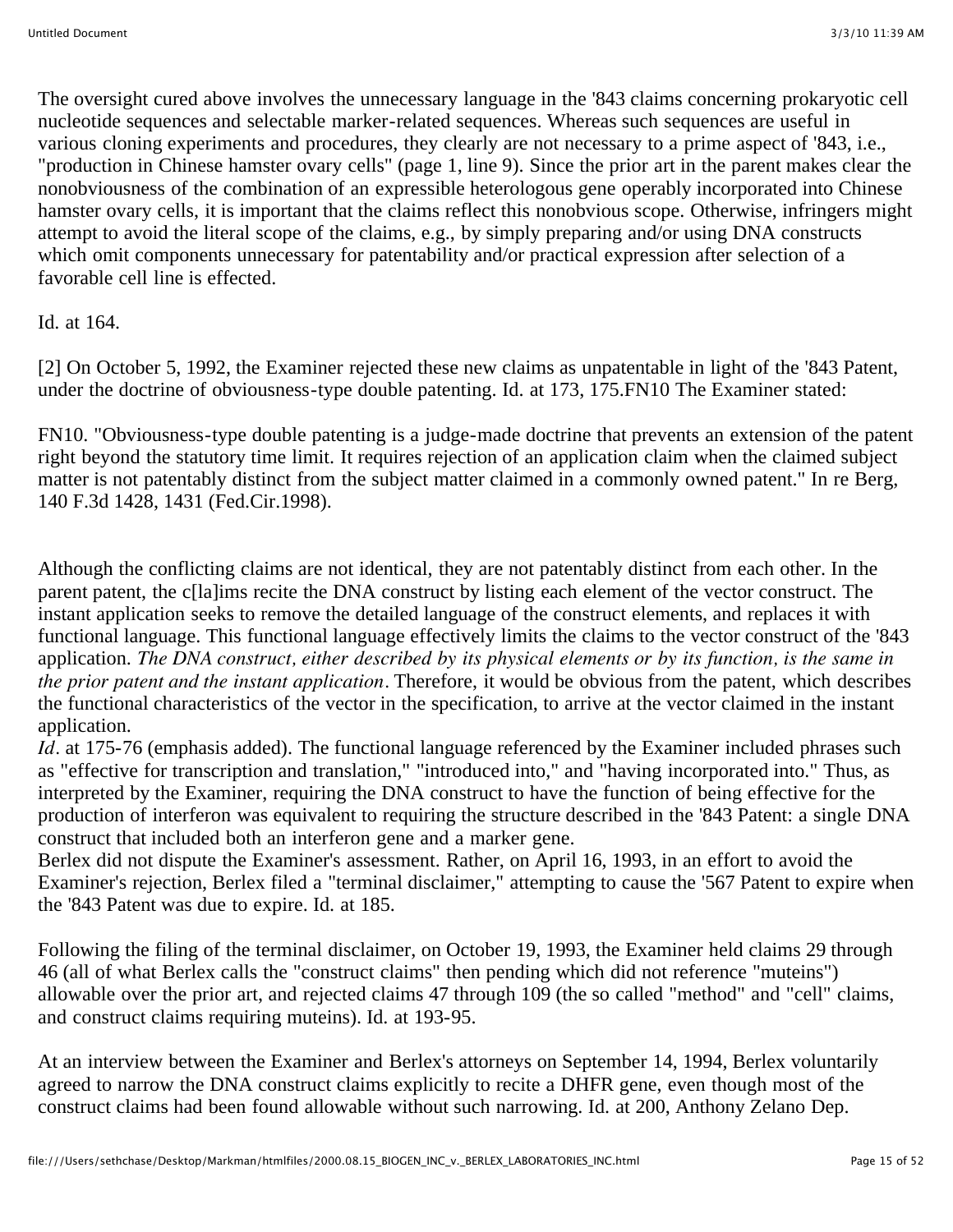("Zelano Dep."), Second Decl. of Richard W. Clary ("2d Clary Decl.") Ex. 6, at 212. The Examiner's Interview Summary Record memorializing the agreement states that, "Construct claims will be narrowed to include DHFR marker." Bassett Aff. Ex. 6, at 200. Initially, she wrote only that "claims will be narrowed." At Berlex's request she added the words "construct" and "to include DHFR marker."

## **6.** *The 1994 Amendments*

On September 21, 1994, Berlex filed an Amendment narrowing all of the claims reciting a single construct which had previously been allowed to recite also the presence of a DHFR marker gene. Id. The remaining claims were modified to eliminate all reference to "muteins," but continued not to require explicitly a marker gene. Id. Berlex also added 39 claims, some of which did not recite the use of a single DNA construct. Id. at 208-11.

Each of these so called cell and method claims did not refer expressly to the single DNA construct limitation, but included language such as "having incorporated therein," "effective for expression," and "under conditions whereby the interferon gene in said construct is expressed." Id. at 205 (Claim 42). This was functional language described by the Examiner two years earlier as equivalent to the structural language describing the single, three-part DNA construct of the '843 Patent. *See, e.g.,* Id. at 175; '567 Patent, Bassett Aff. Ex. 2, at 29:21-25 (Claim 42).

In the remarks accompanying the September 21, 1994 amendment, Berlex stated that "[t]he claims continue to reflect the pioneering invention of the first expression of interferon (IFN) genes in Chinese hamster ovary (CHO) cells." Bassett Aff. Ex. 6, at 213; *see also* id. at 217-18. Noting that all references to muteins had been eliminated, Berlex stated that: "the remaining breadth of the claims, including broad method claims, such as 51 and 71, and CHO cell claims, such as 104 and 108, has essentially already been found allowable." Id. at 214.

Berlex also noted that "[p]atentability and breadth of *the current claims* reflect the non-obviousness of the first expression of human IFN in CHO cells and do not depend on any particular nucleic acid construct configuration." Id. at 223 (emphasis added). In making this statement, Berlex was evidently attempting to persuade the Examiner that previous attempts to distinguish Axel's work and patents based on the erroneous assertion that Axel disclosed only unlinked transformation were unnecessary. Rather, Berlex stated: "It is not relevant whether the Axel et al. prior art patent disclosures of record actually employ only unlinked cotransformed genes in their work. (Axel et al. do generically disclose linked such genes. See, e.g., column 7, lines 3-31, of, e.g., U.S. Patent No. 4,399,216.)" Id. While asserting that interferon expression did not depend on "any particular nucleic acid construct configuration," Berlex did not state that it did not depend on a single construct.

On November 16, 1994, the Examiner listed all of the claims being allowed. Id. at 336. The Examiner wrote, in the "Reasons for Allowance":

*Applicants['] claims* are directed to a DNA construct comprising a vector, an interferon gene, and a dhfr marker gene. The construct is expressed in CHO cells. The instant claims are similar to the claims in parent Patent 4,966,843 ('843), however *the instant claims recite the marker gene to be dhfr, whereas the '843 claims do not.* Since a terminal disclaimer has been filed over the '843 claims, the instant claims are held allowable.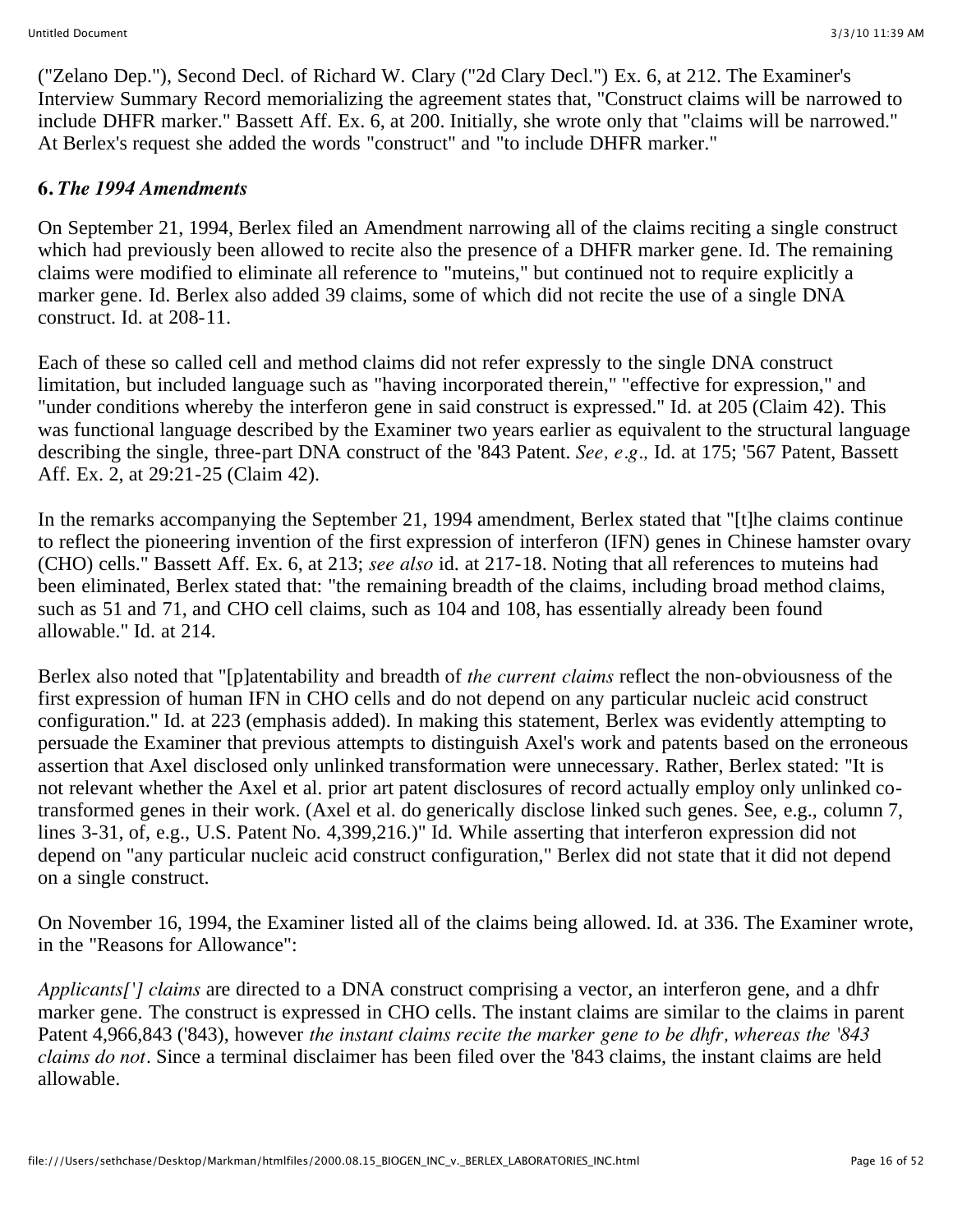Id. at 336 (emphasis added). Significantly, the Examiner referred to "[a]pplicants['] claims," which encompassed all of what Berlex calls its construct, cell, and method claims. She did not limit this statement only to Berlex's construct claims.

On November 25, 1994, Berlex responded to the Examiner's statement. In its "Comments on Statement of Reasons for Allowance," Berlex wrote that "as is factually clear from the involved texts of record, the claims of both this application and '843 reflect aspects other than those mentioned by the examiner, e.g., for this application, *methods and cells,* no need for a prokaryotic sequence, etc...." Brooks Decl. Ex. 23, at MW0001135 (emphasis added). This statement indicates that Berlex recognized that the Examiner's Reasons for Allowance seemed to limit the '567 Patent to a single construct using DHFR as the marker gene. Berlex evidently wished to reassert a broader interpretation.

Berlex's November 25, 1994 comments, however, are not included in the file history of the '567 Patent which is in the record in this case. *See* Bassett Aff. Ex. 6. Although the PTO received the comments, Brooks Decl. Ex. 23, at MW0001137, they do not appear in the certified copies of the file wrapper made available to the public by the PTO. Mar. 8, 2000 Tr. at 18. Thus, the public would not have had notice of Berlex's position.

#### **7.** *The 1994 Application Leading to* the '779 Patent

On August 12, 1994, Berlex filed the application, based on the specification for the '843 and '567 Patents, which culminated in the '779 Patent. Bassett Aff. Ex. 7, at 1. As indicated earlier, in May 1996, the instant litigation was commenced. On October 28, 1996, the pending claims were rejected as obvious over prior art, including the Axel '216 Patent. Id. at 112, 115-16. On March 27, 1997, about nine months after the inception of this litigation, Berlex canceled all of its pending claims and added new claims, which it characterized as "composition" or "product claims." The new claims covered a cell culture composition resulting directly from the secretion of interferon from transformed CHO cells, in which the amount of interferon is 150,000 to 600,000 IU/ml of medium. Id. at 121-25.

In its Remarks in support of the new claims, Berlex stated that "[t]he values recited in the claims are in reference to the bioassay for antiviral activity described in Table 1 of the application." These values are measurable from samples removed at any time from the claimed culture composition. Id. at 216. A copy of Table 1 is attached as Exhibit C hereto.

Table 1 disclosed only one instance in which a cell composition with an interferon level as high as 150,000- 600,000 IU/ml was achieved. Bassett Aff. Ex. 3; Ex. C hereto. The Table explicitly explains that level was achieved after the transformed CHO cells had been grown to confluence and superinduction had been employed to stimulate the production of interferon. *Id.,* n. 3.

Berlex also stated in support of its new claims that:

[T]he achievement by this invention of amounts of (beta)-interferon as high as 600,000 IU/ml is strikingly superior and unexpected.... There is nothing in any of the prior art which would lead a skilled worker to have expected this result.

... The only reason applicants have chosen to place an upper limit on the literal scope is to enhance a fast allowance by minimizing potential issues. In fact, a claim scope which literally includes values higher than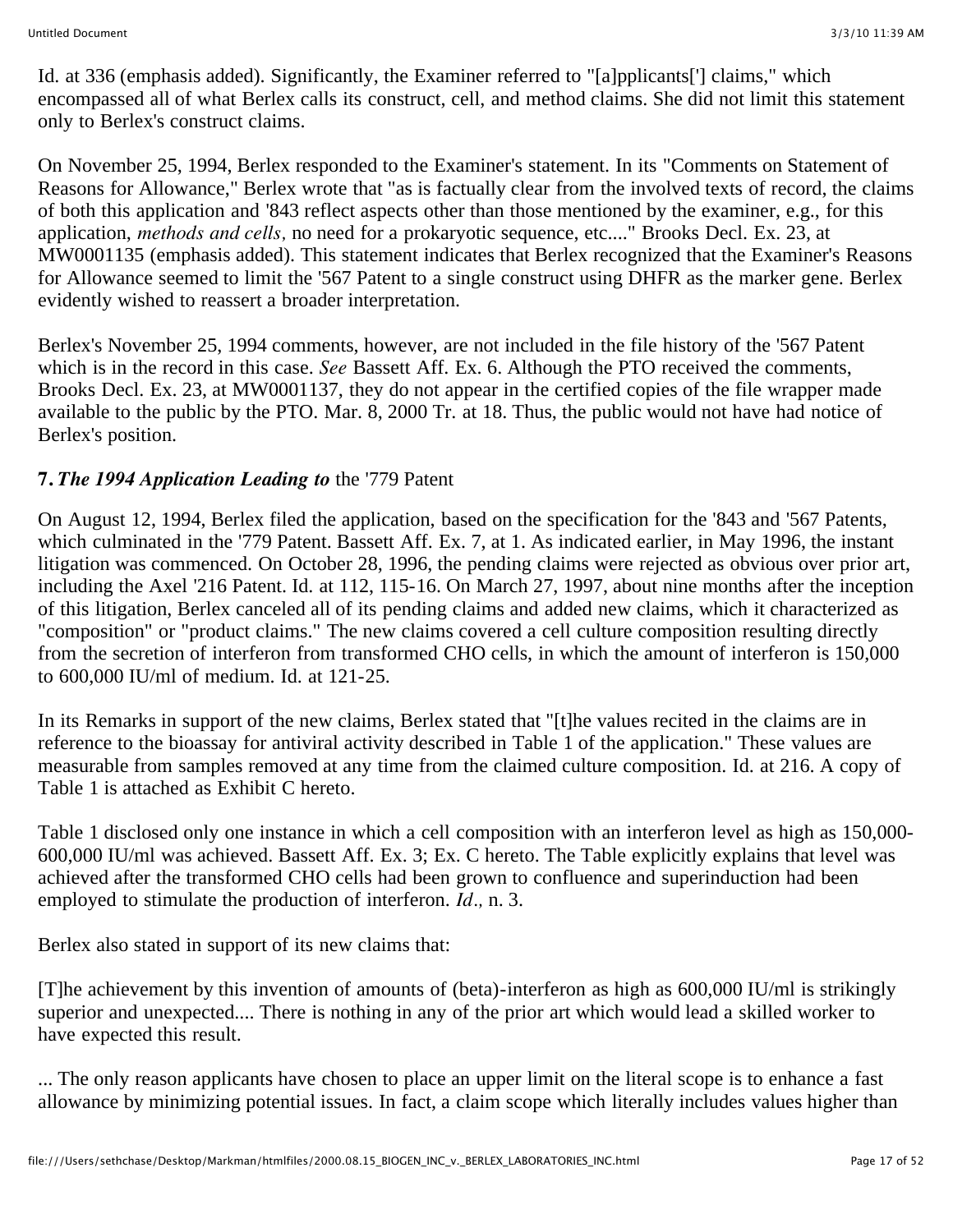600,000 IU/ml, is clearly justified.... As for the lower limit, in view of the Paragraph No. 9[of] the accompanying declaration by Dr. Jan Vilcek, it can be seen that the value of 150,000 IU is although precise, somewhat arbitrary. Thus, a scope of equivalents less than this value is warranted.

Id. at 129-30.

In his declaration submitted to the PTO pursuant to 37 C.F.R. s. 1.132, Dr. Vilcek stated that:

I know that as of November 1, 1982 the amounts of human fibroblast IFN obtained from animal cell cultures under conditions optimized for the achievement of maximal yields were generally from 10,000 to 50,000 IU/ml.... The highest amount of human fibroblast IFN produced in any animal cell system at that time that I know about, including from human fibroblast cell strains and from mammalian recombinant systems, was 102,000 IU/ml, reported in a paper I published in 1978 (Vilcek et al., pages 101-118, in *Human Interferon: Production and Clinical Use,* Stinebring and Chapple, eds., Plenum Press, 1978).... At the time, there appeared to be an upper limit to the amount of IFN that could be produced and secreted by animal cells.

Vilcek Decl. (Mar. 27, 1997), Bassett Aff. Ex. 7, at 133-34.

On June 10, 1997, the Examiner allowed some claims of the '779 Patent, stating that the Vilcek Declaration was "sufficient to overcome the rejection" for obviousness. Bassett Aff. Ex. 7, at 171-72. On September 9, 1997, Berlex first advised the Patent Office of the instant litigation involving the '567 Patent, which commenced on May 3, 1996. Id. at 189-94. The '779 Patent issued on August 18, 1998. '779 Patent, Bassett Aff. Ex. 3.

# **F.** *Biogen's Avonex Process and Product*

Biogen produces Avonex from interferon that has been secreted from transformed CHO cells. As indicated earlier, in contrast to Berlex, Biogen utilizes a process of unlinked co-transformation. Blx's LR 56.1 Statement of Undisputed Facts in Connection with its Mot. for Summ. J. that Bg Literally Infringes Certain Claims of U.S. Patent Nos. 5,367,567 and 5,795,779 ("Blx Literal Infringement Facts") para. 9. More specifically, Biogen introduces interferon into CHO cells on one DNA construct and the DHFR selectable marker on a separate construct.

It has been stipulated that the nine bioassays performed for Biogen by Dr. Wendy Jones are reliable. Stipulation (Jan. 14, 2000). Those nine tests resulted in the measurement of 1,200,000 IU/ml two times, 1,500,000 IU/ml six times, and 1,600,000 IU/ml one time. Id. In the process of achieving an interferon concentration of 1,200,000-1,600,000 IU/ml, Biogen's product goes through the 150,000-600,000 IU/ml range. Mar. 10, 2000 Tr. at 41.

## **IV. BERLEX'S MOTION FOR SUMMARY JUDGMENT CONCERNING LITERAL INFRINGEMENT OF** THE '567 PATENT

Berlex has moved for summary judgment on its assertion that some, but not all, of the claims in the '567 Patent are literally infringed by Biogen. As discussed previously, the '567 Patent includes some claims that do not expressly refer to the use of a single DNA construct containing both an interferon gene and DHFR as the selectable marker. Thus, Berlex contends that Biogen's use of multiple constructs to introduce interferon and DHFR into cells literally infringes those claims.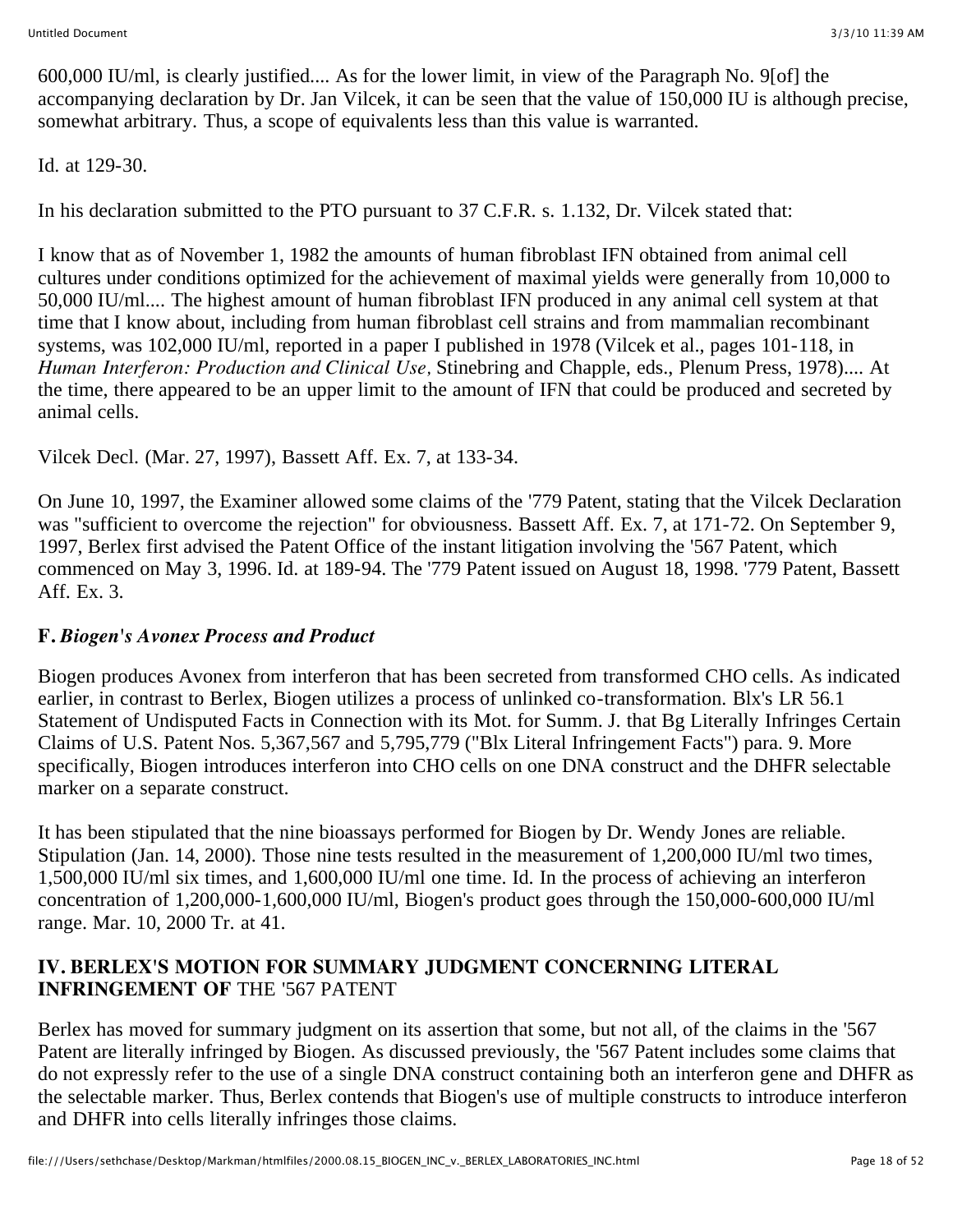Biogen asserts, however, that each of the claims in the '567 Patent include terms which require clarification by reference to the specification and prosecution history. Biogen argues that when the specification and prosecution history are consulted, a person of ordinary skill in the relevant art would understand that each of the claims in the '567 Patent is limited to the use of a single DNA construct and, therefore, Biogen'smethod of producing Avonex does not literally infringe the '567 Patent.

[3] "An infringement analysis entails two steps. The first step is determining the meaning and scope of the patent claims asserted to be infringed. The second step is comparing the properly construed claims to the device accused of infringing." Kraft Foods, Inc. v. International Trading Co., 203 F.3d 1362, 1366 (Fed.Cir.2000) (citation and internal quotations omitted). Claim construction is a question of law to be decided by the court. Markman v. Westview Instruments, Inc., 517 U.S. 370, 372, 116 S.Ct. 1384, 134 L.Ed.2d 577 (1996) (" *Markman II* "). The parties agree that there are no facts material to the question of whether the '567 Patent is literally infringed that are genuinely in dispute. Thus, after the court construes the claims at issue, the question of literal infringement may be resolved as a matter of summary judgment. Athletic Alternatives, Inc. v. Prince Mfg. Inc., 73 F.3d 1573, 1578 (Fed.Cir.1996).

For the reasons described below, the court concludes that Biogen's proposed claim construction is correct and that each of the claims of the '567 Patent requires the use of a single DNA construct that includes an interferon gene and a DHFR marker gene. Therefore, Biogen's method of introducing interferon genes and DHFR marker genes into cells on separate DNA constructs does not literally infringe the '567 Patent. Accordingly, Berlex's motion for summary judgment on this issue is being denied. Instead, judgment must be entered for Biogen on the claim of literal infringement of the '567 Patent.

In construing the claims of the '567 Patent, the court has considered the purposes of the patent laws and patents, as well as the principles of claim construction enunciated primarily by the Court of Appeals for the Federal Circuit. These include the following.

The Patent Clause [of the Constitution] reflects a balance between the need to encourage innovation [by granting monopoly power over the production, use, and sale of the patented product] and the avoidance of monopolies which stifle competition without any concomitant advance in the "Progress of Science and useful Arts." ... the federal patent laws have embodied a careful balance between the need to promote innovation and the recognition that imitation and refinement are both necessary to invention itself and the very lifeblood of a competitive economy.

Bonito Boats, Inc. v. Thunder Craft Boats, Inc., 489 U.S. 141, 146, 109 S.Ct. 971, 103 L.Ed.2d 118 (1989).

[4] [5] "A patent is a government grant of rights to the patentee." Markman v. Westview Instruments, Inc., 52 F.3d 967, 978 (Fed.Cir.1995) (en banc) (" *Markman I* "). Among other things, it gives the patentee rights, for a limited period of time, to exclude others from using the invention claimed. *Id.* In order not to stifle innovation and competition unduly, however, "[t]he public generally, and in particular, the patentee's competitors, are entitled to clear and specific notice of what the inventor claims as his invention." Exxon Chem. Patents, Inc. v. Lubrizol Corp. (" Luorizol "), 64 F.3d 1553, 1563 (Fed.Cir.1995) (Plager, J., concurring). *See also* Markman I, 52 F.3d at 978. Such clear notice informs a competitor, who may be contemplating an expensive investment, of what is permissible. It also provides that competitor assurance that "if infringement litigation occurs, [ ] a judge, trained in the law, will similarly analyze the text of the patent and its associated public record and apply the established rules of construction, and in that way arrive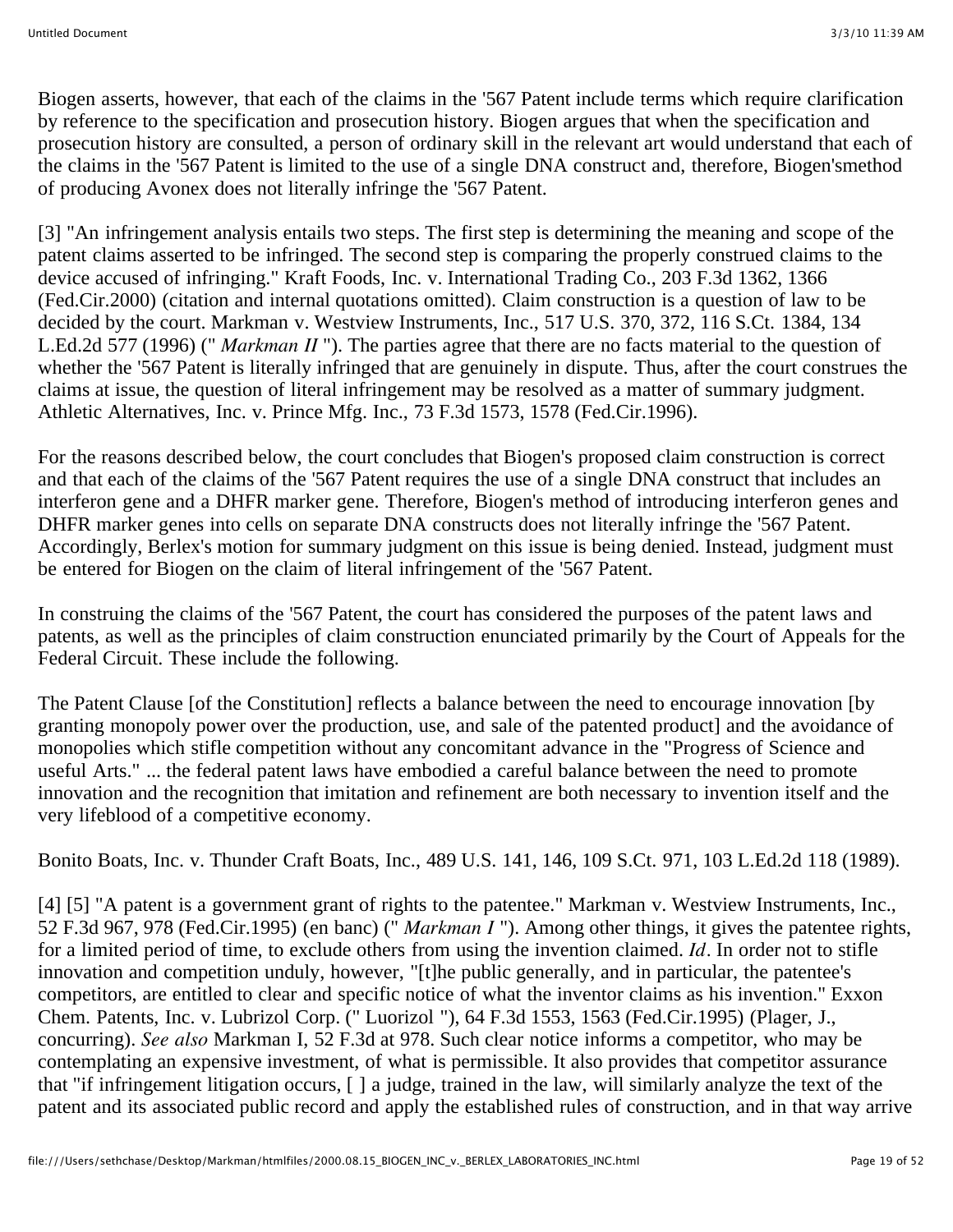at the true and consistent scope of the patent owner's rights to be given legal effect." *Id.* at 979.

[6] [7] A patent's claims define the scope of the protection that the patent provides. Renishaw PLC v. Marposs Societa' per Azioni, 158 F.3d 1243, 1248 (Fed.Cir.1998). "[T]he claim construction inquiry, therefore, begins and ends in all cases with the actual words of the claim." *Id.* Evidently because the primary audience is potential competitors seeking notice of what is protected and what is permissible, the words used in the claims must be construed from the perspective of the person ordinarily skilled in the field of invention. *The* Toro Co. v. White Consol. Indus., Inc., 199 F.3d 1295, 1299 (Fed.Cir.1999).

[8] [9] Claims must be read in the context of the specification and prosecution history, as a person skilled in the art would read them. Markman I, 52 F.3d at 979-80; Vitronics Corp. v. Conceptronic, Inc., 90 F.3d 1576, 1582 (Fed.Cir.1996); Bell Communications Research, Inc. v. Vitalink Communications Corp., 55 F.3d 615, 619-20 (Fed.Cir.1995). "[T]he specification is always highly relevant to the claim construction analysis. Usually, it is dispositive; it is the single best guide to the meaning of a disputed term." Vitronics, 90 F.3d at 1582. *See also* Bell Communications, 55 F.3d at 621. If a term used in a claim has "a clear and well-defined meaning" for those skilled in the art, "limitations from the specification are not to be read into the claims." Comark Communications, Inc. v. Harris Corp., 156 F.3d 1182, 1186-87 (Fed.Cir.1998). "[T]here must be a textual reference in the actual language of the claim with which to associate a proffered claim construction." Johnson Worldwide Assoc., Inc. v. Zebco Corp., 175 F.3d 985, 990 (Fed.Cir.1999).

However, as the Court of Appeals for the Federal Circuit has held in a series of recent decisions, terms as seemingly straightforward as "protecting," "frame," "included," and "when" may require clarification by reference to the specification and prosecution history. *See* Kraft Foods, 203 F.3d at 1368 ("protecting"); Wang Labs., Inc. v. America Online, Inc., 197 F.3d 1377, 1380 (Fed.Cir.1999) ("frame"); Toro, 199 F.3d at 1299 ("included"); Renishaw, 158 F.3d at 1250 ("when"). The foregoing cases indicate that the context of the words in claims is critical to understanding their meaning. "[T]he interpretation to be given a term can only be determined and confirmed with a full understanding of what the inventors actually invented and intended to envelop with the claim." Renishaw, 158 F.3d at 1250. The specification and prosecution history illuminate what was invented and intended to be covered by a claim. *See* Comark, 156 F.3d at 1187 (specification should be consulted "to ascertain the meaning of a claim term as it is used by the inventor in the context of the entirety of his invention").

[10] "There is presumed to be a difference in meaning and scope when different words or phrases are used in separate claims. To the extent that the absence of such difference in meaning and scope would make a claim superfluous, the doctrine of claim differentiation states the presumption that the difference between claims is significant." *Id.* (quoting Tandon Corp. v. United States Int'l Trade Comm'n, 831 F.2d 1017, 1023 (Fed.Cir.1987)). That presumption, however, is rebuttable. Comark, 156 F.3d at 1187. "[T]he doctrine of claim differentiation does not serve to broaden claims beyond their meaning in light of the specification and does not override clear statements of scope in the specification and the prosecution history." Toro, 199 F.3d at 1302.

[11] The court has construed the claims of the '567 Patent by applying the foregoing principles. The court has considered the language of the claims at issue in light of the other intrinsic evidence-the specification and prosecution history.FN11 Read in context, those claims contain terms that require clarification. Thus, the court has employed the specification and prosecution history, as well as the words of the claims themselves, to determine what the claims would communicate to a person skilled in the art who was seeking to determine what was protected by the '567 Patent and what was fair game for innovation.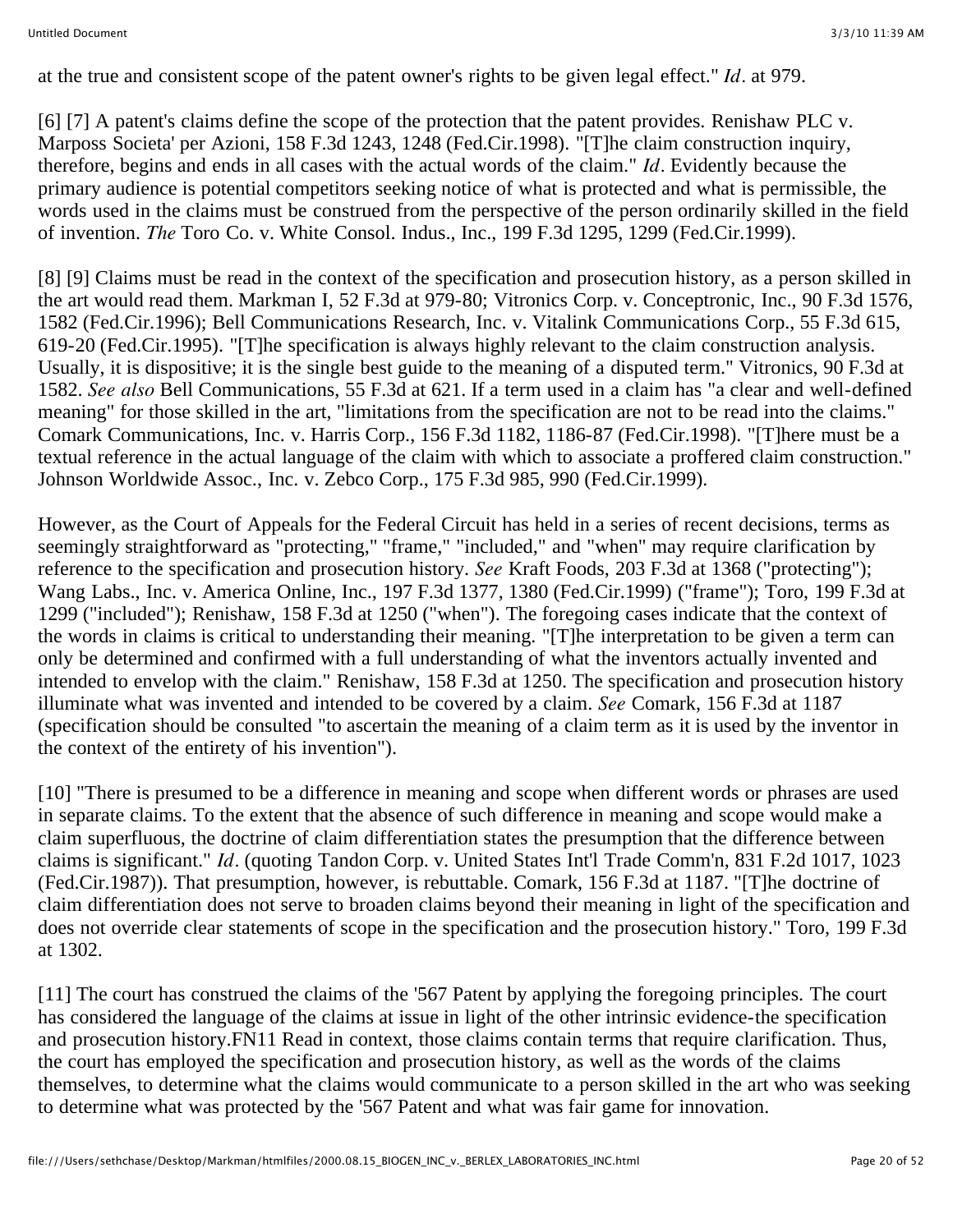FN11. The court has not based its decision concerning the literal infringement of the '567 Patent on any extrinsic evidence, including the May 28, 1999 Declaration of Dr. Saul J. Silverstein that was submitted by Biogen.

The '567 Patent includes four sets of claims that do not expressly reference a single DNA construct that includes an interferon gene and a DHFR gene. Berlex asserts that Biogen literally infringes each of these claims.

Two of the independent claims at issue are characterized by Berlex as method claims. These are:

42. A method for the production of human interferon in a Chinese hamster ovary cell, comprising growing a Chinese hamster ovary cell having incorporated therein a DNA construct comprising human (alpha)- or (beta) interferon gene, which construct is effective for expression of said human interferon gene, under conditions whereby the interferon gene in said construct is expressed.FN12

FN12. Dependent Claims 43, 44, 45, 52, 56, 58, and 64 rely on Claim 42. '567 Patent, Bassett Aff. Ex. 2, at 29:26-37, 59-60, 30:1-2, 6-7, 33-34. Berlex asserts that Biogen literally infringes these claims. With regard to all of the dependent claims at issue, if the related independent claim is not literally infringed, the dependent claim is not literally infringed either.

and

70. A method of producing human interferon comprising growing a progeny cells of a Chinese hamster ovary cell which has been transformed with an expressible interferon gene and an expressible gene for dihydrofolate reductase, under conditions effective for expression of said human interferon gene.FN13

FN13. Berlex asserts that Biogen literally infringes Claims 72 and 78 which rely on Claim 70. *See* '567 Patent, Bassett Aff. Ex. 2, at 30:58-60, 31:6-7.

'567 Patent, Bassett Aff. Ex. 2, at 29:18-25, 20:50-55.

Two of the other independent claims are characterized by Berlex as cell claims. These are:

66. A Chinese hamster ovary cell having incorporated therein an expressible gene encoding human (alpha) or (beta)interferon, or a progeny thereof. FN14

FN14. Berlex also asserts dependent Claim 67 against Biogen. *See* '567 Patent, Bassett Aff. Ex. 2, at 30:40- 42.

and

68. A Chinese hamster ovary cell having incorporated into its chromosome an expressible gene encoding human interferon, or a progeny thereof.FN15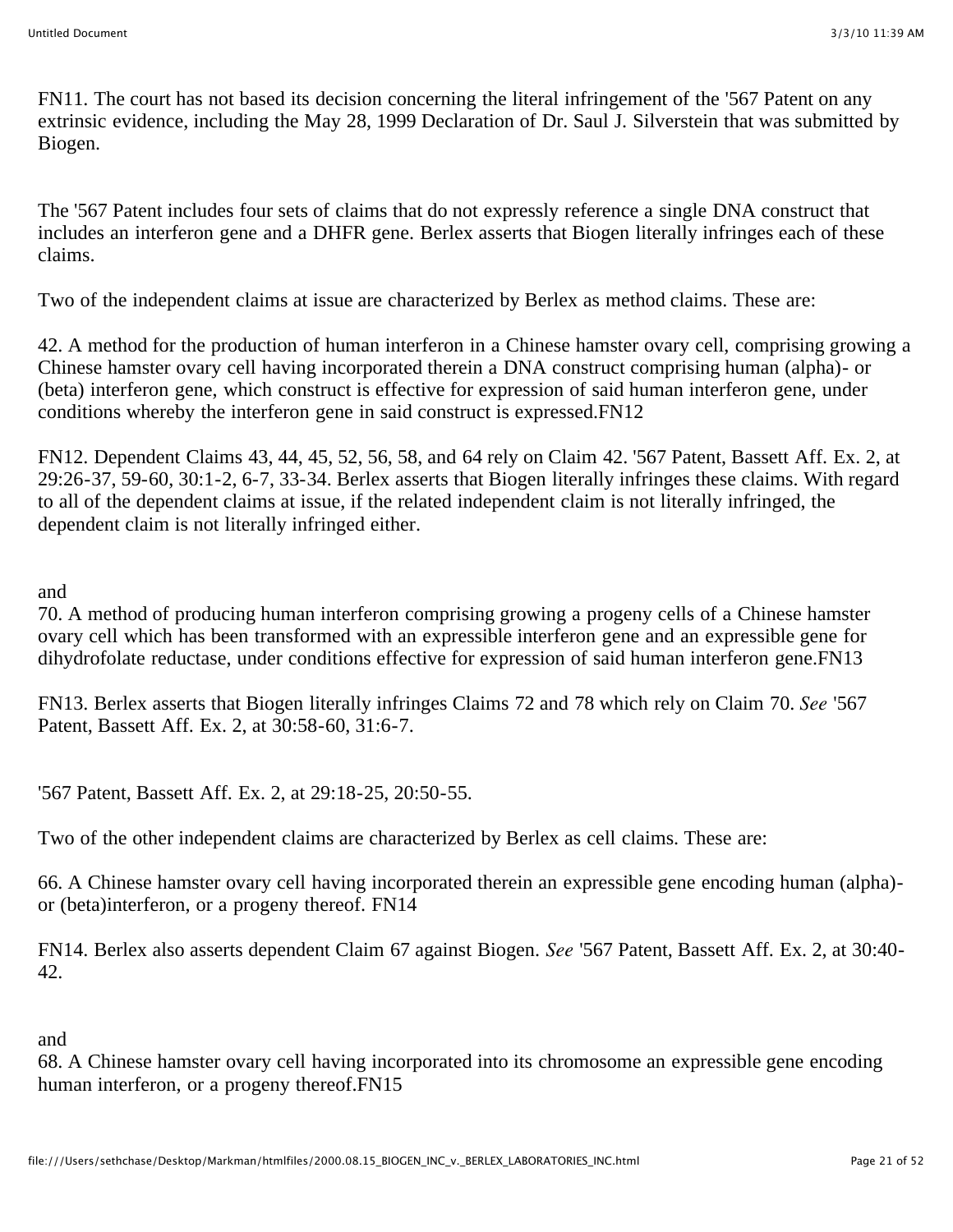FN15. Claim 69 depends on Claim 68 and is asserted to be literally infringed by Biogen. *See* '567 Patent, Bassett Aff. Ex. 2, at 30:46-48.

Id. at 30:37-39, 30:43-45.

Both viewed in isolation, and particularly in the context of the other intrinsic evidence, each of these claims includes terms that require scrutiny of the specification and prosecution history to be clarified and understood for the purpose of determining what the '567 Patent protects. Claim 42 requires a CHO cell "having incorporated therein a DNA construct" that is "effective for expression" "under conditions whereby the interferon gene in said construct is expressed." Id. at 29:20-25. These terms require interpretation and can only be properly understood in context. The terms of the claim are unclear concerning how the function described is to be performed. For example, read in the context of the construct claims, a person skilled in the art would wonder whether Claim 42 requires incorporation of the interferon gene by a particular method. Such a person would presumably be familiar with the claim differentiation doctrine, which would suggest that Claim 42 does not require use of a single DNA construct, but also know that any such presumption may be rebutted by the specification and prosecution history. Toro, 199 F.3d at 1302.

Similarly, Claim 70 requires a CHO cell (1) "which has been transformed with" (2) "an expressible interferon gene and an expressible gene for" DHFR (3) "under conditions effective for expression of said interferon gene. " '567 Patent, Bassett Aff. Ex. 2, at 30:50-55. Once again, reading this claim in the context of the other claims, a person of ordinary skill in the art would question whether the CHO cells must be transformed in a particular manner and, especially, whether a single DNA construct including interferon and DHFR is required to transform the cells in a fashion that is effective for the production of interferon.

Claims 66 and 68 essentially raise the same questions as Claim 42. A person skilled in the art would be uncertain of the meaning of the terms "having incorporated therein" and "expressible gene" as they are used in this patent.

If a person skilled in the art looked initially at major parts of the specification and prosecution history, it would be evident that, as used in the '567 Patent, the disputed terms do not have a "clear and well-defined meaning." Comark, 156 F.3d at 1187. Rather, they must be clarified by reference to the specification and prosecution history. *See, e.g.,* Kraft Foods, 203 F.3d at 1368.

For example, the Summary of Invention begins by describing "[t]he present invention" as " *a DNA construct* for the expression of the human interferon gene" in CHO cells "comprising an operable linkage of" a selectable marker and a human interferon gene. '567 Patent, Bassett Aff. Ex. 2, at 2:33-46 (emphasis added). The Summary goes on to explain that the "present invention also provides a method for producing human interferon in CHO cells" by "introducing into" them " *the above-described DNA construct.*" Id. at 2:52-56 (emphasis added). The Summary also states that, "[i]n yet another aspect, the invention provides human interferon *produced by the above method....* " Id. at 2:64-65 (emphasis added). This language suggests that a single DNA construct, including both an interferon gene and DHFR, is required by all of the claims in the '567 Patent. This impression would be strengthened by a review of the four relevant diagrams in the specification, each of which depicts a single DNA construct including both a human interferon gene and a selectable marker. Id. at Figs. 1-4.

Similarly, the prosecution history on public record makes it clear that there is at least a serious question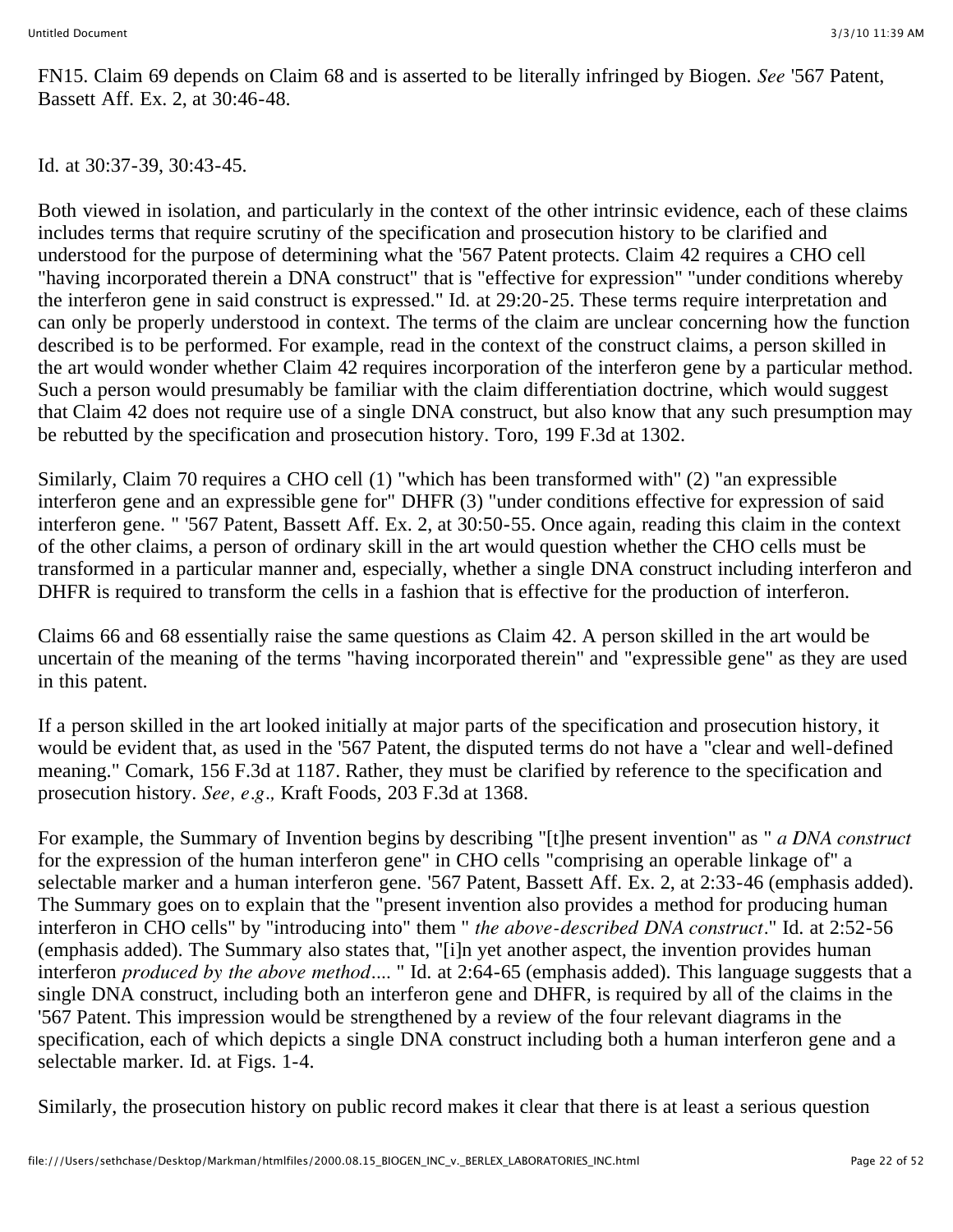concerning whether every claim added in the '567 Patent requires the use of a single DNA construct. For example, the last item in the public file is the Notice of Allowability of certain amendments to the claims of the '843 Patent, which emerged as the '567 Patent. Bassett Aff. Ex. 6, at 335-36. After listing all of the allowed claims, the Patent Examiner wrote:

Applicants['] claims are directed to *a DNA construct comprising a vector, an interferon gene, and a dhfr marker gene.* The construct is expressed in CHO cells. The instant claims are similar to the claims in parent Patent 4,966,843 ('843), however the instant claims recite the marker gene to be dhfr, whereas the '843 claims do not. Since a terminal disclaimer has been filed over the '843 claims, the instant claims are held allowable.

Id. at 336 (emphasis added).

Reading this entry would influence a person skilled in the art to conclude at least that there are terms in Claims 42, 66, 68, 70 that require clarification. Neither such a person, nor the court, could properly end the inquiry by considering only the Summary, the diagrams, and the Reasons for Allowance. Amhil Enters. Ltd. v. Wawa, Inc., 81 F.3d 1554, 1559 (Fed.Cir.1996) ("The entire specification, including all of the claims, the prosecution history, and the prior art may all affect the interpretation ultimately placed on claim language."). However, the necessary close examination of all the intrinsic evidence demonstrates that there are terms in each of the disputed claims that require clarification and that all of those claims, properly construed, require the use of a single DNA construct.

The specification as a whole must be considered in determining what the '567 Patent protects. *See* Hyatt v. Boone, 146 F.3d 1348, 1353 (Fed.Cir.1998). The title of the '567 Patent is "Expression of Interferon Genes in Chinese Hamster Ovary Cells." While this title tends to support Berlex's claim that a single DNA construct is not essential to the invention protected, Berlex does not rely on this fact because it recognizes that the Court of Appeals for the Federal Circuit has noted "[t]he near irrelevancy of the patent title to claim construction." Pitney Bowes, Inc. v. Hewlett-Packard Co., 182 F.3d 1298, 1312 (Fed.Cir.1999).

The Court of Appeals for the Federal Circuit has recently explained that courts may consider the abstract because the abstract is a "potentially helpful source of intrinsic evidence as to the meaning of claims." Hill-Rom Co., Inc. v. Kinetic Concepts, Inc., 209 F.3d 1337, 1341 n. \*, (Fed.Cir.2000). In this case, the abstract is relevant. It states, in pertinent part, that:

DNA constructs are prepared which operably link human interferon genes, selective, eukaryotic marker genes, and promoter and expression control sequences for the expression of human interferon in Chinese hamster ovary (CHO) cells or progeny thereof.

'567 Patent at BG0035689. Thus, the abstract supports Biogen's view that the disputed claim should be interpreted as being limited to a single DNA construct.

Each of the four figures in the specification depicting constructs shows a single DNA construct with both a human interferon gene and a selectable marker gene. Id. Figs. 1-4, at BG0035690-91. No drawing shows the interferon and marker genes on separate constructs. Thus, the relevant drawings support Biogen's proposed construction of the disputed claims.

The Background of Invention states that, "[t]his application relates to human interferons and their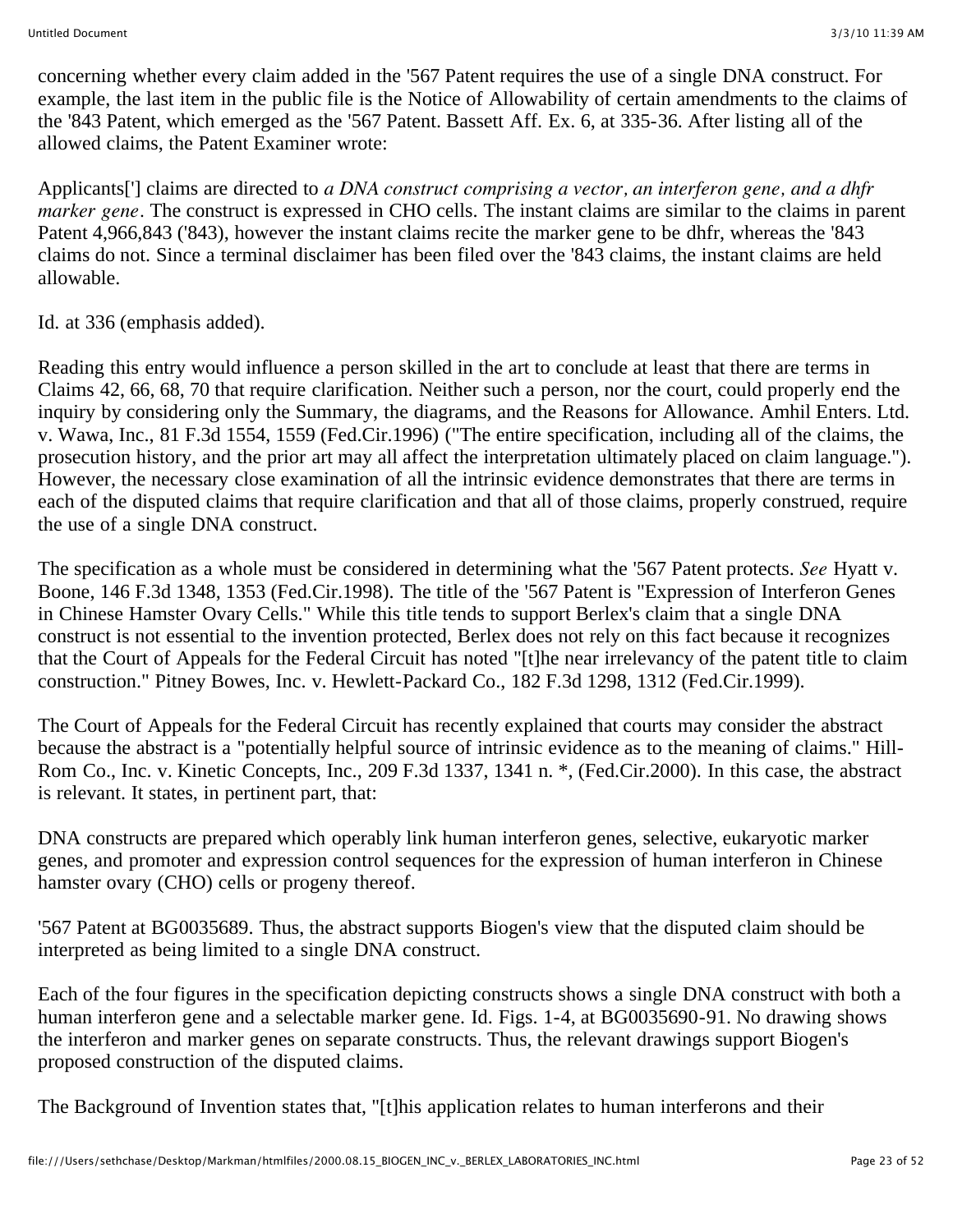production in Chinese hamster ovary cells ..." Id. at 1:14-15. It is Berlex's position that the protected invention is the production of human interferon in CHO cells, rather than the means used to transform those cells to achieve that result. This statement is consistent with that contention.

However, in seeking to distinguish the Axel International Patent, the Background of Invention characterizes the "transforming vectors" and "methods for transformation" as "essential components" for enabling interferon expression. Id. at 2:23-26. This language supports Biogen's position that the use of the single DNA construct described and depicted in the specification is an "essential component" of all aspects of the invention disclosed in the '567 Patent.

As described earlier, the Summary of Invention describes the "present invention" as: "a DNA construct" with both a human interferon gene and a selectable marker; a method for producing human interferon by "introducing into" CHO cells "the above-described DNA construct;" and providing human interferon "produced by the above method." Id. at 2:30-33. Thus, the sole embodiment of the claimed invention actually referenced in the Summary requires a single DNA construct.

The Summary concludes by stating that "[i]n preferred embodiments, DNA fragments ... [are] introduced into CHO cells by DNA transfection, or by penetration of viral vectors carrying the DNA fragment, or by transfection of cloned plasmids ..." Id. at 2:67-3:4. Consistent with this, there is later language in the specification that defines the term "DNA construct" as "any suitable cloning vector." Id. at 5:21-22. The specification also states that, "[i]n accordance with the present invention, any approach may be used to introduce the cloned DNA into CHO cells." Id. at 15:44-46. Three possible approaches are then mentioned: DNA transfection, use of an animal virus, and cloned plasmids. Id. at 15:48-16:41. Although Berlex's expert opines that viral transfection "would not be expected to involve the use of a selectable marker gene," it appears that each of the three methods mentioned would be compatible with the use of a single DNA construct that includes a human interferon gene and a selectable marker. Mar. 7, 2000 Tr. at 77-79; Hiscott Reb. Rpt., Gillum Decl., Ex. 2, at 51.

In any event, as Berlex has acknowledged, this general language about the possible use of any approach to introduce cloned DNA into CHO cells is inconsistent with a more detailed discussion in the specification which states that the patented method for producing human interferon involves a DNA construct which includes a human interferon gene operably linked to a selectable marker gene. *See* Mar. 7, 2000 Tr. at 74- 76. The language that Berlex recognizes is inconsistent with its position states that:

The method of effecting expression of heterologous genes in CHO host cells or progeny thereof generally involves *preparing DNA constructs as defined above operably linked to* a nucleotide sequence for replicating in a prokaryotic cell, preferably E. coli; *a marker gene operably linked to a CHO cell selectable marker* for the selection of transformants or progeny thereof, and operably linked to a promoter and start and stop codons; *and an interferon gene from a human source, operably linked to an endogenous or heterologous promoter* and translation sequences (start and stop codons) for expression of the interferon gene in CHO cells or progeny thereof. *This DNA construct is then introduced in CHO cells or progeny thereof, preferably in a culture, by any technique, including any of the three techniques described below,* the transformed cells are selected and then grown under selective conditions whereby the interferon gene is expressed; and the interferon so produced is isolated and purified.

'567 Patent at 5:64-6:16 (emphasis added). This language again indicates that a single DNA construct is contemplated by all of the claims in the '567 Patent.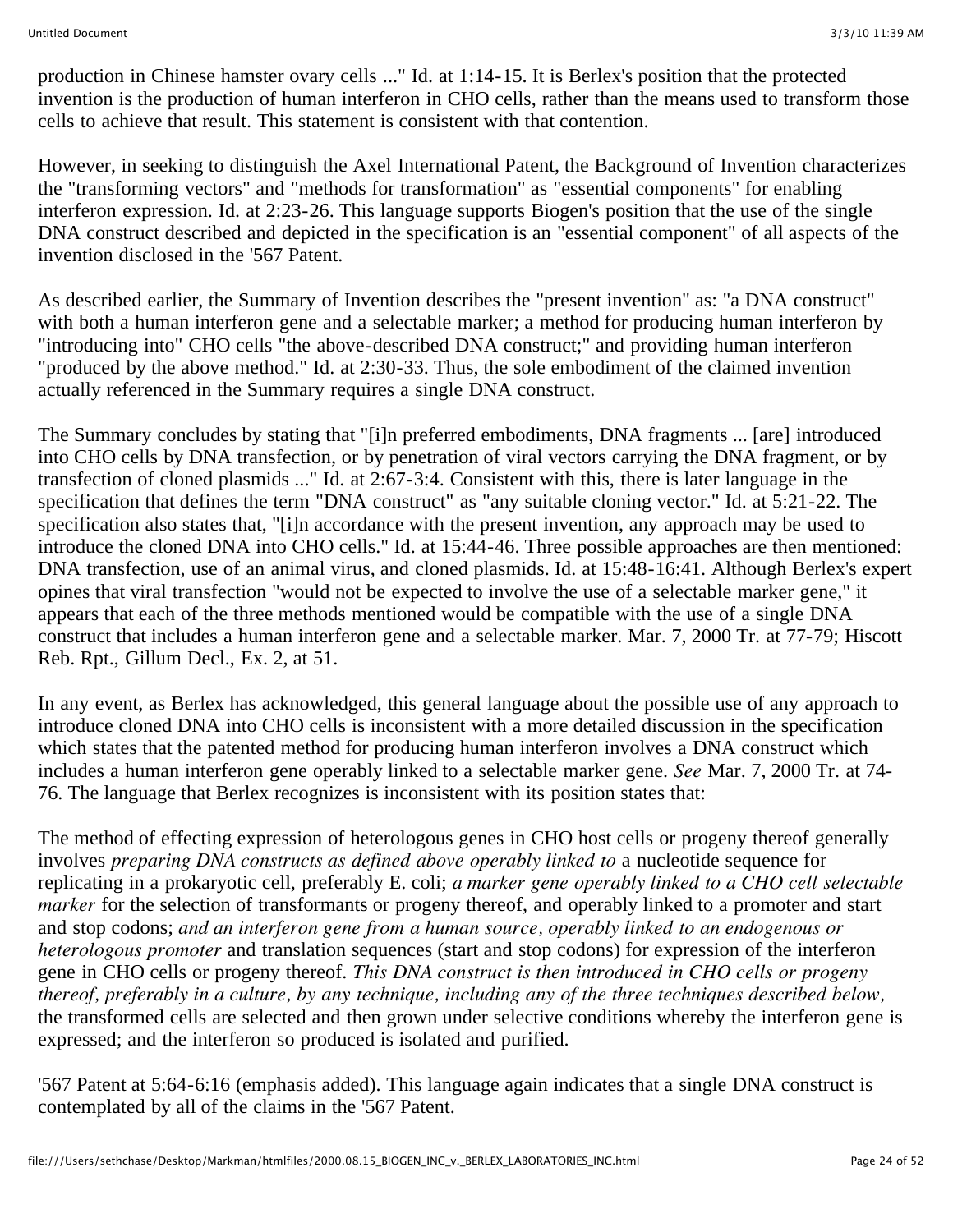It is undisputed that the inventors of the '567 Patent and its predecessors never transformed CHO cells using any method other than the introduction of a single DNA construct with a human interferon gene and a selectable marker. *See* Mar. 8, 2000 Tr. at 19. Nevertheless, the specification concludes with the statement that:

The foregoing description of the preferred embodiments of the instant invention have been presented for purposes of illustration and description. It is not intended to be exhaustive or to limit the invention to the precise forms disclosed.

'567 Patent at 27:7-12. Thus, Berlex argues that any limitation suggested by the specification should not be read into the disputed claims. *See* Johnson Worldwide, 175 F.3d at 989-90; Laitram Corp. v. Cambridge Wire Cloth Co., 863 F.2d 855, 865 (Fed.Cir.1988).

The instant case, however, is analogous to the trilogy of cases recently decided by the Federal Circuit, *Krafts Foods, Toro,* and *Wang.* In each of those cases, broad language in the claims was construed as being limited in part because the device shown in the specification and characterized as the "preferred embodiment" was actually the only embodiment of the invention that was disclosed. *See* Kraft Foods, 203 F.3d at 1368; Toro, 199 F.3d at 1301; Wang, 197 F.3d at 1383. As the Court said in *Wang,* "[w]hether an invention is fairly claimed more broadly than the 'preferred embodiment' in the specification is a question specific to the content of the specification, the context in which the embodiment is described, the prosecution history, and if appropriate the prior art, for claims should be construed, when feasible, to sustain their validity." Wang, 197 F.3d at 1383.

*Wang* is particularly instructive for the instant case. In *Wang,* the Federal Circuit affirmed the district court's granting of summary judgment of non-infringement. The patent at issue in *Wang* covered an apparatus for providing users with text and graphics from computer controlled databases via a telephone network. *Id.* at 1379-80. Wang Laboratories, the patentee, claimed that the patent was infringed by Netscape's "bookmark" feature and by America On-Line's ("AOL") "favorite places" feature. *Id.* at 1379.

The key claim construction issue in *Wang* was the interpretation of the word "frame." AOL and Netscape contended that the word "frame" should be limited to the "character-based systems" described in the patent's specification. *Id.* at 1381. Wang, on the other hand, contended that term should be construed, in accordance with the term's "general usage," to include both character-based systems and bit-mapped systems of the sort used by Netscape and AOL. *Id.*

In deciding the issue, the Federal Circuit acknowledged that the term "frame," in general usage, could be applied to both bit-mapped and character-based systems. *Id.* It nevertheless held that, for the purpose of construing the claim, the general usage of the term was less probative than how one skilled in the art would understand the term in light of the patent's specification. Specifically, the Court noted that: the only embodiment described in the invention was the character-based protocol, *id.* at 1382; the specification consistently illustrated the word "frame" with only a character-based protocol, *id.* at 1383; references to other protocols did not indicate that they were to be included within the scope of the invention, *id.;* and during the prosecution of the parent patent application, Wang had distinguished its invention over a prior art reference on the grounds that the prior art used a bit-mapped protocol, rather than a character-based protocol, *id.* at 1384.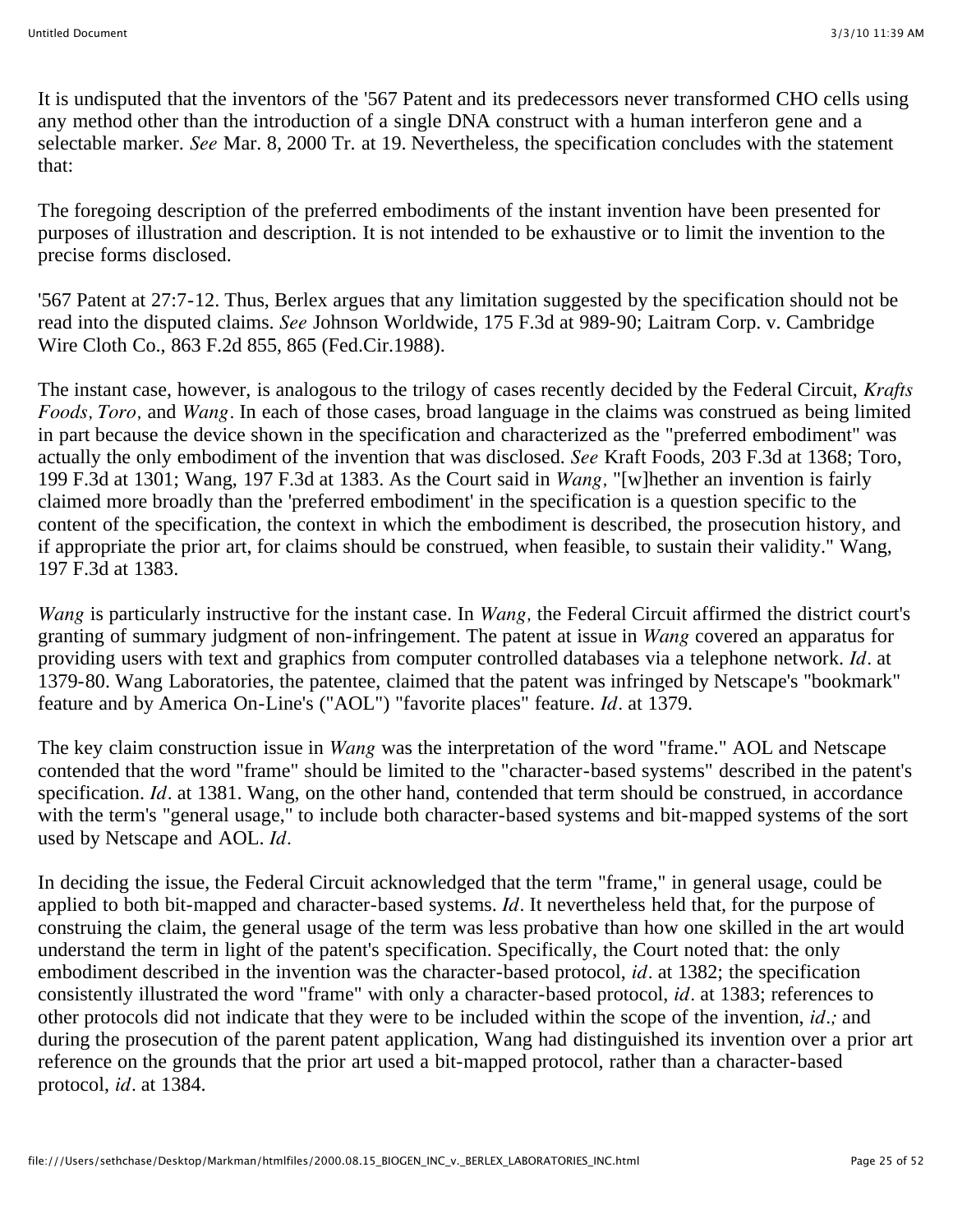Therefore, the Court of Appeals for the Federal Circuit held that the "only system that [was] described and enabled in the [patent's] specification and drawings uses a character-based protocol." *Id.* at 1382. The Court then noted that, "it is not disputed that Wang had not been able to implement a bit-mapped protocol in the claimed system." *Id.* Wang contended that this fact was relevant only to the issue of validity and "not a factor in claim construction." *Id.* at 1383. The court, however, held that "claims are not properly construed to have a meaning or scope that would lead to their invalidity." *Id.*

The instant case is analogous to *Wang.* As described earlier, the Summary of Invention describes all aspects of the invention as including a single DNA construct that includes a human interferon gene and a selectable marker. '567 Patent, at 2:33-46. All four figures displaying constructs depict that single DNA construct. Id. Figs. 1-4. The inventors of the '567 Patent never used anything but a single DNA construct to transform a CHO cell. In addition, as discussed below, the prosecution history indicates that the patent was granted to protect only the use of a single DNA construct. Thus, the court concludes that a single DNA construct was essential to all of the claims in the '567 Patent. Moreover, although the court does not rely on this fact, if the claims at issue were construed as Berlex suggests, they, like the claims in *Wang,* would probably be invalid because the written description is inadequate to satisfy the written specification requirement of 35 U.S.C. s. 112. Digital Biometrics, Inc. v. Identix, Inc., 149 F.3d 1335, 1346 (Fed.Cir.1998); Laitram Corp. v. Morehouse Indus., Inc., 143 F.3d 1456, 1463 (Fed.Cir.1998).

Analysis of the prosecution history also supports the view that all of the claims in the '567 Patent require the use of a single DNA construct. As described in detail in s. III, *supra,* the original 1982 application was based on the hypothesis that the use of a single DNA construct was superior to Axel's method of promoting transformation and production of interferon, which was erroneously characterized as requiring the use of multiple constructs. Ringold Dep., Battin Decl. Ex. 15, at 65. Nevertheless, the Examiner rejected the claims as obvious in terms of the prior art. Bassett Aff. Ex. 4, at 45-48.

The inventors then amended their claims to require expressly a linkage of an interferon gene, a selectable marker, and a replication sequence. Id. at 75-77. They characterized their invention as the construction of *a* plasmid which, when introduced into CHO cells, would produce human interferon in large quantities without also producing hamster interferon. Id. at 81-82. They emphasized that "[t]hese unexpected and advantageous results were accomplished by linking the interferon gene with the gene containing the selectable marker on a *single* DNA construct." Id. at 82 (emphasis in original). The inventors asserted that the use of a single plasmid distinguished their invention from Axel's prior art. Id. at 83. Although this contention was erroneous, a person skilled in the art would understand that the inventors were then limiting their claims to the use of a single DNA construct.

The 1985 CIP application continued to rely on a single DNA construct. As also described in detail in s. III, *supra,* it added the diagrams and the Summary depicting and describing the invention as including, in all of its aspects, a single DNA construct.

The 1985 CIP application resulted in the issuance of the '843 Patent. It is undisputed that the '843 Patent requires the use of a single DNA construct and is not literally infringed by Biogen.

The 1990 Divisional application filed by Cetus continued to characterize the invention as dependent upon a single DNA construct. Bassett Aff. Ex. 6, at 114. A person skilled in the art reading the prosecution history after Berlex acquired the rights to the invention in 1991 would understand that Berlex attempted to broaden the claims to protect more than a single DNA construct, but that its effort failed.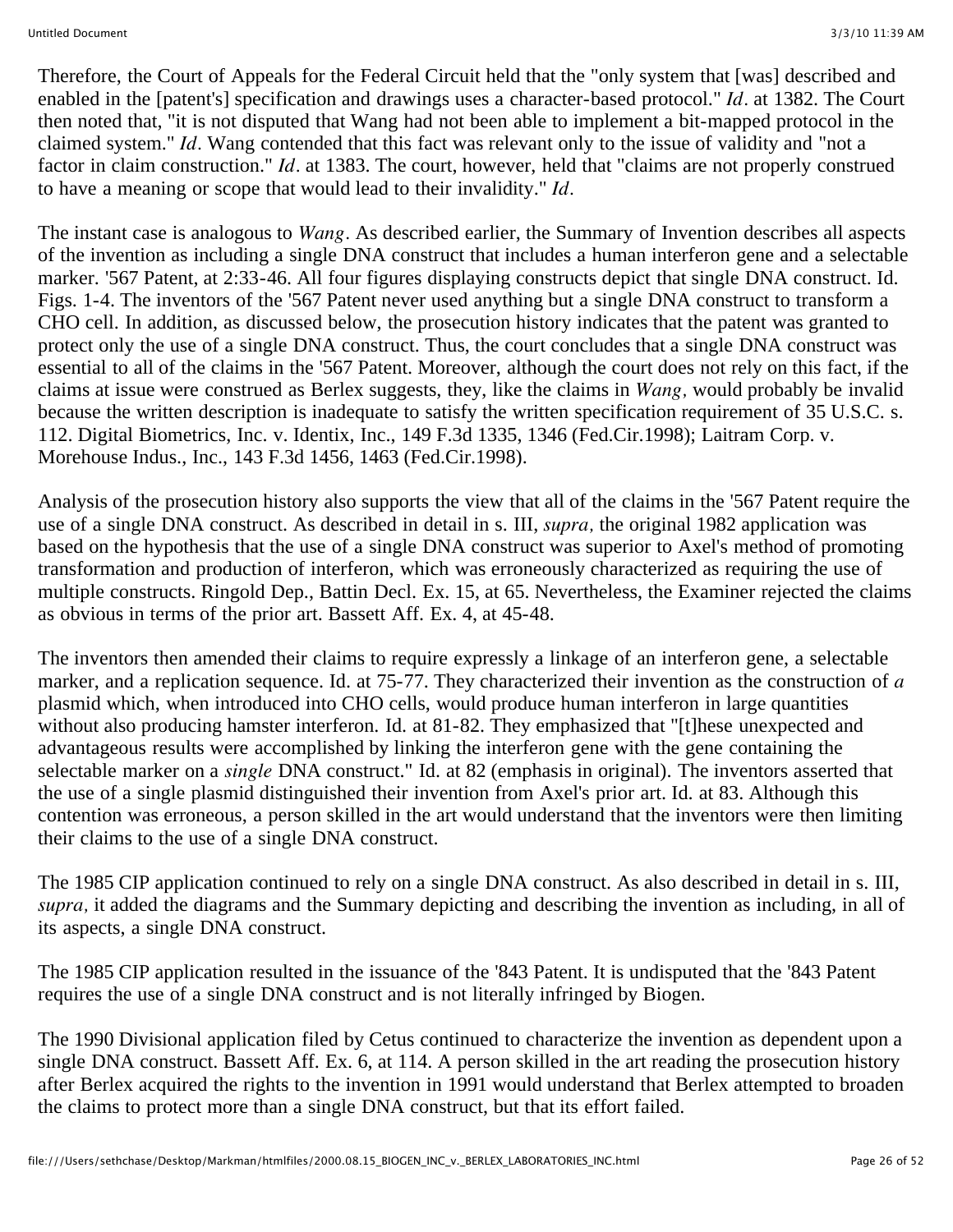More specifically, in 1992 Berlex filed a preliminary amendment. Id. at 156. In its submission Berlex included proposed claims that evolved into the claims in the '567 patent that Berlex now contends are literally infringed.

Claim 71 later emerged as Claim 42 of the '576 patent. Claim 71 stated:

A method for the production of human interferon or a mutein thereof in a Chinese hamster ovary cell or progeny thereof comprising:

growing a Chinese hamster ovary cell or progeny thereof *transformed with* a DNA construct for expression in a Chinese hamster ovary cell or progeny thereof comprising a human interferon gene or a gene coding for a mutein of human interferon which retains the biological activity of said interferon, *said construct being effective for transcription and translation* of said gene *when introduced into* a Chinese hamster ovary cell or progeny thereof,

under conditions whereby said gene in said construct is expressed.

Id. at 160 (emphasis added).

Claim 104 became Claim 66 in '587 Patent. Claim 104 states:

A Chinese hamster ovary cell or a progeny thereof *having incorporated into* its chromosome a DNA construct of claim 47.

Id. at 163 (emphasis added).

Claim 108 became Claim 68 in the '567 Patent.

A Chinese hamster ovary cell or a progeny thereof *transformed with* a DNA construct of claim 47.

Id. at 164 (emphasis added).

Claim 70 did not have a progenitor in the initial preliminary amendment. Id. at 208.

The Examiner rejected all of the proposed new claims, including 71, 104, and 108 because of obvious-type double patenting Id. at 173, 175. While she recognized that the claims were not identical, she stated: "The DNA construct, either described by its physical elements or by its function, is the same in the prior patent and the instant application." Id. at 175. The functional language to which the Examiner referred included the underlined terms in Claims 71, 104, and 108: "transformed with," "effective for transcription and translation," "introduced into" and "having incorporated into."

Berlex addressed the rejection by filing a terminal disclaimer. Id. at 185. This satisfied the Examiner with regard to Claims 29-46, but did not overcome her objections to the predecessors of the claims now in dispute, original Claims 71, 104, and 108. They were rejected again. Id. at 193-95.

Berlex subsequently agreed to narrow all of what it characterized as its "construct claims" to require DHFR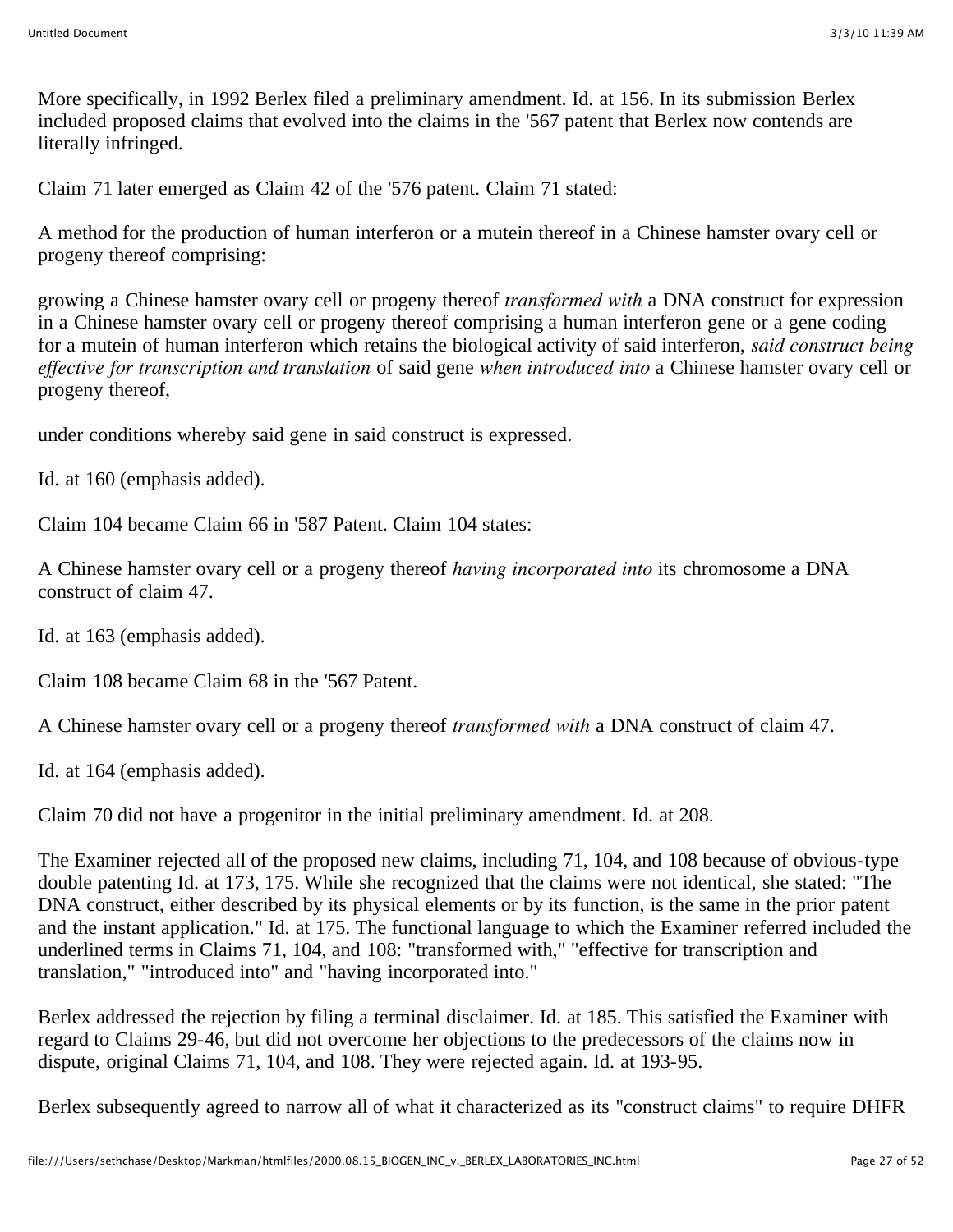rather than any other marker gene. Id. at 200. The Examiner initially wrote in her Interview Summary Record, "claims will be narrowed." Id. at 200. At Berlex's request, she added several words, so her description of the agreement that she had reached with Berlex finally stated, "Construct claims will be narrowed to include DHFR marker." Id.

At the time this comment was written, the Examiner had found all of the proposed new claims to be the functional equivalent of the invention in the '843 Patent, which in all of its aspects required a single DNA construct. Read in context, this comment indicates that Berlex was seeking to make a distinction between what it characterizes as "construct claims" as opposed to "cell" or "method" claims. The record indicates, however, that the Examiner viewed all of the proposed claims as including the functional equivalent of the single DNA construct and had agreed to allow the earlier versions of the '567 Patent's Claims 42, 66 and 68, among others, because all of the claims were being limited by the restriction to DHFR as the marker gene.

Berlex subsequently filed an Amendment which the Examiner viewed as consistent with the agreement previously reached. The Amendment included new versions of the claims that were eventually included in the '567 Patent as Claims 42, 66, and 68. Id. at 201-07. It also included a proposed Claim 110, that emerged in the '567 patent as Claim 70. That Claim stated:

A method of producing human interferon comprising growing a progeny of a Chinese hamster ovary cell *which has been transformed* with an expressible interferon gene and an expressible gene for dihydrofolate reductase, under conditions effective for expression of said human interferon gene.

Id. at 208 (emphasis added).

In its remarks accompanying the Amendment, Berlex stated that its "claims continue to reflect the pioneering invention of the first expression of interferon (IFN) genes in Chinese hamster ovary cells." Id. at 213. Berlex also stated that this invention did "not depend in any particular nucleic acid construct configuration." Id. at 223. Berlex did not assert that its invention did not depend on a single DNA construct. It did note, however, that contrary to the representations of the original inventors, Axel had disclosed linked as well as unlinked genes, but argued that it was "not relevant" whether Axel employed only unlinked cotransformation. Id.

The prosecution history also demonstrates that the Examiner did not accept Berlex's view and did not grant a patent as broad as Berlex sought. In her Notice of Allowability, she identified all of the claims being allowed. Id. at 335-36. She then stated the "Reasons for Allowance" quoted earlier:

Applicants['] claims are directed to a DNA construct comprising a vector, an interferon gene, and a dhfr marker gene. The construct is expressed in CHO cells. The instant claims are similar to the claims in parent Patent 4,966,843 ('843), however the instant claims recite the marker gene to be dhfr, whereas the '843 claims do not. Since a terminal disclaimer has been filed over the '843 claims, the instant claims are held allowable.

Id. at 336. This statement communicates to the court, as it would to a person skilled in the art, that *all* claims involved a single DNA construct which included an interferon gene and a DHFR gene.

The prosecution history also implicitly explains why the claims now at issue were so construed by the Examiner. Each of Claims 42, 66, 68, and 70 of the '567 Patent include terms that the Examiner previously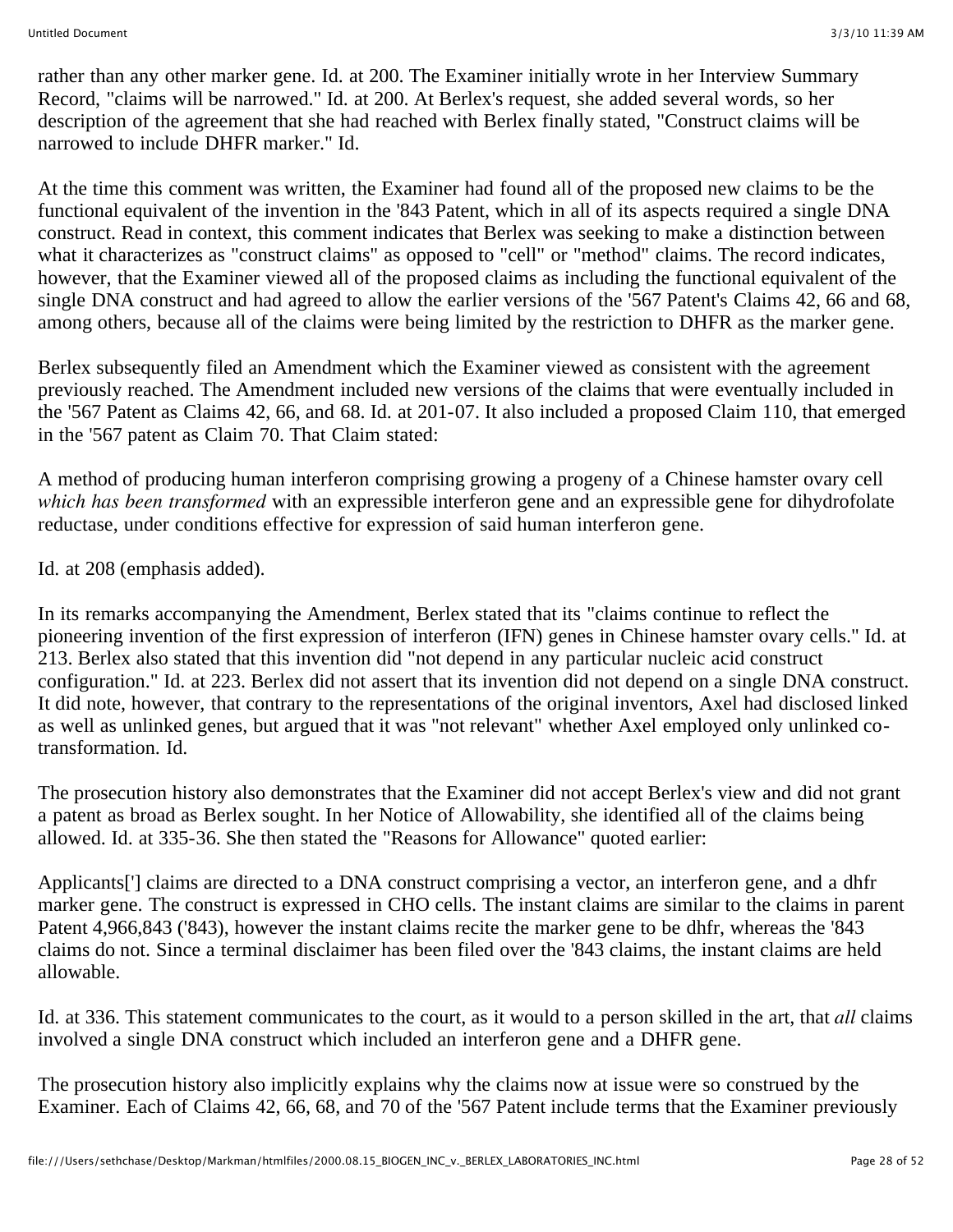found to be the unpatentable functional equivalent of the claims expressly reciting the single DNA construct, such as "having incorporated therein" or "incorporated into" (Claims 42, 66, 68), or "transformed with" (Claim 70). While only Claim 42 expressly stated that it was "a DNA construct" that was being incorporated, the court infers and finds that the Examiner believed that the language in Claim 70, "transformed with an expressible interferon gene and an expressible gene for [DHFR], under conditions effective for expression" of human interferon, was synonymous with the use of a single DNA construct, and reached the same conclusion concerning the language of Claims 66 and 68 as well. Thus, the presence of a DHFR marker as part of a single DNA construct was essential to the invention covered by all of the claims allowed as part of the '567 Patent.

The Examiner's Reasons for Allowance are the last entry in the public record. Although Berlex later sent the PTO a "Comments on Statement of Reasons for Allowance" seeking to assert broader claims than the Examiner allowed, this is not part of the prosecution history available to the person skilled in the art seeking to determine what was protected and what was permissible after the issuance of the '567 Patent. Mar. 8, 2000 Tr. at 18. Thus, this court may not consider that submission either.

Accordingly, careful consideration of the intrinsic evidence would educate a person skilled in the art to understand that the claims in dispute included terms that required clarification and, when viewed in the context of the specification and prosecution history, all of the claims require the use of a single DNA construct which includes an interferon gene and a DHFR gene.

The court recognizes that this construction of the disputed claims causes some of the claims of the '567 Patent to be superfluous. Biogen's proposed construction of Claim 66 would render it exactly commensurate to Claim 36 in scope. This raises the presumption that Claims 36 and 66 have different scopes and that Claim 66 is not limited to the use of a single DNA construct. However, as described earlier, the doctrine of claim differentiation only establishes a presumption. Toro, 199 F.3d at 1302; Kraft Foods, 203 F.3d at 1368. "Claim differentiation cannot broaden claims beyond their correct scope." Kraft Foods, 203 F.3d at 1368. *See also* ATD Corp. v. Lydall, Inc., 159 F.3d 534, 541 (Fed.Cir.1998). In this case, the import of the specification and prosecution history are clear. Thus, the presumption that the distinctive words used in Claims 42, 66, 68, and 70 give each of those claims unique scope has been rebutted. *See* Toro, 199 F.3d at 1302.

Therefore, Berlex's motion for summary judgment on its claim of literal infringement of the '567 Patent is being denied. Summary judgment shall be entered for Biogen on this issue.

#### **V. BIOGEN'S MOTION FOR SUMMARY JUDGMENT CONCERNING INFRINGEMENT OF** THE '567 PATENT **UNDER THE DOCTRINE OF EQUIVALENTS**

The '567 Patent includes a number of claims which refer expressly to "a DNA construct" and by their terms require the use of a single DNA construct that includes an interferon gene and a DHFR gene. Berlex does not contend that Biogen's use of separate DNA constructs with only an interferon gene on one construct and a DHFR gene on another construct literally infringes what it calls its "single construct claims." Berlex does allege, however, that Biogen infringes those claims under the doctrine of equivalents.

Biogen has moved for summary judgment on this issue. For the reasons described below, the undisputed material facts demonstrate that prosecution estoppel bars Berlex's claim of infringement of the '567 Patent based on the doctrine of equivalents. Therefore, Biogen's motion for summary judgment is being allowed.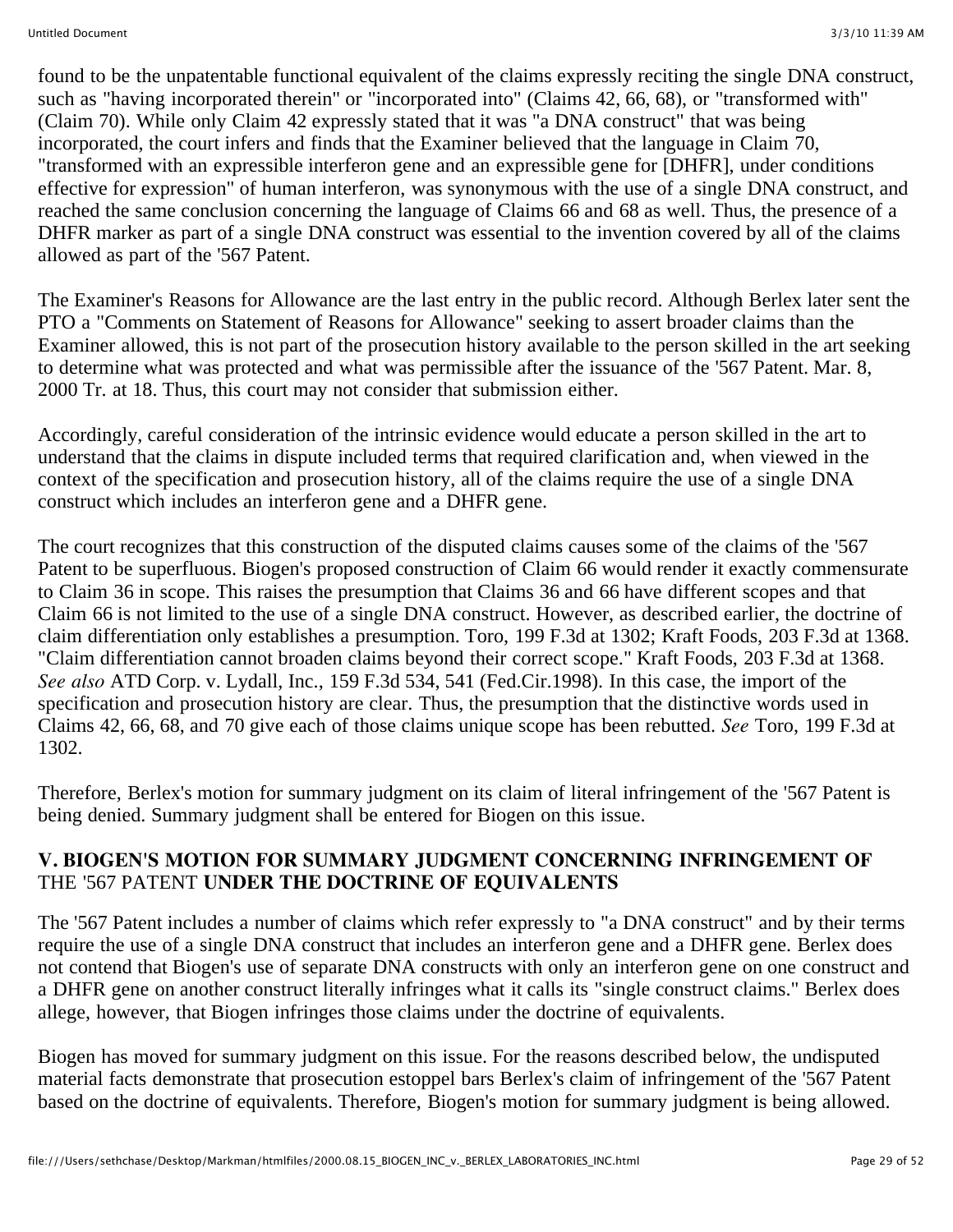The independent claims at issue in this motion are Claims 1, 40, 87 and 90.FN16 Each of these claims expressly recites a DHFR gene and an IFN gene on a single DNA construct.

FN16. Biogen also seeks summary judgment on the dependent claims of Claims 1, 40, 87, and 90. Because a finding of non-infringement of the independent claims mandates a finding that the dependent claims are not infringed, the court is not separately considering limitations added by the dependent claims except for Claims 46, 73-77, and 81-83, dependent claims which include an "operable linkage" limitation.

Claim 1 is illustrative. It states:

A DNA construct for expression in a Chinese hamster ovary cell comprising a human interferon gene and a dihydrofolate reductase gene, said construct being effective for transcription and translation of said interferon gene in a Chinese hamster ovary cell into which it has been introduced or in progeny cells thereof.

'567 Patent, Bassett Aff. Ex. 2, at 27:22-27.

Claim 40 is similarly directed to a DNA construct comprising interferon and DHFR.FN17

FN17. Claim 40 recites: "A DNA construct useful for expression of an interferon in a Chinese hamster ovary cell comprising a gene coding for a human interferon and a gene coding for dihydrofolate reductase capable of functioning as a selectable marker, said construct being effective for transcription and translation of said genes in a Chinese hamster ovary cell into which it has been introduced or in progeny thereof, which is incorporated into said Chinese hamster ovary cell chromosome when it is introduced therein, and which is effective for increasing the copy number of said interferon gene when incorporated into a Chinese hamster ovary cell." '567 Patent, Bassett Aff. Ex. 2, at 29:4-15.

Claim 90 is essentially the same as Claim 1, except the words "nucleic acid construct" are substituted for "DNA construct" and the words "nucleic acid sequence" encoding for interferon and DHFR are substituted for "genes." FN18

FN18. Claim 90 is directed to: "A nucleic acid construct for expression in a Chinese hamster ovary cell, comprising a nucleic acid sequence coding for human interferon and a nucleic acid sequence coding for dihydrofolate reductase, said construct being effective for transcription and translation of said nucleic acid sequences in a Chinese hamster ovary cell into which it has been introduced or in progeny cells thereof. " '567 Patent, Bassett Aff. Ex. 2, at 32:18-25.

Claim 87 provides protection to "a method of producing human interferon" comprising growing the progeny of a CHO cell that has been transformed with "a DNA construct which comprises *an operable linkage* of the genes for said human interferon and for dihydrofolate reductase each operably linked to promoter ...." FN19 (emphasis added).

FN19. Claim 87 describes: "A method of producing human interferon comprising growing progeny cells of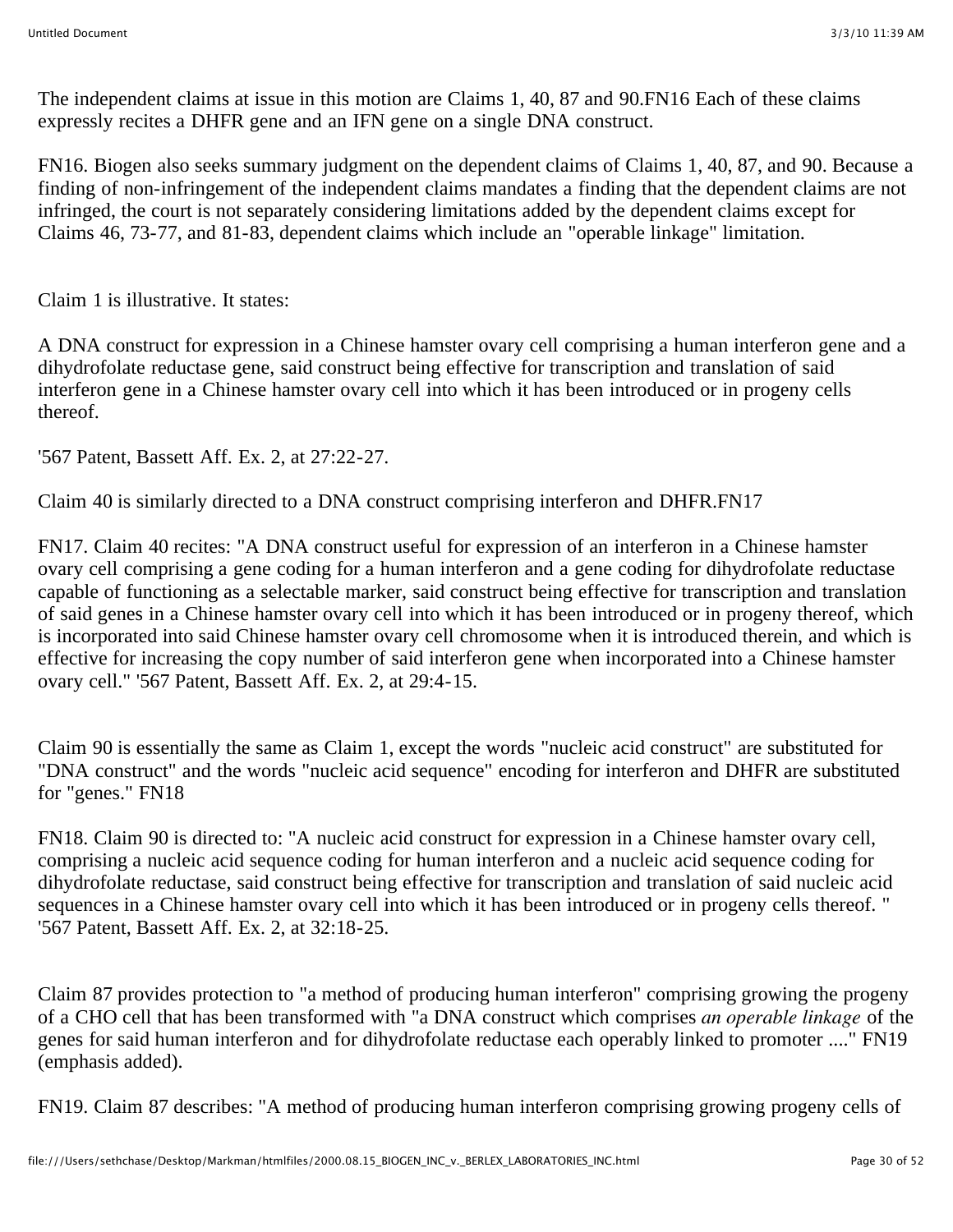a Chinese hamster ovary cell which has been transformed with a DNA construct which comprises an operable linkage of the genes for said human interferon and for dihydrofolate reductase each operably linked to a promoter, and wherein said Chinese hamster ovary cell was dihydrofolate reductase deficient prior to said transformation and said interferon is IFN-(beta), said growing being conducted under conditions effective for expression of human IFN-(beta)." '567 Patent, Bassett Aff. Ex. 2, at 32:1-11.

[12] [13] There are two defenses to a claim of infringement under the doctrine of equivalents. Warner-Jenkinson Co. v. Hilton Davis Chem. Co., 520 U.S. 17, 117 S.Ct. 1040, 137 L.Ed.2d 146 (1997) (" *Hilton Davis* "). First, prosecution history estoppel may bar such a claim. Second, under the "all elements" rule, there is no infringement under the doctrine of equivalents unless every limitation in a claim is infringed either literally or equivalently by some insubstantial variation. *Id.* at 29, 40, 117 S.Ct. 1040. If prosecution history estoppel is established, it is not necessary to decide whether the all elements test is met. American Permahedge, Inc. v. Barcana, Inc., 105 F.3d 1441, 1445-46 (Fed.Cir.1997); Morehouse Indus., 143 F.3d at 1464; Texas Instruments, Inc. v. United States Int'l Trade Comm'n, 988 F.2d 1165, 1174 (Fed.Cir.1993).

The facts concerning the relevant prosecution history are not in dispute, although the parties differ on the legal implications of them. Therefore, Biogen's assertion that the prosecution history bars Berlex's attempt to establish infringement under the doctrine of equivalents is amenable to being resolved as a matter of summary judgment. Hilton Davis, 520 U.S. at 39, n. 8, 117 S.Ct. 1040.

[14] [15] The doctrine of equivalents prohibits competitors from defeating patent rights through insubstantial variations of patented matters. An accused device infringes under the doctrine of equivalents "if it performs substantially the same function in substantially the same way to obtain the same result." Graver Tank & Mfg. Co. v. Linde Air Prods., Co., 339 U.S. 605, 608, 70 S.Ct. 854, 94 L.Ed. 1097 (1950) (citation and internal quotation omitted).

[16] As the Supreme Court has noted, "the doctrine of equivalents, when applied broadly, conflicts with the definitional and public-notice functions of the statutory claiming requirement." Hilton Davis, 520 U.S. at 29, 117 S.Ct. 1040. Prosecution history estoppel provides a limitation on this potential abuse. "The essence of prosecution estoppel is that a patentee should not be able to obtain, through litigation, coverage of subject matter relinquished during prosecution." Haynes Int'l, Inc. v. Jessop Steel Co., 8 F.3d 1573, 1577 (Fed.Cir.1993). "The estoppel may result from matter surrendered as a result of amendments to overcome patentability rejections or as a result of argument to secure allowance of a claim." Cybor Corp. v. FAS Techs., 138 F.3d 1448, 1460 (Fed.Cir.1998) (internal citations omitted). "Arguments made during the prosecution of a patent application are given the same weight as claim amendments." Elkay Mfg. Co. v. Ebco Mfg. Co., 192 F.3d 973, 979 (Fed.Cir.1999).

[17] Consistent with the purposes of the patent laws discussed previously, "[t]he legal standard for determining what subject matter was relinquished is an objective one, measured from the vantage point of what a competitor was reasonably entitled to conclude, from the prosecution history, that the applicant gave up to procure issuance of the patent." Haynes Int'l, 8 F.3d at 1576 (citation omitted). *See also* Augustine Med., Inc. v. Gaymar Indus., Inc., 181 F.3d 1291, 1298 (Fed.Cir.1999). In essence, a potential competitor is entitled to fair notice of what will infringe a patent under the doctrine of equivalents, as well as literally.

[18] Accordingly, the prosecution history must be looked at as a whole. Bayer AG v. Elan Pharm. Research Corp., 212 F.3d 1241, 1252 (Fed.Cir.2000); Pharmacia & Upjohn Co. v. Mylan Pharms., Inc., 170 F.3d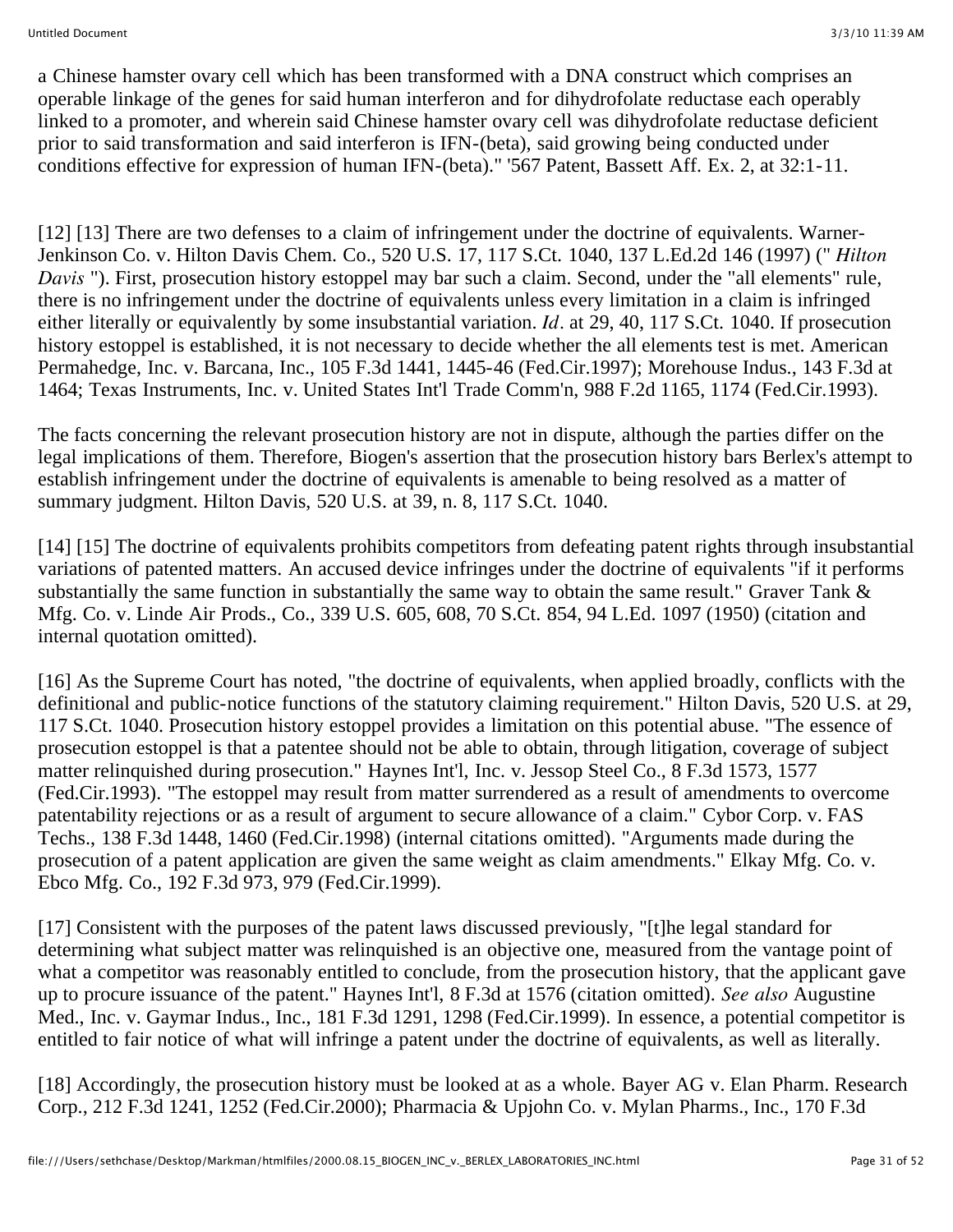1373, 1376 (Fed.Cir.1999); Elkay, 192 F.3d at 979. When, as with the '567 Patent, "multiple patents derive from the same initial application, the prosecution history regarding a claim limitation in any patent that has issued applies with equal force to subsequently issued patents *that contain the same claim limitation.*" Elkay, 192 F.3d at 980 (emphasis added and citation omitted). *See also* American Permahedge, 105 F.3d at 1446; Jonsson v. The Stanley Works, 903 F.2d 812, 818 (Fed.Cir.1990).

[19] Finally with regard to the generally applicable principles, the doctrine of equivalents must be applied not only to each discrete claim, but also to the individual elements of each claim, rather than the invention as a whole that each claim describes. Hilton Davis, 520 U.S. at 29, 117 S.Ct. 1040. Thus, it is possible that prosecution history estoppel will operate to bar a finding of equivalents on some, but not all, disputed claims.

[20] In the instant case, prosecution history estoppel bars Berlex's assertion of alleged infringement based on the doctrine of equivalents of Claims 1, 40, 87, and 90 because of arguments and amendments made after the initial, 1982 application, which was not allowed. As set forth below, after their original claims were rejected by the Examiner, the applicants argued that their invention was patentably distinct because using a single DNA construct with a human interferon gene and a selectable marker generated an unexpected, material improvement over unlinked co-transformation. They also amended their claims to require the operable linkage of the interferon gene and the selectable marker on a single DNA construct. These arguments and amendments prompted the PTO to issue the '843 Patent, which includes only single construct claims.

The '567 Patent is a continuation of the '843 Patent. Its single construct claims were originally rejected as obvious. Berlex did not attempt to persuade the Examiner that her analysis concerning the single construct claims was incorrect. Rather, it filed a terminal disclaimer and, as a result, the single construct claims then pending were allowed. In obtaining allowance of those single construct claims, Berlex did not communicate to the Examiner or any other person skilled in the art that it was seeking to acquire any right to prevent devices or processes involving multiple DNA constructs-matters the inventors had distinguished in order to obtain the parent '843 Patent.

Berlex did subsequently attempt to obtain allowance of what it calls its cell and method claims. In doing so, it contended that they did not depend on the use of a single construct or linked transformation. Berlex did not assert that the previously allowed claims expressly referring to a single DNA construct now at issue were not dependent on the use of that construct. In any event, the Examiner was not persuaded that Berlex was entitled to a patent for any claims that included more than a single construct. Thus, in her Reasons for Allowance she stated that the claims allowed involved a DNA construct including an interferon gene and a DHFR marker gene.

In these circumstances, a person skilled in the art would view the prosecution history as communicating that the inventors had relinquished any claims to transformation accomplished through the use of multiple DNA constructs in order to obtain the '843 Patent and in connection with obtaining the '567 Patent had failed to acquire any right that did not include the use of a single DNA construct. The specific portions of the prosecution history on which this conclusion is based include the following.

In 1982, when the inventors applied for what emerged as the '843 Patent, every claim pertaining to transformation recited "a DNA construct" that included an interferon gene and a selectable marker gene. Bassett Aff. Ex. 4, at 23-26. The Examiner rejected these claims as anticipated and obvious in light of the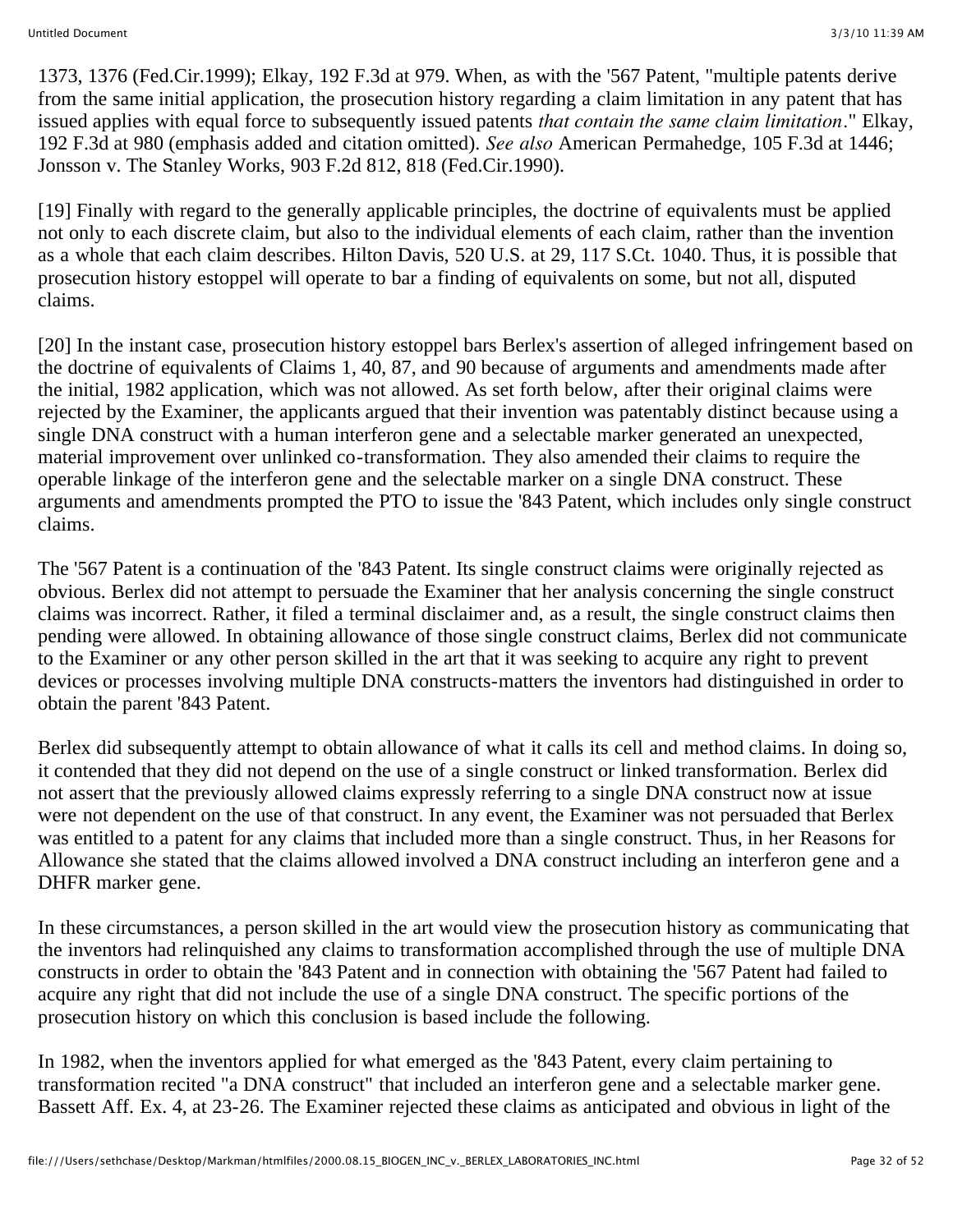prior art. Id. at 45-48.

In 1984, the inventors made an argument and offered an amendment, each of which were material to the issuance of the '843 Patent. To overcome the Examiner's rejection and to avoid the prior art, the applicants amended the claims to require a "linkage" of the interferon and selectable marker genes on the same plasmid. They argued that this linkage generatedthe "unexpected and advantageous results" disclosed in the application. Id. at 82. More specifically, the inventors claimed that the use of a single DNA construct resulted in high levels of expression of human interferon without contamination of hamster interferon, and without human interferon toxicity to CHO cells. Id. at 81-82. They wrote:

These unexpected and advantageous results were accomplished by linking the interferon gene with the gene containing the selectable marker on a *single* DNA construct so that coamplification of the genes occurred. In the prior art, co-transformation was generally used, wherein two plasmids with the separate genes were cotransformed into the host. Thus, the instant DNA construct differs from what was done previously, and the results obtained on transforming the host with this construct were totally surprising.

Id. at 82 (emphasis in original).

Moreover, the applicants distinguished the prior art by emphasizing the single DNA construct configuration. They asserted that Axel's work and patents were distinguishable because the Axel process:

involves *co-transformation* where two separate DNA constructs with *unlinked* genes are integrated into the plasmid. In contrast, applicants' process deals with *coamplification* where the interferon gene and selectable marker gene are *linked* on the same DNA construct.

Id. at 83 (emphasis in original).

In addition, the applicants amended their claims to require linkage of the interferon gene and the selectable marker gene on a single construct. As they wrote:

Claim 1 has also been amended to include the word "linkage" to emphasize that *one* DNA construct contains *both* the selectable marker gene and the interferon gene, as opposed to cotransformants containing *two* DNA constructs carrying the separate genes.

Id. at 82-83 (emphasis in original).

The claims of the original application, as amended, ultimately issued in 1990 as the '843 Patent. Berlex agrees that the '843 Patent is literally restricted to the use of a single DNA construct comprising both interferon and marker genes. Berlex also does not contend that Biogen infringes the '843 Patent under the doctrine of equivalents, evidently because it recognizes that any such claim is barred by prosecution history estoppel.

In 1990, the inventors filed a divisional application in order to pursue additional claims based on the '843 Patent. Bassett Aff. Ex. 6, at 9. In 1992, after acquiring the '843 Patent, Berlex filed an amendment to the pending application. Chabora Dep., Bassett Aff. Ex. 21, at 53-54; Bassett Aff. Ex. 6, at 156-65. In that amendment Berlex included claims that recited a single DNA construct and claims that made no express reference to a single DNA construct. Id. at 156-64.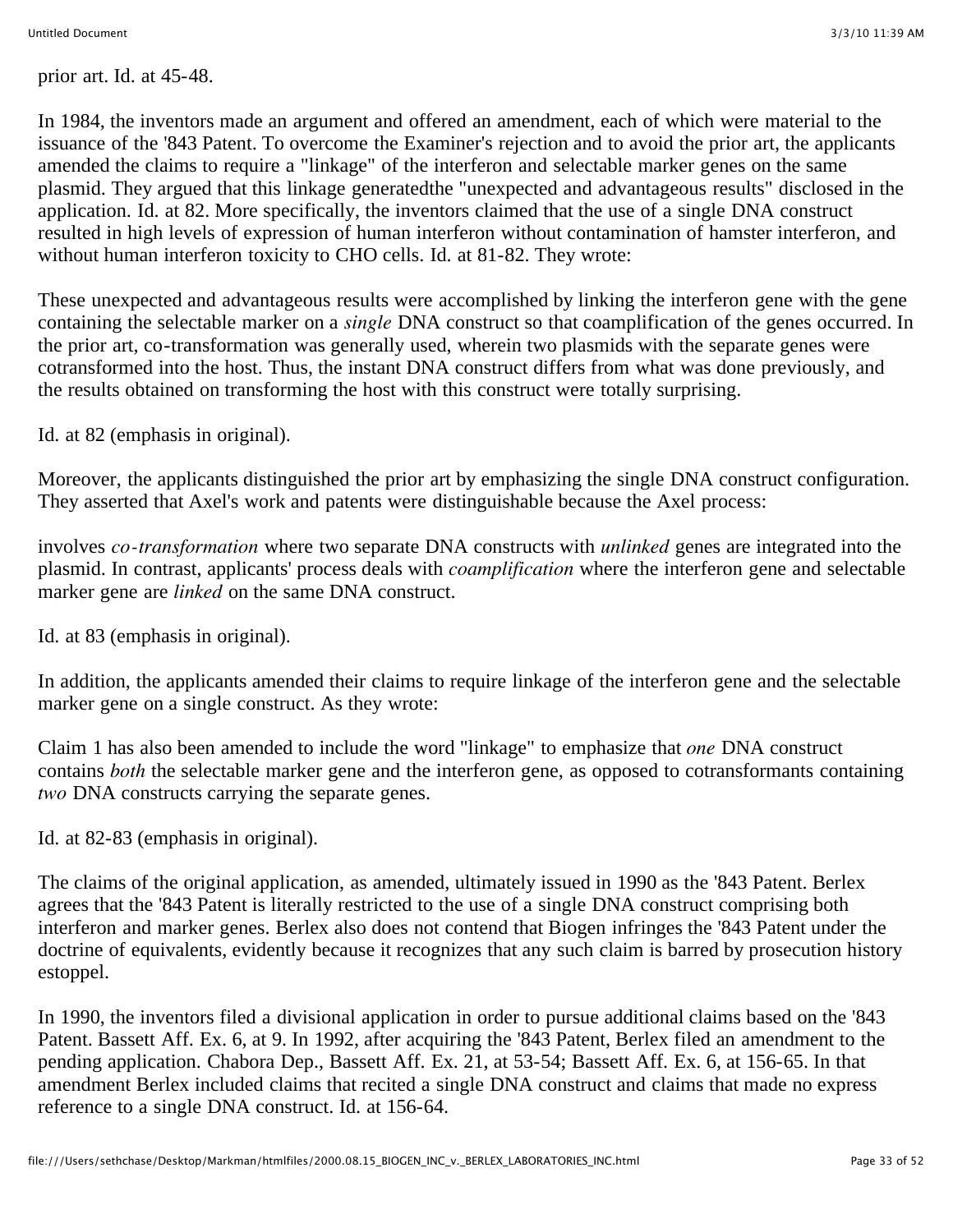For example, Claim 29, which emerged in the '567 Patent as Claim 1, referred to "A DNA construct" with an interferon gene, but did not mention a selectable marker gene. Claim 29 read:

A DNA construct for expression in a Chinese hamster ovary cell or progeny thereof comprising a human interferon gene, said construct being effective for transcription and translation of said gene when introduced into a Chinese hamster ovary cell or progeny thereof.

Id. at 156.

In support of this Application, Berlex wrote:

The foregoing claims are being added to cure an inadvertent oversight during ancestor prosecution leading to U.S. Patent 4,966,843 .... In this regard, it is noted that *all claims of this application are of a scope different from that of each claim of '843.*

*The oversight cured above involves the unnecessary language in the '843 claims concerning prokaryotic cell nucleotide sequences and selectable marker-related sequences.* Whereas such sequences are useful in various cloning experiments and procedures, they clearly are not necessary to a prime aspect of '843, i.e., "production in Chinese hamster ovary cells" .... [I]t is important that the claims reflect this nonobvious scope. *Otherwise, infringers might attempt to avoid the literal scope of the claims, e.g., by simply preparing and/or using DNA constructs which omit components unnecessary for patentability* ....

Id. at 164 (emphasis added).

Notably, Berlex did not state that it was seeking patent protection for the production of interferon by placing interferon genes and marker genes on separate DNA constructs. Rather, it emphasized "sequences" and suggested that infringers might attempt to avoid the literal scope of the '843 Patent by using "DNA constructs which omit components unnecessary for patentability." Berlex did not clearly express concern that potential competitors would impermissibly use multiple DNA constructs to achieve transformation.

The Examiner evidently interpreted Berlex's statements as a person skilled in the art, familiar with the history of the '843 Patent, would interpret them. She viewed the claims as an effort to delete the requirement of a selectable marker gene and replace it with functionally equivalent language requiring that the single DNA construct be effective for producing interferon.

Therefore, in October 1992, the Examiner rejected all of the proposed new claims as unpatentable in light of the '843 Patent under the doctrine of obvious-type double patenting. Id. at 175. She wrote:

Although the conflicting claims are not identical, they are not patentably distinct from each other. In the parent patent, the claims recite the DNA construct by listing each element of the vector construct. The instant application seeks to remove the detailed language of the construct elements, and replaces it with functional language. *This functional language effectively limits the claims to the vector construct of the '843 application. The DNA construct, either described by its physical elements or by its function, is the same in the prior patent and the instant application.* Therefore, it would be obvious from the patent, which describes the functional characteristics of the vector in the specification, to arrive at the vector claimed in the instant application.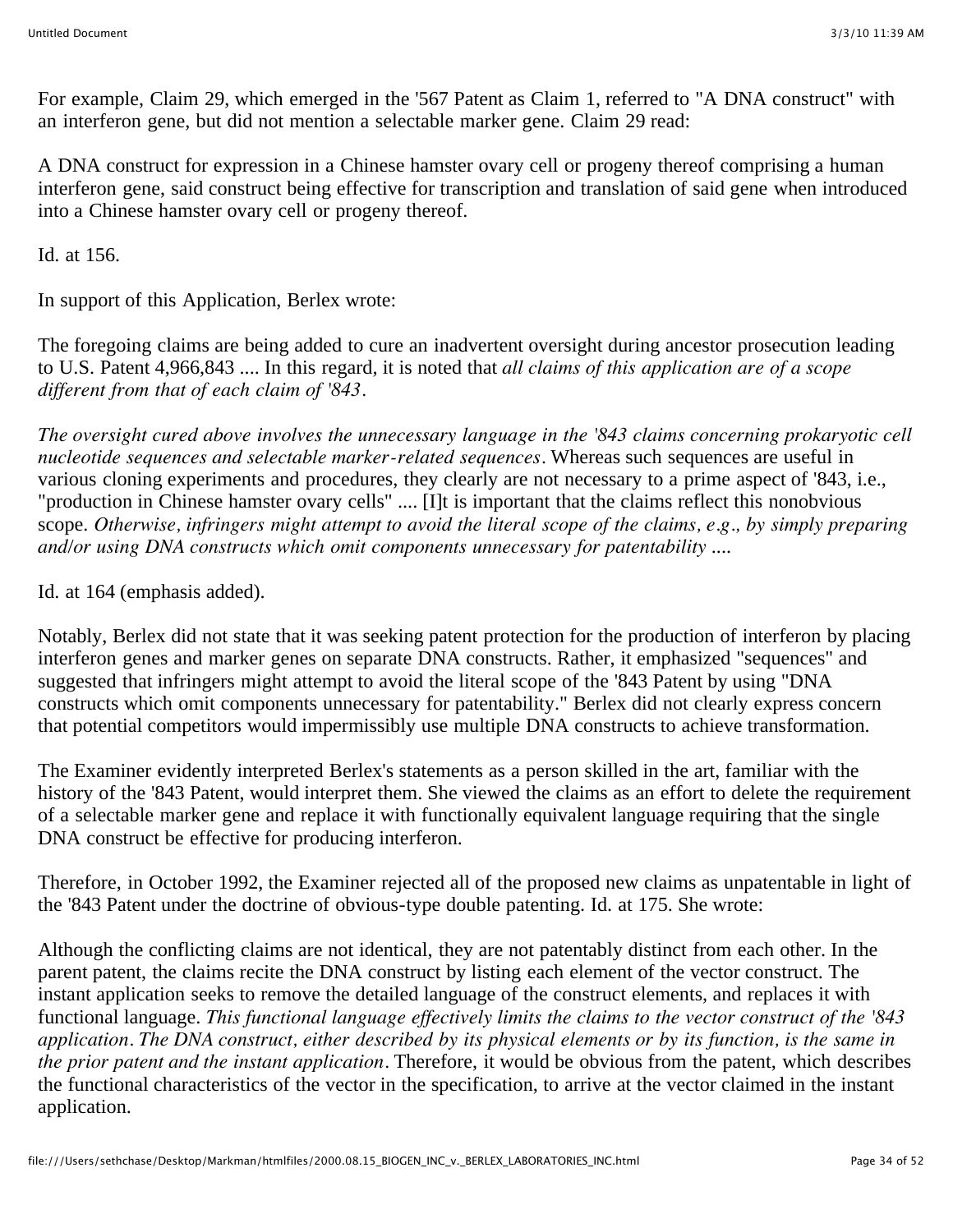Id. at 175-76 (emphasis added).

By basing her rejection on "obviousness-type double patenting," the Examiner was communicating that she did not understand the claimed subject matter to be distinct from the inventions protected by the '843 Patent. *See* In re Berg, 140 F.3d at 1431. As her statement clearly reflects, among other things, the Examiner did not interpret Claim 29 as an effort to obtain protection for a process of co-transformation using multiple DNA constructs.

Berlex did not initially dispute the Examiner's assessment. Rather, on April 16, 1993, it filed a terminal disclaimer, which would cause the patent for which it was applying to expire with the expiration of the '843 Patent. Bassett Aff. Ex. 6, at 185.

Based on the terminal disclaimer, on October 19, 1993, the Examiner held claims 29 through 46, which included most of the single construct claims then pending, allowable over the prior art. Id. at 193-95, 200. She again rejected the remaining claims, which Berlex characterizes as its cell and method claims. Id.

The filing of the terminal disclaimer is not itself evidence that Berlex relinquished the claim of infringement under the doctrine of equivalents that it is now asserting. *See* Quad Environmental Techs. Corp. v. Union Sanitary Dist., 946 F.2d 870, 874 (Fed.Cir.1991). "[T]he filing of a terminal disclaimer simply serves the statutoryfunction of removing the rejection of double patenting, and raises neither presumption nor estoppel on the merits of the rejection." *Id.* It is, however, relevant that as of October 19, 1993, the claims expressly referring to a single construct had been allowed because this fact would contribute to causing a person skilled in the art to understand that Berlex's subsequent statements related only to the claims that the Examiner had again rejected.

Berlex subsequently made another attempt to get its remaining claims allowed. On September 14, 1994, its attorney met with the Examiner. Bassett Aff. Ex. 6, at 200. As a result of that meeting the Examiner initially described the agreement reached by writing, "Claims will be narrowed." *Id.* At the request of Berlex's attorney, she amended this comment to state, "Construct claims will be narrowed to include DHFR marker." *Id.*

When it is not clear from the prosecution record why an amendment was made, there is a presumption that it was required for patentability. Hilton Davis, 520 U.S. at 33, 117 S.Ct. 1040. Here, however, the claims characterized by Berlex as "construct claims" had already been allowed. Thus, the amendment that had been agreed to was not necessary to the patentability of those claims. Read in the context of the prior prosecution history, however, the Examiner's description of the agreement would communicate to a person skilled in the art that Berlex had represented that there were at least some claims that required a single construct to be patentable, and that those claims would be amended to require that DHFR be the marker gene linked to the interferon gene on that single construct.

On September 21, 1994, Berlex made another submission to the Examiner. First, it filed an amendment modifying the construct claims that had already been allowed as a result of the terminal disclaimer to require a DHFR marker genes as well as an interferon gene. *Id.* at 201-11.

In addition, Berlex made several arguments that it now emphasizes. Specifically, Berlex wrote that: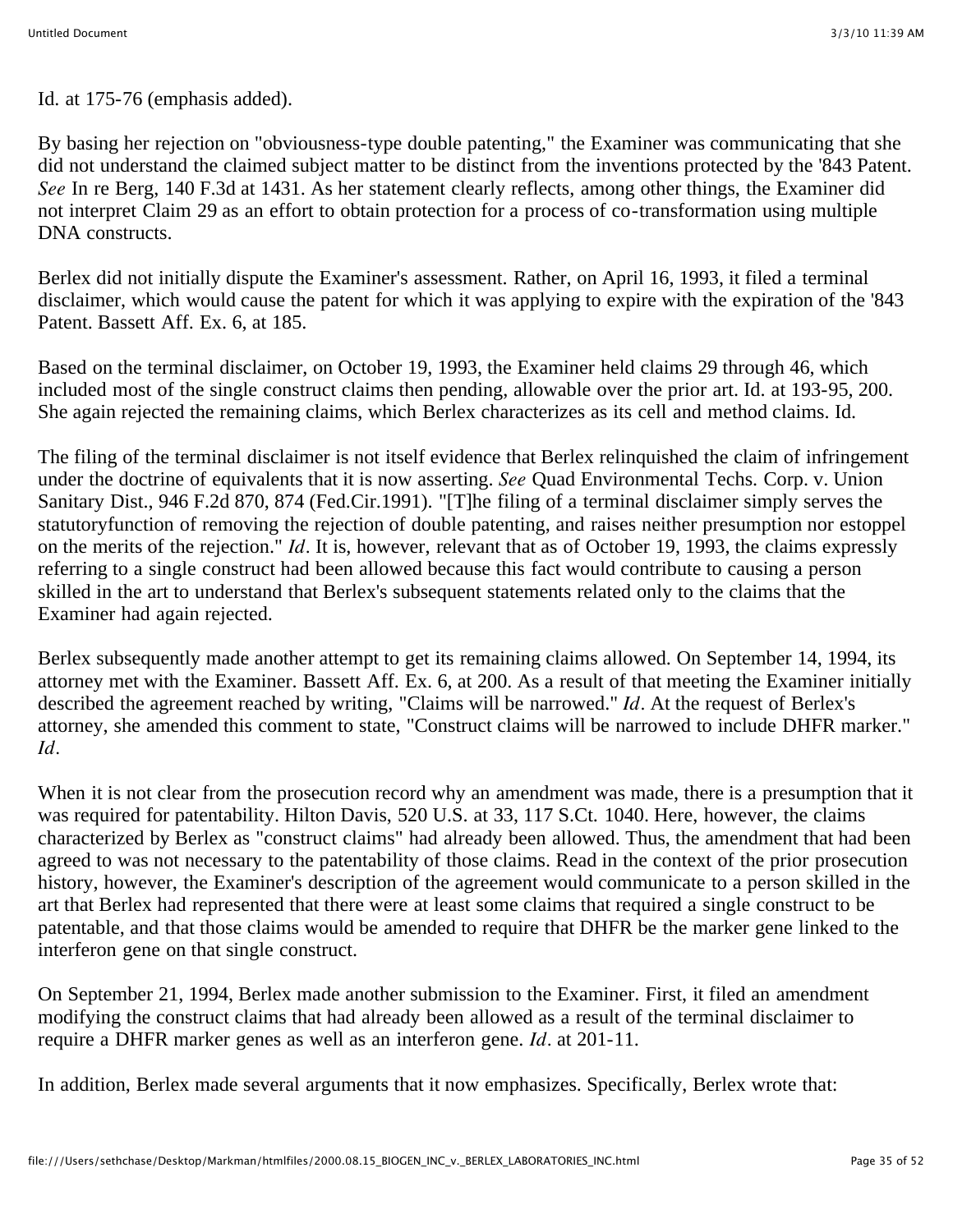The claims continue to reflect the pioneering invention of the first expression of interferon (IFN) genes in Chinese hamster ovary (CHO) cells. *Id.* at 213.

\* \* \* \* \* \*

[The] broad method claims, such as 51 and 71, and CHO cell claims, such as 104 and 108 [are one example of] The broadest scopes of the method and CHO cell classes of claims. *Id.* at 214.

\* \* \* \* \* \*

As mentioned above, the claimed invention represents the first expression of human interferons in CHO cells ... Overall, the claims are non-obvious, e.g., because the field was so unpredictable that even if a skilled worker had been generally motivated to attempt to express human IFN's in CHO cells, there would have been no reasonable expectation for success. *Id.* at 217.

\* \* \* \* \* \*

Where the record of this application differs from that of ancestor prosecution ... it is the current record which is relevant. *Id.* at 222-23.

\* \* \* \* \* \*

It is not relevant whether the Axel et al. prior art patent disclosures of record actually employ only unlinked cotransformed genes in their work. (Axel et al. do generically disclose linked such genes ....) *Patentablility and breadth of the current claims reflect the non-obviousness of the first expression of human IFN in CHO cells and do not depend on any particular nucleic acid construct configuration. Id.* at 223 (emphasis added).

Berlex asserts that these "statements unambigously alert[ed] the Examiner (and any competitor reviewing the '567 prosecutionhistory) to the fact that broad subject matter outside the 'single DNA construct' covered by the '843 Patent claims was being claimed." Berlex's Opp'n to Biogen's Mot. for Summ. J. of Non-Infringement of "Single Construct" Claims of the '567 Patent, at 14. This contention, however, is incorrect.

First, the prosecution history estoppel analysis must proceed claim by claim and element by element. Hilton Davis, 520 U.S. at 40, 117 S.Ct. 1040 ("[t]he determination of equivalence should be applied as an objective inquiry on an element-by-element basis."). A person skilled in the art would view Berlex's reference to "the current claims" and its other comments as being addressed to the cell and method claims that had been rejected, rather than the construct claims which had already been allowed.

Second, a person skilled in the art seeking to determine what was protected and what was prohibited under the doctrine of equivalents after the '567 Patent was issued would also consider the Examiner's subsequent Reasons for Allowance. As described previously, she wrote in allowing all of the claims:

Applicants['] claims are directed to a DNA construct comprising a vector, an interferon gene, and a dhfr marker gene. The construct is expressed in CHO cells. The instant claims are similar to the claims in parent Patent 4,966,843 ('843), however the instant claims recite the marker gene to be dhfr, whereas the '843 claims do not. Since a terminal disclaimer has been filed over the '843 claims, the instant claims are held allowable.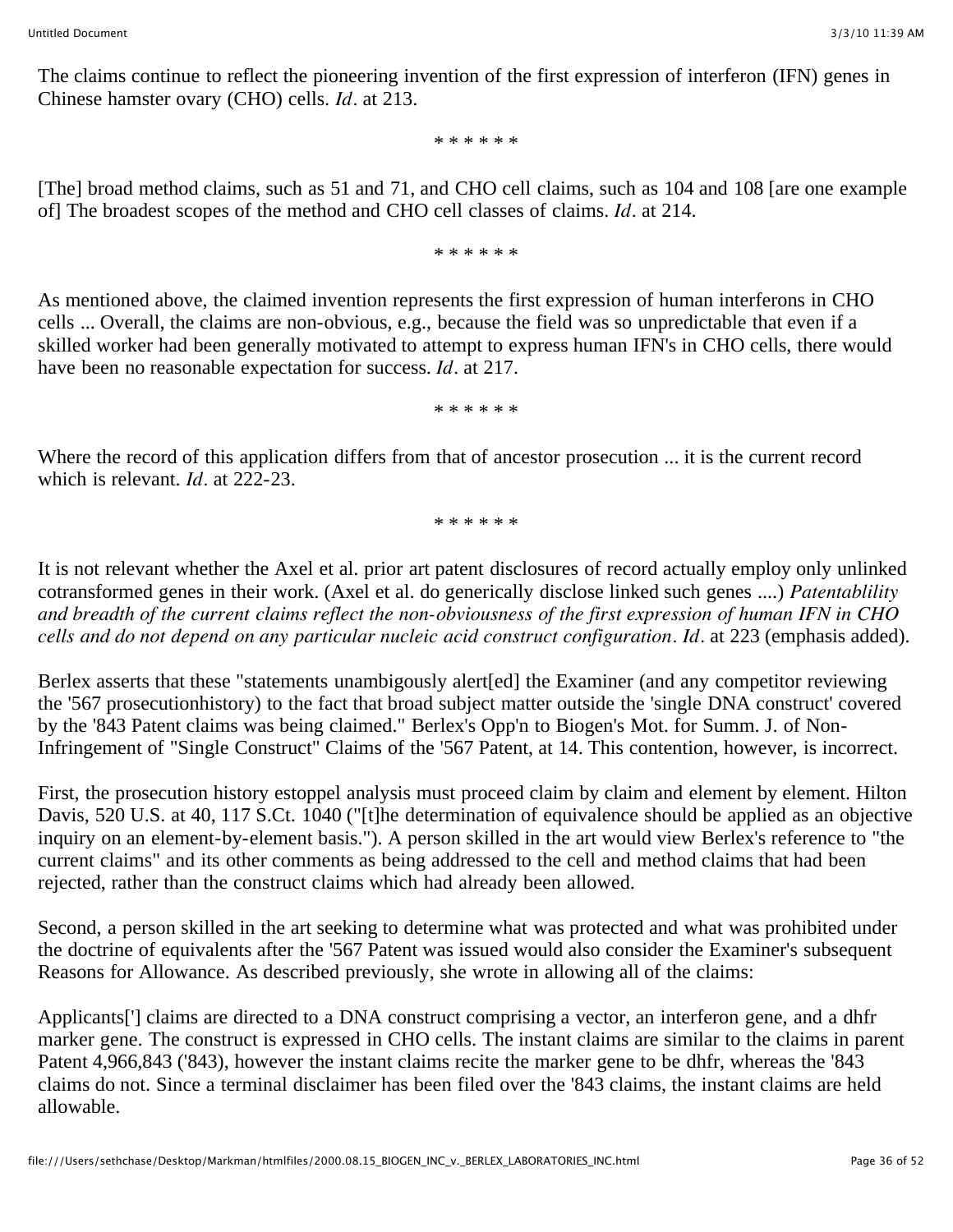Id. at 336.

After reading the Reasons for Allowance, the last entry in the public file, a person skilled in the art would understand the following. In order to obtain the '843 Patent the inventors strenuously argued the distinctive value of utilizing a single DNA construct and amended their application to require the operable linkage of an interferon gene and a selectable marker gene on a single construct. Berlex did not communicate to the Examiner that it was abandoning this position before the claims of the '567 Patent which referred expressly to *a* DNA construct were allowed in 1993. Berlex did subsequently attempt to persuade the Examiner to allow what it now characterizes as cell and method claims that did not depend on the use of a single DNA construct, but failed. Thus, the Examiner viewed the distinction between the use of single and multiple DNA constructs to be material to the patentability of all of the claims and did not allow any claims which protected more than the use of a single DNA construct. *See* Elkay, 192 F.3d at 979 (assessing materiality of a statement for prosecution estoppel purposes based on Examiner's response to it).

Accordingly, with regard to the construct claims now at issue, the court finds that a person skilled in the art reading the prosecution history would conclude that the inventors of the '843 Patent relinquished any right to argue that the use of multiple, separate constructs to introduce interferon and DHFR into CHO cells is the equivalent of the use of a single construct. In seeking the '567 Patent Berlex did not communicate to the Examiner or the public that it was attempting to broaden the claims referring to a single construct to cover the use of multiple constructs. Rather, it further limited its construct claims to the use of DHFR as the marker gene. Thus, the court finds that Berlex is estopped from now asserting the position its predecessors relinquished to obtain the '843 Patent.

Berlex is, therefore, barred by the prosecution history from attempting to prove that Claims 1, 40, 87, and 90 and their dependent claims infringe the '567 Patent based on the doctrine of equivalents. In view of the amendment providing for "operable linkage" concerning certain of the claims in the '843 Patent, this conclusion is even stronger with regard to Claims 46, 73-77, and 81-83, dependent claims in the '567 Patent that include the "operable linkage" limitation. '567 Patent, at 29:38-40, 30:61-31:4, and 31:12-19.

Because Biogen is entitled to summary judgment on Berlex's claim of infringement of the '567 Patent under the doctrine of equivalents based on prosecution history estoppel, the court is not addressing the merits of the second issue presented, whether the "all elements" test is met. The law in this area is not now clear because the Court of Appeals for the Federal Circuit withdrew its most recent, significant decision concerning the "all elements" rule and has held a hearing en banc to clarify the meaning of *Hilton Davis* ' "requirement that the doctrine of equivalents [ ] not [be] allowed such broad play as to eliminate [an] element in its entirety." *See* Festo Corp. v. Shoketsu Kinzoku Kogyo Kabushiki Co., 187 F.3d 1381 (Fed.Cir.1999) (quoting Hilton Davis, 520 U.S. at 29, 117 S.Ct. 1040). Because it is not necessary to decide the instant motion, the court will not now attempt to anticipate the results of that rehearing.

#### **VI. BERLEX'S MOTION FOR SUMMARY JUDGMENT CONCERNING LITERAL INFRINGEMENT OF** THE '779 PATENT

[21] Berlex has moved for summary judgment on its contention that the production of Avonex by Biogen literally infringes Berlex's '779 Patent. The parties agree that with regard to the issue of literal infringement there are no material facts in dispute. Therefore, once the disputed claims are construed, the entry of summary judgment is appropriate. Athletic Alternatives, 73 F.3d at 1578.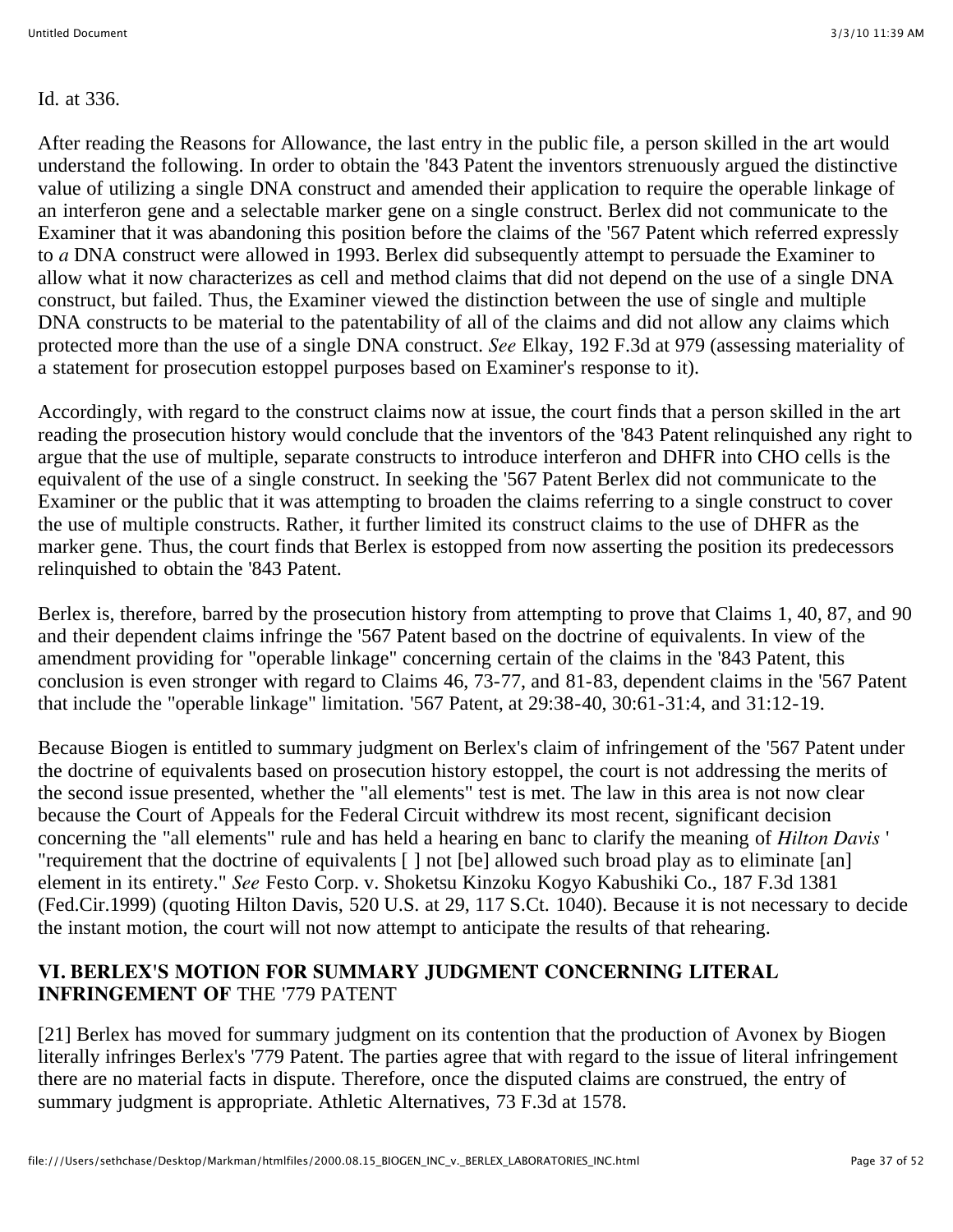For the reasons described below, the court concludes that Biogen's proposed claim construction is correct. Therefore, the production of Avonex does not literally infringe the '779 Patent.

In August 1994, Berlex filed an application, based on the specification for the '843 and '567 Patents, which eventually led to the issuance of the '779 Patent. Bassett Aff. Ex. 7, at 1. In 1996, the pending lawsuits concerning the '567 Patent were filed. *See* Bg's Compl.; Blx's First Compl. In October 1996, Berlex's then pending claims were rejected by the Examiner as obvious over the prior art, the Axel '216 Patent. Bassett Aff. Ex. 7, at 112, 115-16.

On March 27, 1997, Berlex cancelled all of its pending claims and submitted a new set of claims that emerged in 1998 as the '779 Patent. Id. at 121-25. The '779 Patent includes a single independent claim, the construction of which resolves all issues concerning the literal infringement of the '779 Patent.FN20

FN20. Biogen asserts that if Berlex's construction of Claim 1 were adopted, the court would also have to decide whether the '779 Patent is limited to transformation of CHO cells accomplished by the use of a single DNA construct. Mar. 10, 2000 Tr. at 72. Because the court finds that Biogen's proposed construction is correct, this issue is moot.

That claim, Claim 1, recites:

1. A CHO cell culture composition comprising (a) CHO cells transformed with DNA encoding human IFN- (beta), or progeny thereof, and (b) medium comprising IFN-(beta) produced by expression of said DNA, said culture composition directly resulting from secretion of said IFN-(beta) from said CHO cells and wherein the amount of said IFN-(beta) is 150,000-600,000 IU/ml of medium.

'779 Patent, Bassett Aff. Ex. 3, 28:6-12. Berlex characterizes this as a "product" or "composition" claim, as distinct from its construct, cell and method claims.

In an effort to obtain fast allowance of its new claims, Berlex represented to the PTO that it was placing an upper limit on the literal scope of Claim 1 and its dependent claims. More specifically, on March 27, 1997, Berlex stated:

[T]he achievement by this invention of amounts of (beta)-interferon as high as 600,000 IU/ml is strikingly superior and unexpected.... There is nothing in any of the prior art which would lead a skilled worker to have expected this result.

\* \* \* \* \* \*

*The only reason applicants have chosen to place an upper limit on the literal scope is to enhance a fast allowance by minimizing potential issues. In fact, a claim scope which literally includes values higher than 600,000 IU/ml, is clearly justified* .... As for the lower limit, in view of Paragraph No. 9[of] the accompanying declaration by Dr. Jan Vilcek, it can be seen that the value of 150,000 IU is although precise, somewhat arbitrary. Thus, a scope of equivalents less than this value is warranted.

Bassett Aff. Ex. 7, at 129-30 (emphasis added).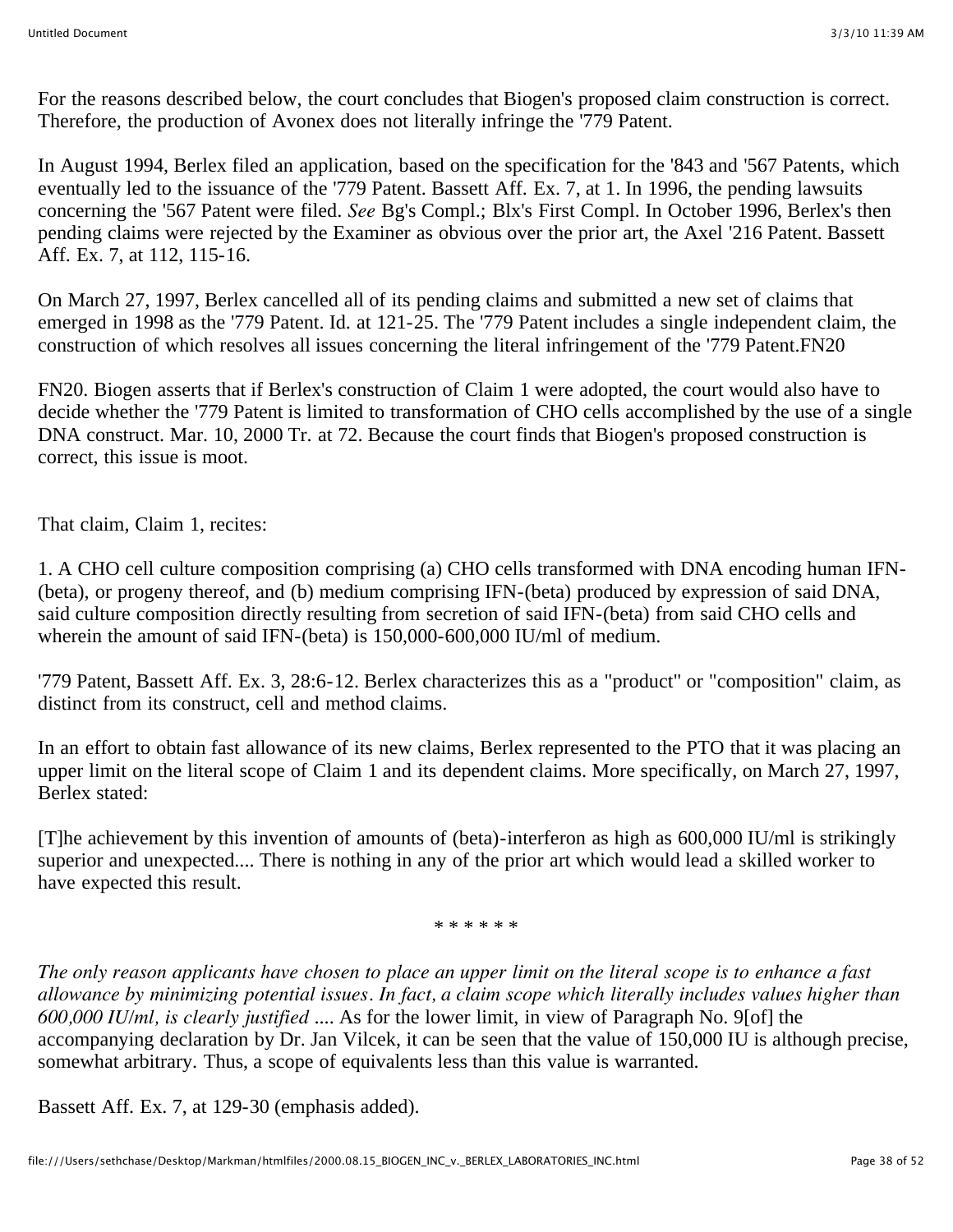The foregoing statements were made in an evident effort to avoid the holding of cases such as In re Fisher, 57 C.C.P.A. 1099, 427 F.2d 833, 839 (1970), which disallowed "open ended" product claims, with no upper limit, because the specification did not enable a person skilled in the art to achieve a higher potency than had been achieved by the applicant. Berlex's representations served their intended purpose. Less than three months later, on June 10, 1997, the new claims were allowed. Bassett Aff. Ex. 7, at 171-72.

The Court of Appeals for the Federal Circuit has held that:

An applicant should not be able deliberately to narrow the scope of examination to avoid during prosecution scrutiny by the PTO of subject matter with the objective of more quickly obtaining a patent (or avoiding the risk of an estoppel), and then obtain in court, either literally or under the doctrine of equivalents, a scope of protection which encompasses that subject matter.

Genentech, Inc. v. The Wellcome Found. Ltd., 29 F.3d 1555, 1564 (Fed.Cir.1994). That is, however, precisely what Berlex is attempting to do with regard to the '779 Patent.

It is undisputed that in the process of producing Avonex, Biogen achieves concentration levels of interferon substantially in excess of 1,000,000 IU/ml. Mar. 10, 2000 Tr. at 41. More specifically, it has been stipulated that the nine bioassays performed for Biogen by Dr. Wendy Jones on Avonex samples are reliable. Stipulation (Jan. 14, 2000). These nine tests resulted in the measurement of 1,200,000 IU/ml two times, 1,500,000 IU/ml six times, and 1,600,000 IU/ml one time. Id.

At intermediate stages of the Biogen process, however, the concentration of interferon passes through the 150,000-600,000 IU/ml range. Letter from E.J. Brown to D.J. Nossel (Feb. 19, 1999), Brooks Rule 56(f) Decl. Ex. 18. Indeed, if, as required by Claim 1, the culture composition directly results from the secretion of interferon by transformed CHO cells, the composition must pass through the 150,000 to 600,000 IU/ml range to achieve higher levels, as a bucket being filled with a hose must contain a quart of water before it can contain a gallon.FN21

FN21. Biogen originally submitted the affidavit of Dr. Dane Zabriskie to establish that Biogen substantially exceeds interferon concentrations of more than 1,000,000 IU/ml at the end of its process. Aff. of Dane Zabriskie in Supp. of Bg.'s Mots. for Summ. J. ("Zabriskie Aff.") para. 19. In the course of explaining this statement, Dr. Zabriskie stated that in the cell culturing process the concentration of interferon starts at zero and increases as the cells grow in the medium until the maximum concentration in the container being utilized is reached. Id. at para.para. 13, 14. Berlex moved to strike Dr. Zabriskie's affidavit, primarily based on the claim that he lacked personal knowledge of the concentration levels at the end of the Biogen process. [Revised] Mem. in Supp. of Berlex's Mot. to Strike the Aff. of Dr. Dane Zabriskie at 4-12. Biogen withdrew Dr. Zabriskie's affidavit. Nov. 18, 1999 Tr. at 180. Therefore, the court has not relied on that affidavit.

However, Biogen has continued to argue that if, as Claim 1 provides, the culture composition is produced directly from the secretion of interferon from transformed CHO cells, that composition must as a practical matter pass through the range below 150,000 IU/ml before it achieves that level. Mar. 10, 2000 Tr. at 43, 61. The court understands this contention to be correct and, more significantly for present purposes, not placed in genuine dispute by Berlex.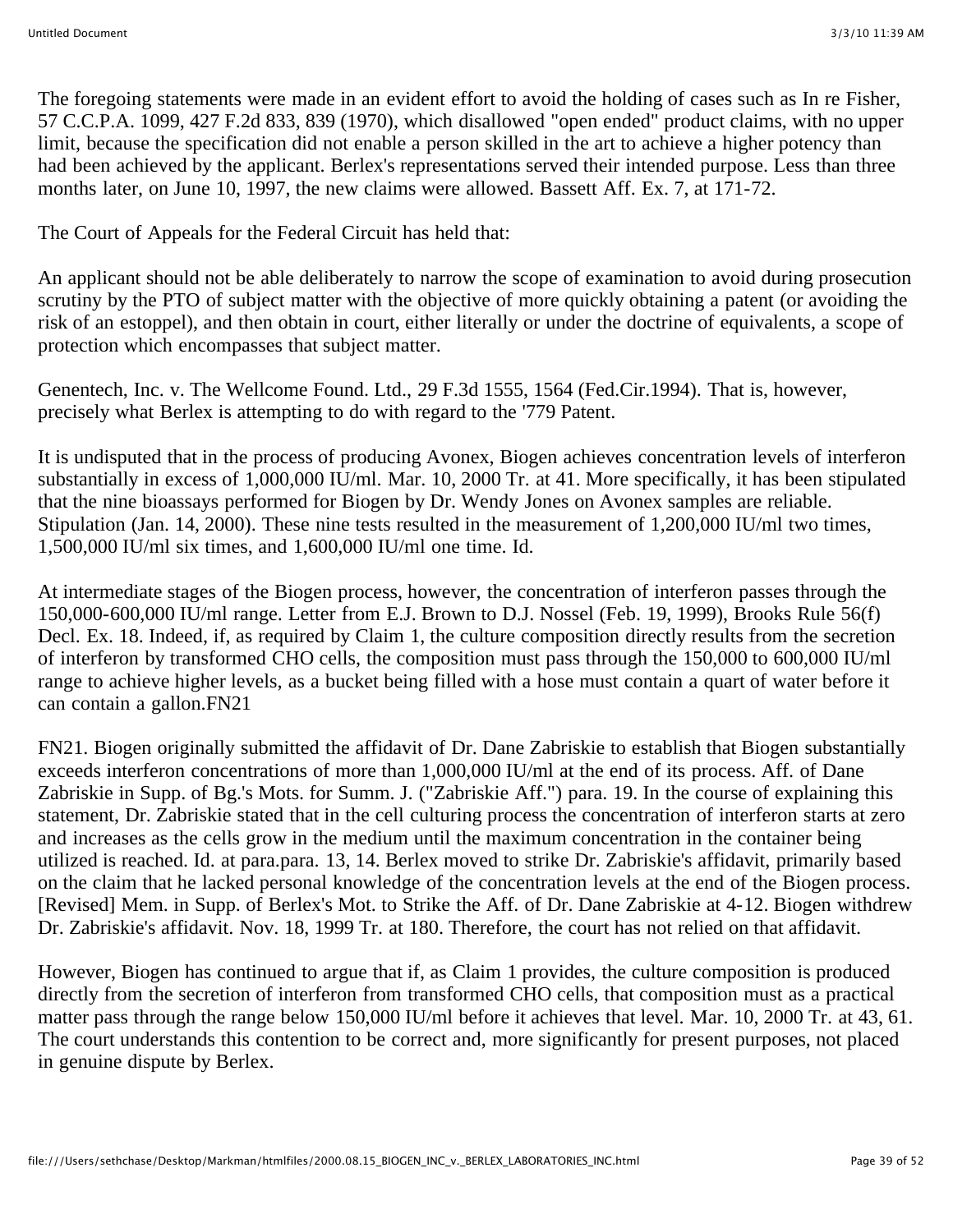Berlex has not stated that it disputes Biogen's assertion that if the composition is produced by the direct secretion of interferon from transformed CHO cells it must pass through lower levels before achieving a concentration of 150,000 IU/ml. Id. at 86. Nor has it identified any example of a process that has produced an interferon concentration in the 150,000-600,000 IU/ml range without passing through lower ranges. *See* id. at 110.

Berlex does point to the testimony of Dr. Susan Goelz of Biogen. Id. at 28-29. Dr. Goelz testified that, "there might be some methods that [Biogen] could use" to produce Avonex in which the interferon concentration was always in excess of 600,000 IU/ml. Goelz Dep., 4th Bursor Decl., Ex. 1, at 564-66. However, she said she did not know if this would be possible. Id. at 566. For two reasons Dr. Goelz's testimony would not be admissible at trial to prove that concentrations of interferon above 600,000 IU/ml could be achieved by the direct secretion from transformed CHO cells without going through lower ranges. First, the questions Dr. Goelz was asked were not limited to the production of a composition resulting directly from the secretion of interferon by transformed CHO cells. Id. at 564-66. Thus, she expressed no opinion on the relevant question. Second, Dr. Goelz did not express any opinion with the legally required degree of reasonable certainty. *See* Goldstein v. Kelleher, 728 F.2d 32, 40 (1st Cir.1984); General Elec. Co. v. Joiner, 522 U.S. 136, 146, 118 S.Ct. 512, 139 L.Ed.2d 508 (1997); Licciardi v. TIG Ins. Group, 140 F.3d 357, 365 (1st Cir.1998). It is axiomatic that inadmissible evidence may not be considered in determining whether there is a genuine dispute concerning a material fact when deciding a motion for summary judgment. *See* Fed.R.Civ.P. 56(e) ("affidavits ... shall set forth such facts as would be admissible in evidence ...."); Scosche Indus., Inc. v. Visor Gear, Inc., 121 F.3d 675, 681 (Fed.Cir.1997) (evidence must be admissible at trial in order to be properly considered when deciding a summary judgment motion). Therefore, the crucial question is whether, as Berlex contends, Claim 1 covers an interferon culture composition which at any time passes through the 150,000-600,00 IU/ml range or whether, as Biogen asserts, it includes only compositions which are in this range after confluence and superinduction-that is, after the transformed cells reach their maximum density on the plate or in the roller bottle being utilized and are chemically stimulated to produce interferon. The generally applicable principles concerning claim construction described in s. IV, *supra* are equally applicable here. Among other things, where, as here, a product or composition claim is being construed, "a review of the claim[ ], the specification, and the prosecution history" is necessary. Lubrizol, 64 F.3d at 1557.

In addition, even if the intrinsic evidence is clear, "it is entirely appropriate, perhaps even preferable, for a court to consult trustworthy extrinsic evidence to ensure that the claim construction it is tending to from the patent file is not inconsistent with clearly expressed, plainly apposite, and widely held understandings in the pertinent technical field." Pitney Bowes, 182 F.3d at 1309. This is because, "[t]he process of claim construction at the trial court level will often benefit from expert testimony which may (1) supply a proper technological context to understand the claims (words often have meaning only in context), (2) explain the meaning of claim terms as understood by one of skill in the art (the ultimate standard for claim meaning), and (3) help the trial court understand the patent process itself (complex prosecution histories-not to mention specifications-are not familiar to most trial courts)." *Id.* at 1314 (Rader, J., concurring) (internal citations omitted). The court may not, however, "rely on extrinsic evidence in claim construction to contradict the meaning of claims discernable from thoughtful examination of the claims, the written description, and the prosecution history-the intrinsic evidence." *Id.* at 1308.

[22] In the context of construing the '779 Patent, it is also important to recognize that a claim should not be interpreted in a manner which eliminates a limitation recited in that claim. Unique Concepts, Inc. v. Brown,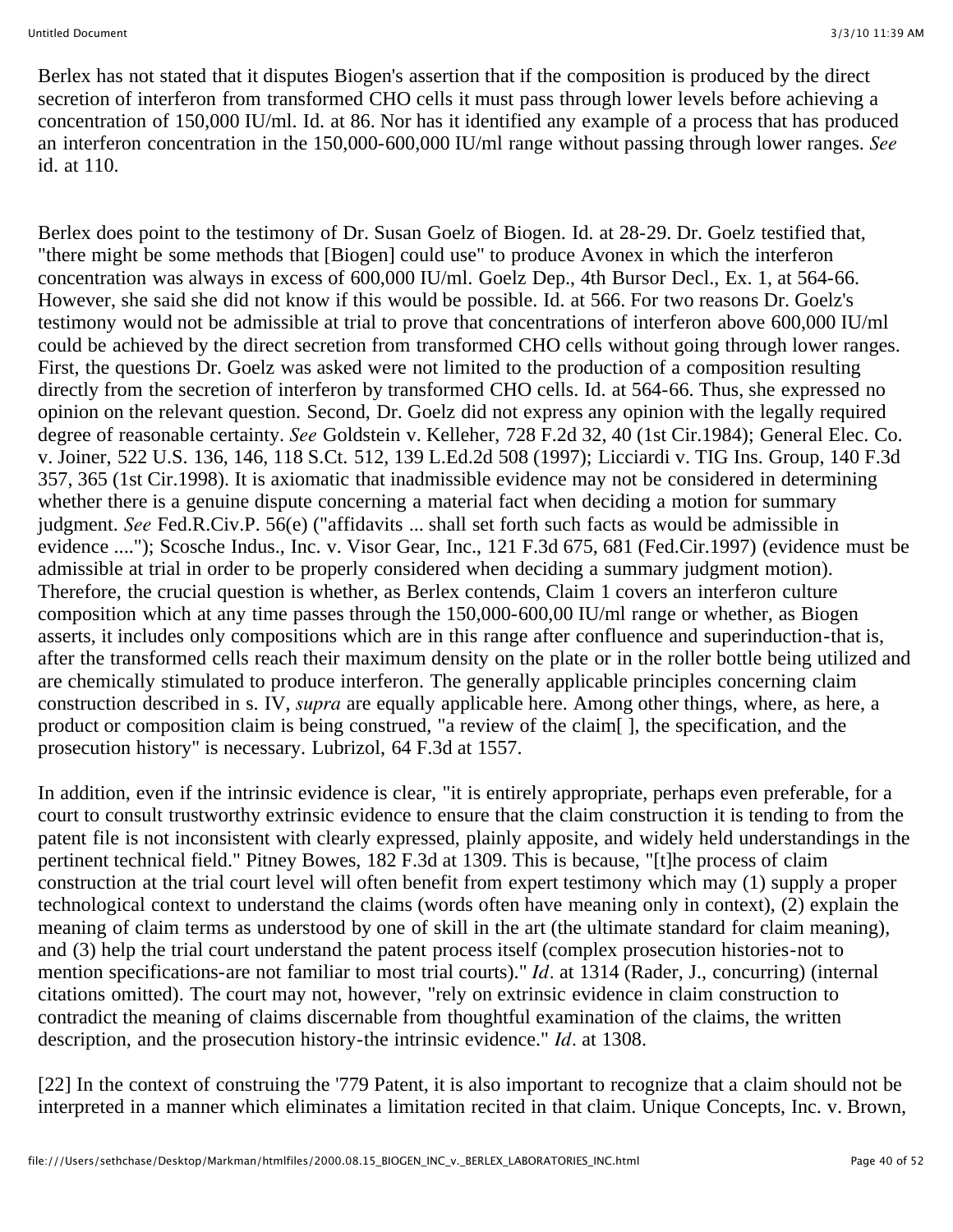#### 939 F.2d 1558, 1562 (Fed.Cir.1991).

Claim 1 includes words which require clarification by reference to at least the specification and prosecution history, and provide a "textual reference in the actual language of the claim with which to associate [the] proffered claimed construction" of each party. Johnson Worldwide, 175 F.3d at 990. Specifically, Claim 1 provides patent protection for a culture composition in which the "amount" of interferon "is 150,000-600,00 IU/ml of medium." It is not clear from the language of the claim alone, however, when the amount of interferon is to be measured. Rather, the language of the claim is compatible with the contrary constructions advocated by each of the parties.

As set forth below, the specification and prosecution history each support the construction, proposed by Biogen, that the amount of interferon is to be measured after confluence and superinduction, which is essentially the end of the process of producing interferon. This interpretation of Claim 1 is reinforced by the trustworthy extrinsic evidence, rather than contradicted by it.

The pertinent portion of the '779 Patent specification is Table 1, which is the only express disclosure in the specification of the interferon concentrations achieved in CHO cell culture compositions. Table 1, Bassett Aff. Ex. 3; Ex. C hereto. There is only one experiment described in Table 1 in which an interferon concentration of as high as 150,000-600,00 IU/ml was achieved. Id. The Table explicitly explains that concentration was achieved only after confluence had occurred and superinduction was used to stimulate the production of interferon. *Id.* n. 3.

The foregoing indicates that Table 1 would communicate to a person ordinarily skilled in the art that Claim 1, and its dependent claims, are each directed to compositions achieved after confluence and superinduction. *See* Morehouse Indus., 143 F.3d at 1463 (interpreting "driving surface" in light of the disclosed examples in the specification as limited to flat surfaces although there was no claim language expressly reciting that limitation); ATD Corp., 159 F.3d at 542 (interpreting "embossments" in light of the disclosed examples in the specification to require depressions or bumps sufficient to separate adjacent layers, although there was no claim language to that effect).

The trustworthy extrinsic evidence reinforces the conclusion that a person skilled in the art would understand Table 1, and the claims of the '779 patent, to be limited to compositions measured after confluence and superinduction, the end of the culturing process. More specifically, at their depositions, one of the named inventors of the Berlex patents, Dr. Ringold, and Berlex's experts each read Table 1 and promptly recognized that an interferon level of 150,000-600,00 IU/ml had been achieved only after confluence and superinduction. Ringold Dep., Bassett Aff. Ex. 11, at 869-72; Vilcek Dep., Bassett Aff. Ex. 15, at 754, 784; Pitha-Rowe Dep., Bassett Aff. Ex. 14, at 480-82, 509-14, 644-45; Trahey Dep., Bassett Aff. Ex. 13, at 209-10.

In addition, Dr. Silverstein, one of the named inventors of the Axel '216 Patent, submitted an affidavit that directly addresses the question at issue. Declaration of Dr. Saul J. Silverstein (Apr. 29, 1999) ("1st Silverstein Decl."), para.para. 4, 51-54. Dr. Silverstein states that, in his experience, scientists reading papers that report concentration levels of protein expression generally understand them to be the ultimate levels obtained in the experiments being reported. Id. para. 51. With regard to the '779 Patent, he asserts that in view of the fact that the specification indicates that an interferon concentration of 150,000-600,000 IU/ml was achieved only after confluence and superinduction, a person skilled in the art "would understand that the claimed range was an ultimate yield, measured after superinducing the IFN-(beta) gene at the end of the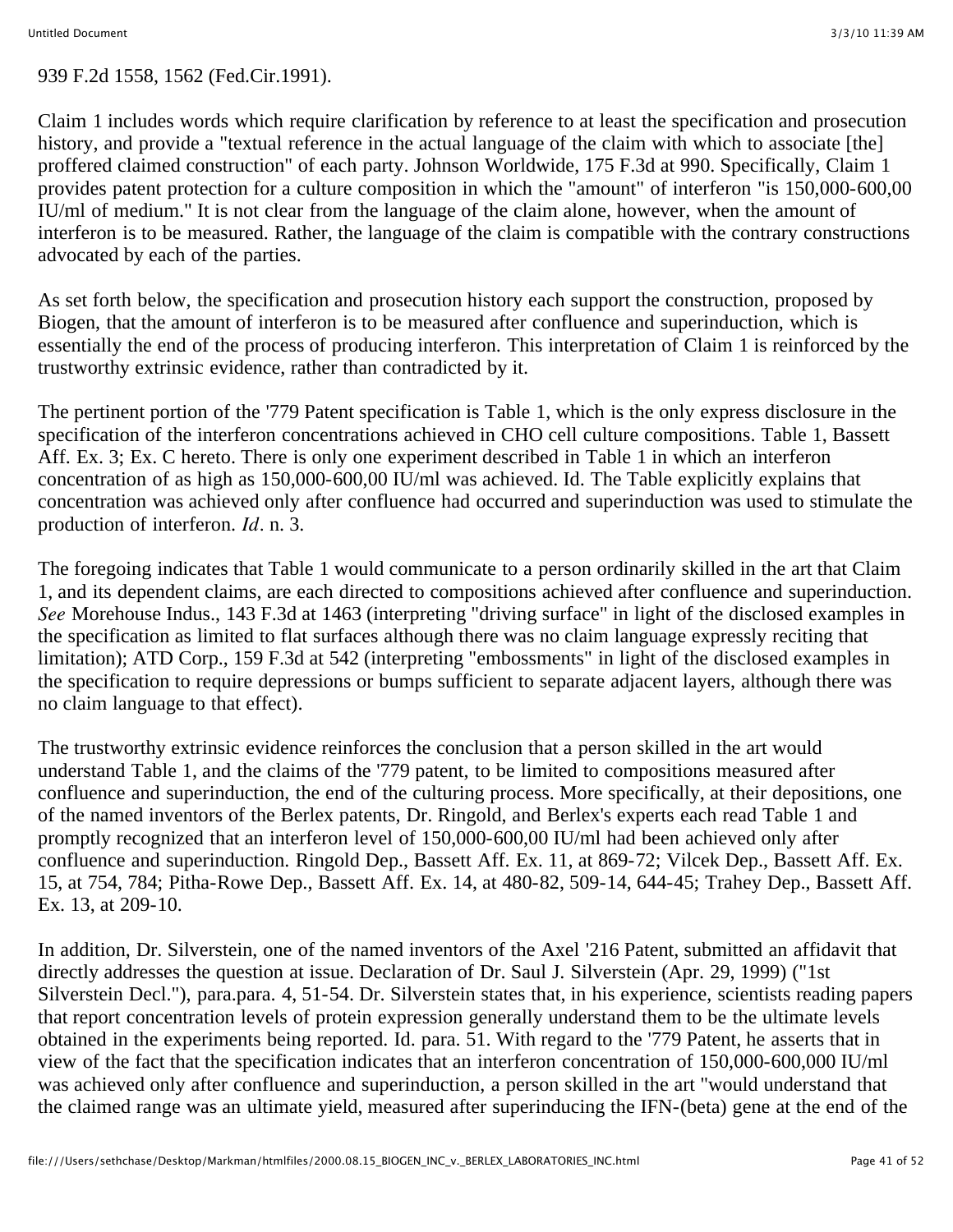CHO cell culturing process." Id. para. 53. Berlex has not submitted any expert evidence to contradict this opinion.

The prosecution history is also consistent with Biogen's proffered construction of Claim 1. Berlex emphasizes that in presenting its claims it told the Examiner that:

The values recited in the claims are in reference to the bioassay for antiviral activity described in Table 1 of the application. *These values are measurable from samples removed at any time from the claimed culture composition.*

Bassett Aff. Ex. 7, at 126; Brooks Decl. Ex. 21, at 123 (emphasis added). Berlex contends that this statement communicated to the Examiner, as it would to anyone skilled in the art, that if a competing product went through the claimed range "at any time," it would infringe what became the '779 Patent. *See, e.g.,* Mar. 10, 2000 Tr. at 31-33.

The quoted language does not, however, directly address competitors' products. Rather, it addresses the bioassays reported in Table 1. If the statement quoted is interpreted to represent that a concentration of 150,000-600,000 IU/ml would be found in the composition reported if it were measured at any time, including at the inception of the superinduced secretion process, it is untrue because a composition that results directly from the secretion of interferon by transformed CHO cells must go through lower concentrations before achieving a concentration of 150,000-600,000 IU/ml. The composition reported in Table 1 would only measure 150,000-600,000 IU/ml at any time after confluence and superinduction.

Thus, the language in the prosecution history on which Berlex relies most heavily actually tends to support Biogen's proposed claim construction. More significant is the representation Berlex made which was quoted earlier, that it was placing "an upper limit on the literal scope ... to enhance a fast allowance by minimizing potential issues." Bassett Aff. Ex. 7, at 129-30. This representation was made in the midst of the instant litigation, which Berlex had not yet disclosed to the Examiner. Id. at 189-94. As indicated earlier, it served its intended purpose and Berlex's claims were promptly allowed. Id. at 171-72.

The court concludes that the Examiner, like any person skilled in the art, understood Berlex to be representing that it would not assert that its claims were literally infringed by a product which achieved an ultimate concentration level in excess of 150,000-600,000 IU/ml. Thus, among other things, the Examiner did not have to decide whether Berlex was seeking protection for the sort of open ended claims not enabled by the specification which were disallowed in In re Fisher, 427 F.2d at 839.

Accordingly, Berlex's current contention that the '779 Patent is literally infringed by Biogen is the type of conduct condemned by the Court of Appeals for the Federal Circuit in Genentech, 29 F.3d at 1564: a deliberate narrowing of claims to avoid scrutiny by the PTO to obtain quick allowance and a subsequent effort to acquire in court the relinquished subject matter. *See also* Unique Concepts, 939 F.2d at 1562 (proposed claim construction would inappropriately "encourage an applicant to escape examination of a more broadly-claimed invention by filing narrow claims and then, after grant, asserting a broader scope of the claims based on a statement in the specification of an alternative never presented in the claims for examination").

Moreover, interpreting the '779 Patent as Berlex advocates would violate two canons of claim construction. It would effectively eliminate an express limitation in Claim 1 and its dependent claims. It would also render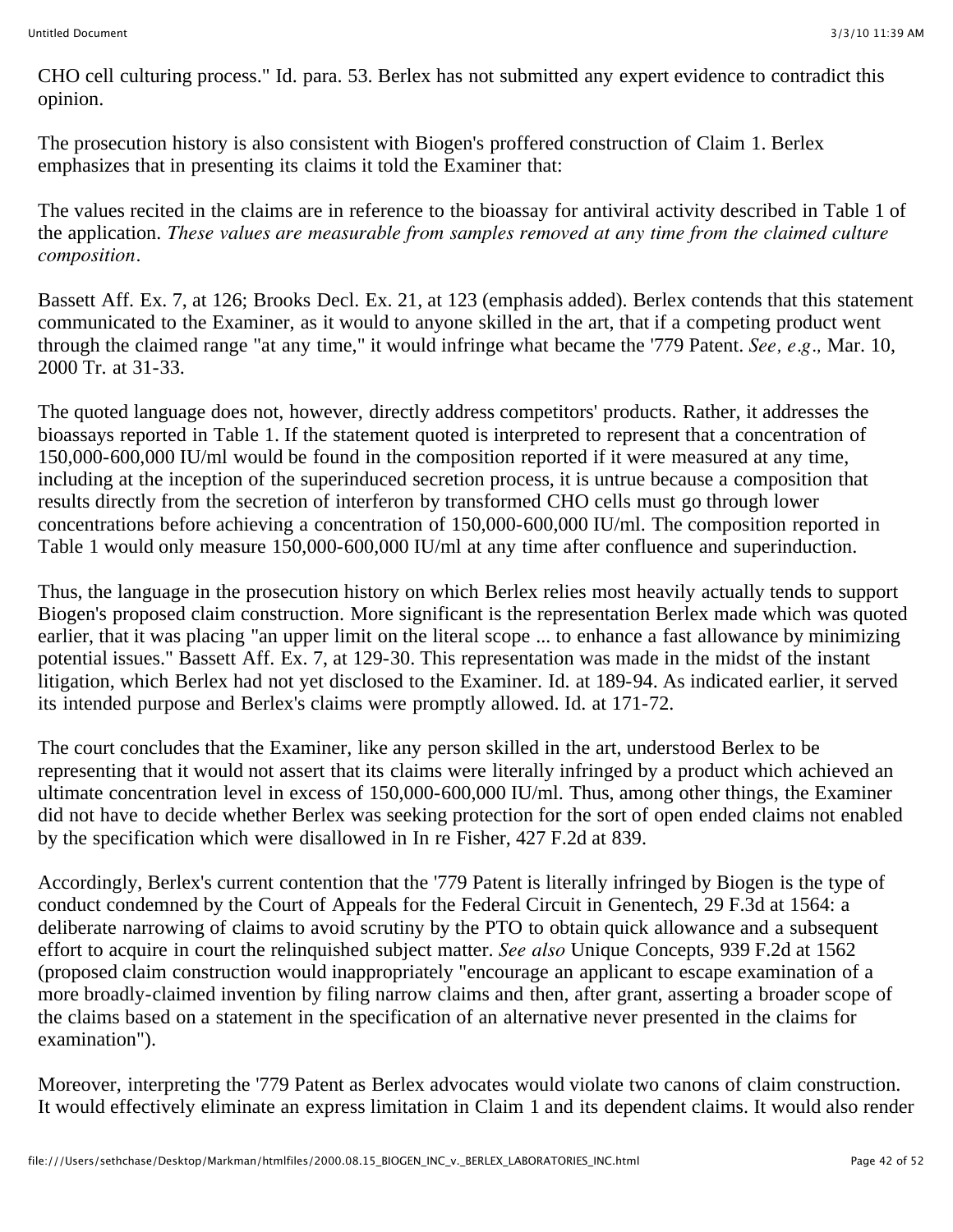the patent invalid because the specification is insufficient to satisfy the requirements of 35 U.S.C. s. 112 if the claims cover compositions with ultimate concentrations in excess of 150,000-600,000 IU/ml.

As indicated earlier, "[t]o literally infringe, the accused [product] must contain every limitation of the asserted claim." Texas Instruments, Inc. v. Cypress Semiconductor Corp. (" Cypress Semiconductor "), 90 F.3d 1558, 1563 (Fed.Cir.1996). Generally, claims should not be interpreted to read a limitation out of a claim. Ethicon Endo-Surgery, Inc. v. United States Surgical Corp., 93 F.3d 1572, 1581 (Fed.Cir.1996). Rather, courts "must give meaning to all the words in [the] claims." Lubrizol, 64 F.3d at 1557.

Berlex contends that its proposed construction of the '779 Patent would not eliminate the express upper limit of 600,000 IU/ml because if a composition were measured and found to have a concentration in excess of 600,000 IU/ml it would not literally infringe Berlex's patent. Mar. 10, 2000 Tr. at 82. However, as described earlier, any composition directly resulting from the secretion of interferon by transformed CHO cells must go through 150,000-600,000 IU/ml level to achieve a higher concentration. Therefore, if Berlex's proposed construction of the '779 Patent were adopted any measurement in excess of 600,000 IU/ml would be proof that the patent had been infringed in the course of creating that composition. Thus, the 600,000 IU/ml limitation would, as a practical matter, be read out of the patent. Such a construction is inappropriate. Ethicon Endo-Surgery, 93 F.3d at 1582; Texas Instruments, Inc. v. International Trade Comm'n, 988 F.2d at 1171; Unique Concepts, 939 F.2d at 1562.

Berlex's proposed construction of the '779 Patent is also inconsistent with the principle that "claims are not properly construed to have a meaning or scope that would lead to their invalidity for failure to satisfy the requirements of patentability." Wang, 197 F.3d at 1383. The only product that is adequately described and enabled FN22 in the specification of the '779 Patent is a composition with an interferon concentration of up to 600,000 IU/ml achieved after confluence and superinduction. As the Court of Appeals for the Federal Circuit has held, while a single embodiment may be sufficient to provide broad enablement in cases involving predictable factors, such as familiar mechanical or electrical elements, the scope of enablement is in less when unpredictable factors are involved. In re Fisher, 427 F.2d at 838. Thus, in *In re Fisher,* the Federal Circuit held that an open ended product claim, with no upper limit, was insufficiently supported and, therefore, not in compliance with 35 U.S.C. s. 112. *Id.* at 839. Berlex's proposed construction of the '779 Patent would suffer from the same infirmity. Accordingly, the reasonable, narrower construction advocated by Biogen is more appropriate. Wang, 197 F.3d at 1383.

FN22. With regard to enablement, 35 U.S.C. s. 112, paragraph 1 states:

The specification shall contain a written description of the invention, and of the manner and process of making and using it, in such full, clear, concise, and exact terms as to enable any person skilled in the art to which it pertains, or with which it is most nearly connected, to make and use the same, and shall set forth the best mode contemplated by the inventor of carrying out his invention.

[23] Finally, the construction proffered by Biogen is the most consistent with the vital public notice function intended to be served by the patent laws. As described earlier, 35 U.S.C. s. 112, para. 2 requires that "an inventor particularly point out and distinctly claim the subject matter of his invention." Unique Concepts, 939 F.2d at 1562. "The primary purpose of the requirement is to guard against unreasonable advantages to the patentee and disadvantages to others arising from uncertainty as to their [respective] rights." Athletic Alternatives, Inc., 73 F.3d at 1581 (internal quotations omitted). Therefore, even "[w]here there is an equal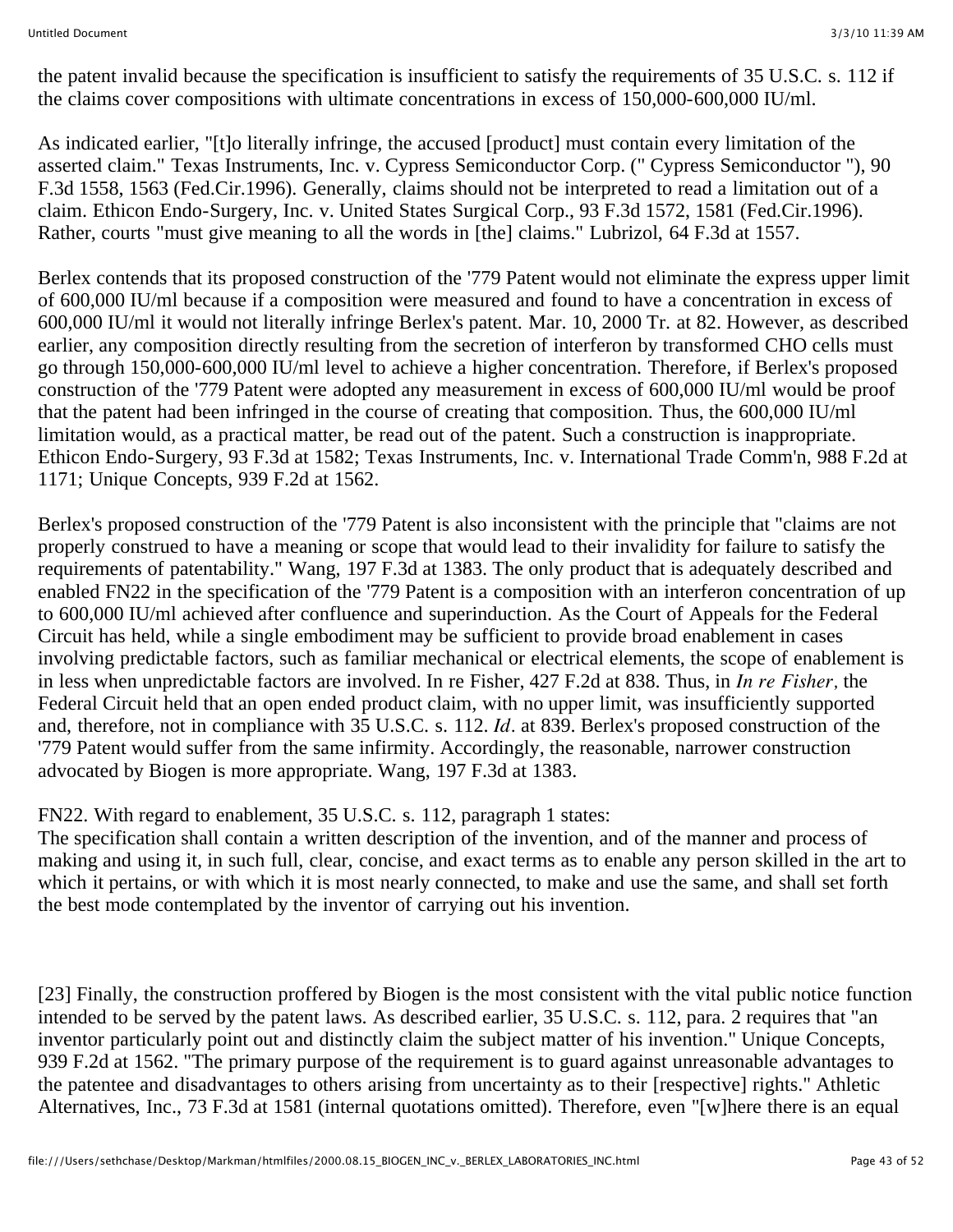choice between a broader and a narrower meaning of a claim, and there is an enabling disclosure that indicates that the applicant is at least entitled to a claim having the narrower meaning ... the notice function of the claim [is] best served by adopting the narrower meaning." *Id.* Although in this case the intrinsic and extrinsic evidence favor Biogen, rather than rendering the choice of proffered claim constructions equal, consideration of the public notice function of the patent laws reinforces the conclusion that Biogen's proposed construction of the '779 Patent should be deemed correct.FN23

FN23. The court understands that its construction of Claim 1 renders it identical in scope to dependent Claims 7 and 24, which expressly state that the protected cell culture was superinduced. '779 Patent, Bassett Aff. Ex. 3, 28:27-30, 29:4-7. Thus, the court initially presumed that Claim 1 was different in scope than Claims 7 and 24. Comark, 156 F.3d at 1187. However, the pertinent parts of the specification and prosecution history, discussed *supra,* rebut this presumption. Toro, 199 F.3d at 1302. Among other things, to construe Claim 1 as Berlex advocates would impermissibly broaden its scope beyond the scope of the underlying disclosure. Kraft Foods, 203 F.3d at 1368; ATD Corp., 159 F.3d at 541.

The court recognizes that, as Berlex emphasizes, Biogen's construction of the '779 Patent as protecting only compositions which have an interferon level of 150,000-600,000 IU/ml after confluence and superinduction differs from the holding that the composition claim in *Lubrizol* contained no temporal limitation. Lubrizol, 64 F.3d at 1558. In *Lubrizol,* the Court of Appeals for the Federal Circuit found that the "chemical composition [claimed] exists at the moment the ingredients are mixed together." *Id.* at 1558. It held that, "as properly interpreted, Exxon's claims are to a composition that contains the specified ingredients *at any time* from the moment at which the ingredients are mixed together." *Id.* (emphasis added).

However, this court does not understand *Lubrizol* to be a ruling that composition claims may never have a temporal limitation. Rather, *Lubrizol* reaffirms that each composition claim, like all other claims, must be construed in the context of its unique specification and prosecution history. *Id.* at 1557.

For the reasons previously stated, the specification and prosecution history of the '779 Patent indicate that its claims are subject to a temporal limitation: they cover compositions which have interferon concentrations of 150,000-600,000 IU/ml after confluence and superinduction. The trustworthy extrinsic evidence reinforces this conclusion. It is undisputed that after confluence and superinduction Biogen achieves interferon concentration levels in the 1,200,000 to 1,600,000 IU/ml range. Thus, Biogen does not literally infringe the '779 Patent.

#### **VII. BIOGEN'S MOTION FOR SUMMARY JUDGMENT CONCERNING INFRINGEMENT OF** THE '779 PATENT **UNDER THE DOCTRINE OF EQUIVALENTS**

[24] Biogen has moved for summary judgment on Berlex's assertion that Biogen infringes the '779 Patent under the doctrine of equivalents. Contrary to Berlex's assertion, no material fact is genuinely in dispute. Thus, the issue of equivalents is ripe to be resolved on Biogen's motion for summary judgment. Hilton Davis, 520 U.S. at 39 n. 8, 117 S.Ct. 1040; Athletic Alternatives, Inc., 73 F.3d at 1578. For the reasons set forth below, that motion is meritorious.

The standards regarding the doctrine of equivalents described in s. V, *supra,* are also applicable to the instant motion. In essence, to establish a violation under the doctrine of equivalents Berlex must establish that there is only an "insubstantial" difference between Biogen's product and the composition protected by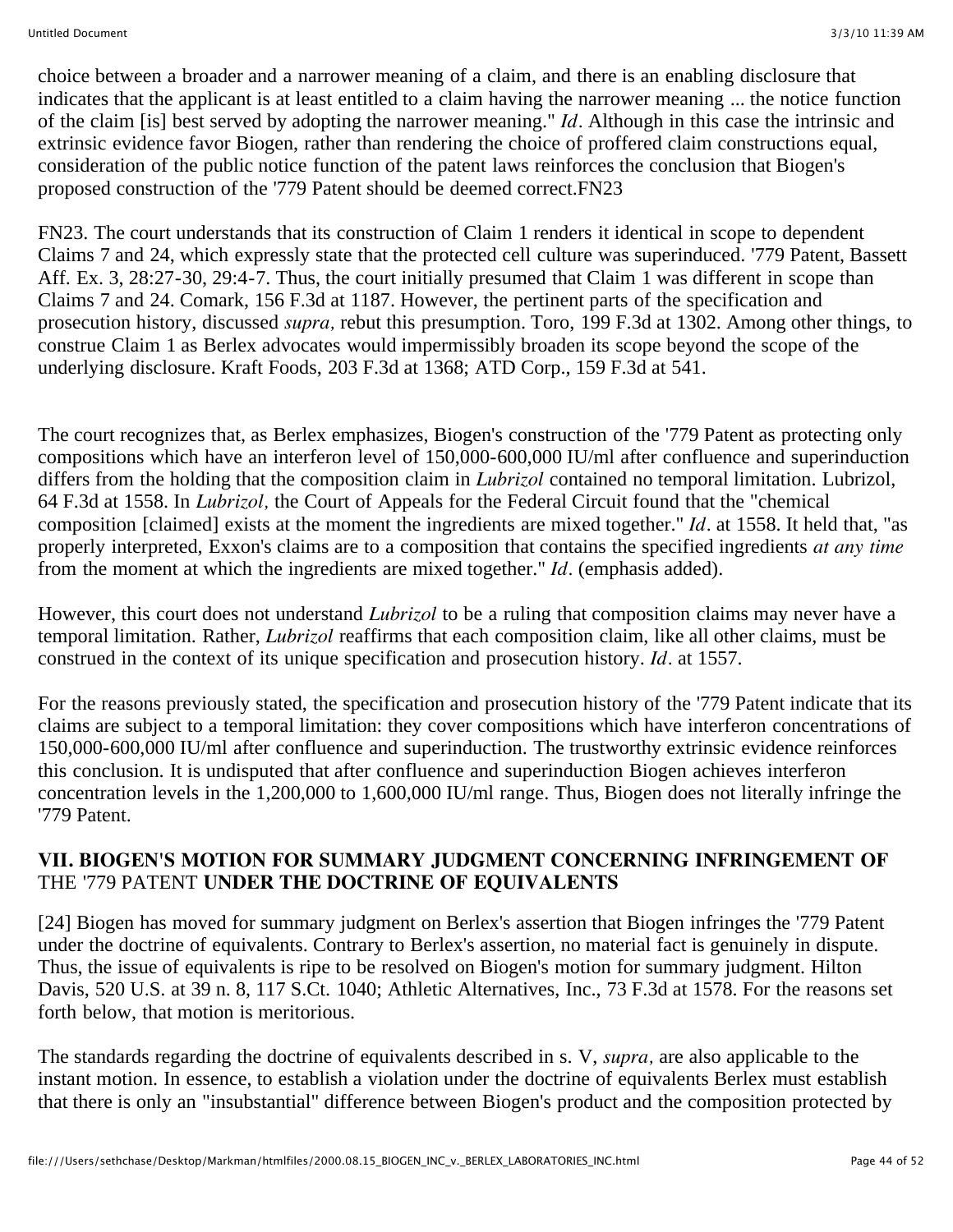the '779 Patent. Graver Tank, 339 U.S. at 608, 70 S.Ct. 854. Moreover, Berlex's claim of infringement under the doctrine of equivalents may be barred by prosecution history estoppel. Haynes Int'l, 8 F.3d at 1577. As indicated earlier, "[t]he essence of prosecutionhistory estoppel is that a patentee should not be able to obtain, through litigation, coverage of subject matter relinquished during prosecution." *Id.*

In this case, Berlex's claim of infringement of the '779 Patent is barred by prosecution history estoppel. In addition, Berlex has failed to provide the evidence necessary to permit a jury to conclude that the differences between Biogen's product and the composition protected by the '779 Patent are insubstantial. *See* Cypress Semiconductor, 90 F.3d at 1566; Lear Siegler, Inc. v. Sealy Mattress Co. of Mich., Inc., 873 F.2d 1422, 1425-26 (Fed.Cir.1989).

Berlex submitted the claims that emerged as the '779 Patent to the PTO in March 1997, about ten months after this litigation commenced. Bg.'s Compl.; Bassett Aff. Ex. 7, at 121-31. The court infers that Berlex sought to have additional claims allowed in order to improve its prospects of prevailing in court. Berlex did not disclose the existence of this litigation to the Examiner before its claims were initially allowed in June 1997. Bassett Aff. Ex. 7, at 171.FN24 As described earlier, in March 1997, Berlex told the Examiner that:

FN24. Berlex informed the Examiner of this litigation in September 1997. Bassett Aff. Ex. 7, at 189. The claims were again allowed on January 5, 1998. Id. at 228. The '779 Patent issued on August 18, 1998. Bassett Aff. Ex. 3, at 1.

The only reason applicants have chosen to place a [600,000 IU/ml] upper limit on the literal scope is to enhance fast allowance by minimizing potential issues. In fact, a claim scope which literally includes values higher than 600,000 IU/ml is clearly justified.

Bassett Aff. Ex. 7, at 129-30. As a result, Berlex achieved the prompt allowance of its claims. Id. at 171-72. As also described previously, the foregoing representation communicated to the Examiner, as it would any person skilled in the art, that Berlex was relinquishing any claim that a composition that achieved an interferon concentration in excess of 600,000 IU/ml literally infringed the '779 Patent. Arguably, the language Berlex used would signal to a competitor that Berlex was reserving its right to contend that any such composition infringed the '779 Patent under the doctrine of equivalents.

The Court of Appeals for the Federal Circuit's analysis in *Genentech, supra,* is instructive on this issue. There the court found that the diverse definitions utilized in the specification reflected "either inartful drafting, a conscious attempt to create ambiguity about the scope of the claims, or a desire to claim a wide variety of materials not described or enabled in the specification." Genentech, 29 F.3d at 1564. In deciding the issue of equivalents, the court narrowly construed the claims at issue in order to "avoid[ ] the possibility of an applicant obtaining in court a scope of protection which encompasses subject matter that, through the conscious efforts of the applicant, the PTO did not examine." *Id.* As stated earlier, the court concluded that:

An applicant should not be able deliberately to narrow the scope of examination to avoid during prosecution scrutiny by the PTO of subject matter with the objective of more quickly obtaining a patent ... and then obtaining in court, *either literally or under the doctrine of equivalents,* a scope of protection which encompasses that subject matter.

*Id.* (emphasis added).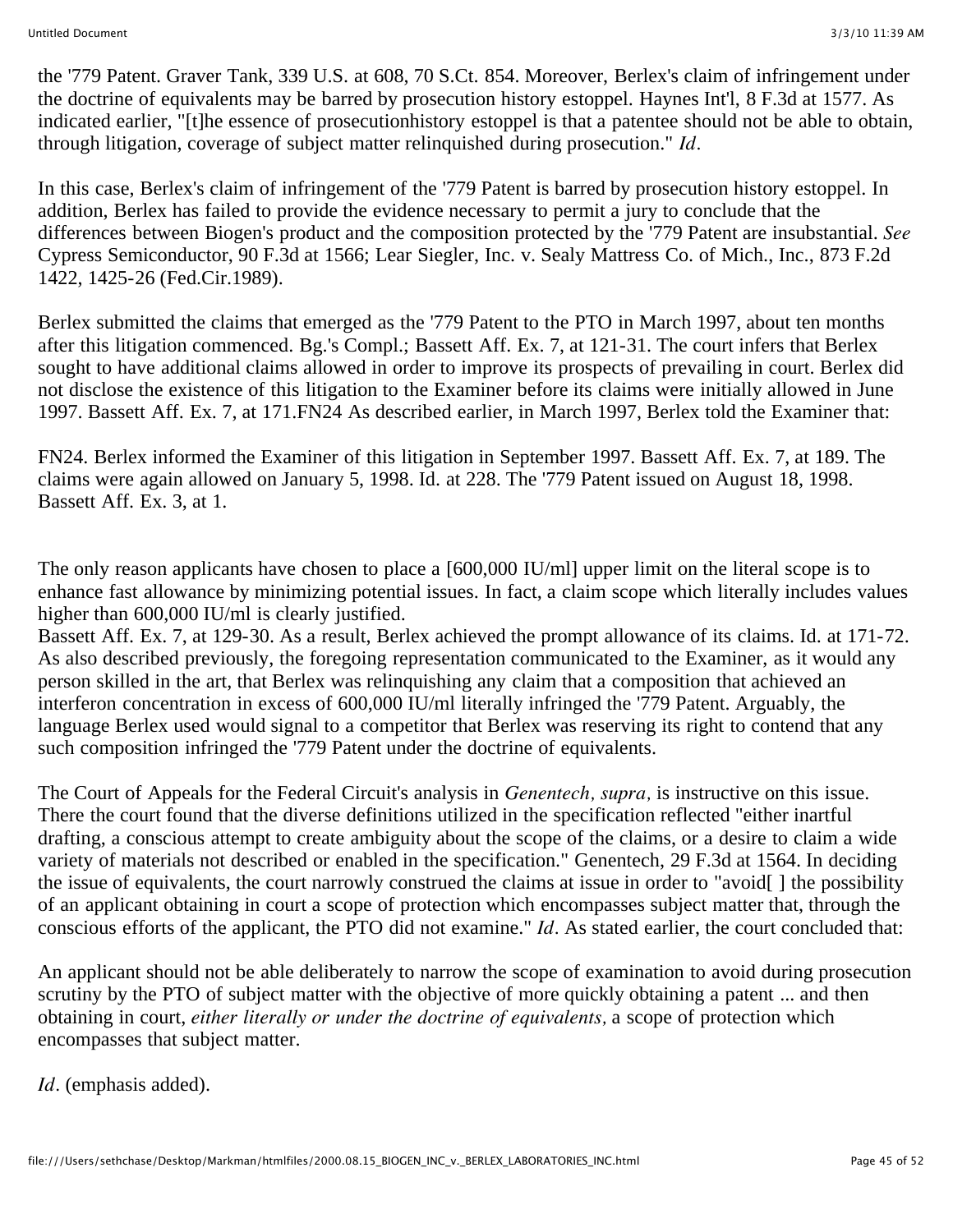The reasoning of *Genentech,* is equally applicable to the instant motion. In its successful effort to have its claims allowed promptly, Berlex expressly removed from scrutiny by the PTO the scope of protection it now seeks in court. Its statement to the Examiner was artfully worded to permit Berlex to argue now that it had preserved its right to assert infringement under the doctrine of equivalents. However, as the Court of Appeals for the Federal Circuit has explained, if Berlex wanted broad patent protection, it should have sought it from the PTO. Sage Prods., Inc. v. Devon Indus., 126 F.3d 1420, 1425 (Fed.Cir.1997).

Had [Berlex] done so, then the Patent and Trademark Office (PTO) could have fulfilled its statutory role in helping ensure that exclusive rights issue only to those who have, in fact, contributed something new, useful, and unobvious. Instead, [Berlex] left the PTO with manifestly limited claims that it now seeks to expand through the doctrine of equivalents. However, as between the patentee who had a clear opportunity to negotiate broader claims but did not do so, and the public at large, it is the patentee who must bear the cost of its failure to seek protection for this foreseeable [claim].

## *Id.*

[25] In addition, even viewed in the light most favorable to it, Berlex has failed to submit sufficient evidence to permit a reasonable factfinder to conclude that Biogen infringes the '779 Patent under the doctrine of equivalents. In order to prove infringement on the basis of equivalents, "a patentee must ... provide *particularized testimony* and linking argument as to the 'insubstantiality of the differences' between the claimed invention and the accused [product]." Cypress Semiconductor, 90 F.3d at 1567 (emphasis added). *See also* Lear Siegler, Inc., 873 F.2d at 1425. This means that there must be "testimony explicitly comparing the claimed and accused [products]." *Id.* Such particularlized testimony "must be presented on a limitation-by-limitation basis. Generalized testimony as to the overall similarity between the claims and the accused infringer's product or process will not suffice." Cypress Semiconductor, 90 F.3d at 1567.

In *Cypress Semiconductor,* the Court of Appeals for the Federal Circuit affirmed a ruling that the patentee had failed to present sufficient evidence to support a jury's finding of infringement under the doctrine of equivalents. *Id.* Two experts had addressed the issue of equivalents on behalf of the plaintiff. *Id.* However, the "overwhelming majority" of one expert's testimony "was solicited for purposes of establishing literal infringement." *Id.* His testimony that the conductors and processes being compared were the "same" and "performed the same function" was deemed to be "merely generalized testimony as to overall similarity," rather than the required "particularized testimony" regarding equivalents. *Id.* at 1567-68. The second expert's testimony was also found to be inadequate because he testified only in a "conclusive fashion," stating that the *Graver Tank* test was met, without explaining the reasons for his opinion. *Id.* at 1568.

In the instant case, Berlex identified three expert witnesses, each of whom submitted a report concerning his or her opinions and testified at a deposition. Mar. 10, 2000 Tr. at 74-78, 108. No expert expressed an opinion in his or her report concerning whether Biogen infringed the '779 Patent under the doctrine of equivalents. Id. Nor did Berlex question any of its experts on this subject at his or her deposition. Id.; Hiscott Dep., Bassett Aff. Ex.71, at 535-36. Thus, Berlex did not elicit from its experts any of the particularized testimony that is required to prove infringement under the doctrine of equivalents.

In its effort to identify sufficient evidence to survive Biogen's motion for summary judgment on equivalents, Berlex relies primarily on the responses provided by one of its experts, Dr. Vilcek, to questions asked at his deposition by Biogen. Mar. 10, 2000 Tr. at 103-04. Dr. Vilcek expressly stated that he had not formed an opinion concerning whether Biogen infringes the claims of the '779 Patent under the doctrine of equivalents.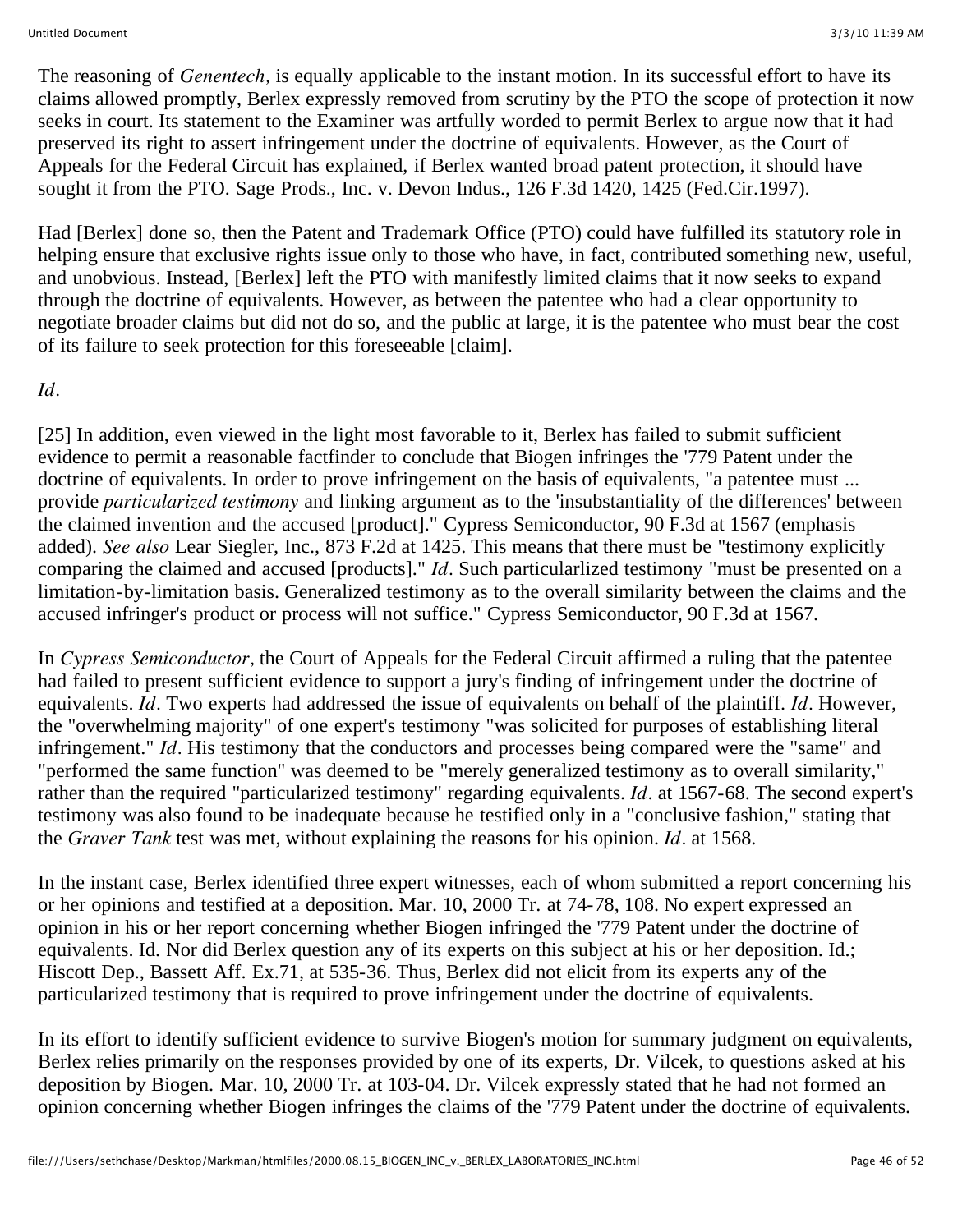Vilcek Dep. at 733, Letter from W.F. Lee and R.W. Clary to Judge Wolf (Aug. 10, 2000). He testified that he had not considered that issue. Id. Subsequently, in response to several questions from Biogen's counsel, Dr. Vilcekstated that a person skilled in the art would consider an interferon concentration of 2,000,000 IU/ml to be "different" than a composition with 600,000 IU/ml, but in his opinion an interferon composition of 1,000,000 IU/ml would "probably not" be different. Vilcek Dep., Bursor Decl. Ex. 18, at 1176-77. Dr. Vilcek did not explain his qualified, conclusory opinion. *See* id. Nor did he state whether he considered interferon concentrations in the 1,200,000 to 1,600,000 IU/ml range, which were found in Avonex samples by Dr. Jones, to be substantially different than the product protected by the '779 Patent. *See* id.; Stipulation (Jan. 14, 2000). FN25

FN25. The court understands that Dr. Vilcek's deposition was taken before Berlex received and stipulated to the reliability of the interferon concentrations found in Avonex samples by Dr. Jones. In view of the fact that Berlex elicited no particularized evidence from its experts on the instant issue of equivalents before receiving Dr. Jones' results, and made no effort to supplement its submissions after stipulating to their reliability, the court believes that it is appropriate to note that neither Dr. Vilcek nor anyone else on behalf of Biogen has asserted that the interferon concentrations in the 1,200,000 to 1,600,000 IU/ml range found by Dr. Jones are not substantially different than the product protected by the '779 Patent.

In addition, Berlex notes the testimony of Dr. Susan Goelz of Biogen concerning the production of interferon in "NSO" cells, rather than CHO cells. Mar. 10, 2000 Tr. at 104; Goelz Dep., Brooks Rule 56(f) Decl. Ex. 14, at 517-18. Dr. Goelz was apparently not questioned directly on the issue of equivalents. She did, however, note that "NSO" cells produced interferon "within an order of magnitude of what we see in CHO cells," and agreed that "an order of magnitude" was "ten times." Goelz Dep., Brooks Rule 56(f) Decl. Ex. 14, at 518. Dr. Goelz did not address the implications of this answer for the issue of equivalents. Id. More specifically, she rendered no opinion on whether Biogen's product was substantially different than the composition protected by the '779 Patent and, therefore, gave no reasons for any such opinion.

Thus, the testimony on which Berlex relies in its effort to establish a genuine dispute concerning whether Biogen's product is substantially different than the composition protected by the '779 Patent is flimsier than the evidence deemed to be inadequate in Cypress Semiconductor, 90 F.3d at 1567-68. Berlex, therefore, has not provided the "particularlized testimony" necessary to defeat Biogen's motion for summary judgment on the contention that Biogen infringes the '779 Patent under the doctrine of equivalents. This provides a second reason for granting Biogen's motion for summary judgment on this issue.

### **VIII. CONCLUSION AND ORDER**

For the foregoing reasons, Biogen is entitled to summary judgment on its claims that it does not infringe either the '567 Patent or the '779 Patent literally or under the doctrine of equivalents. The court understands that its construction of the claims in the '567 Patent renders moot Biogen's motion for summary judgment on the question whether the '567 Patent is invalid because it lacks an adequate written specification. The court also understands that in view of its decision that Biogen does not infringe Berlex's patents it is not necessary to decide Biogen's motions for summary judgment concerning alleged inequitable conduct in the prosecutions that resulted in the issuance of the '567 Patent and the '779 Patent. Therefore, the court has not done so.

The court believes that it is now appropriate to enter final judgment for Biogen in an appropriate form.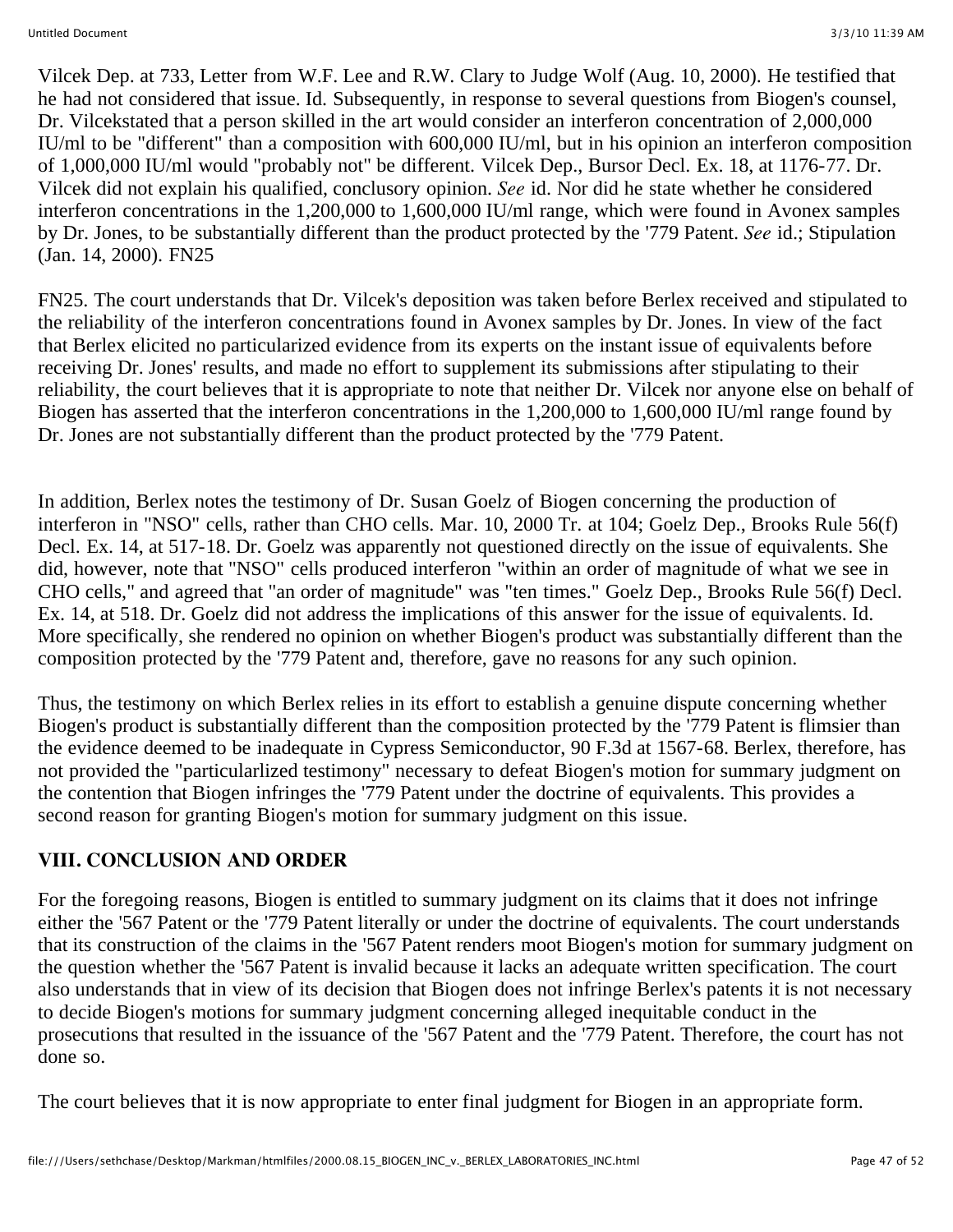However, the court wishes: to provide the parties an opportunity to confer; to inform the court of their respective positions on this issue; and, in view of the complex procedural posture of this case created by the many pending motions for summary judgment, furnish the court with a proposed form of judgment.

Accordingly, it is hereby ORDERED that the parties shall, by September 8, 2000 confer, and submit to the court, jointly if possible:

1. A statement concerning whether final judgment for Biogen should now be entered pursuant to Fed.R.Civ.P. 54; and, if so

2. A proposed form of judgment.

# **EXHIBIT A**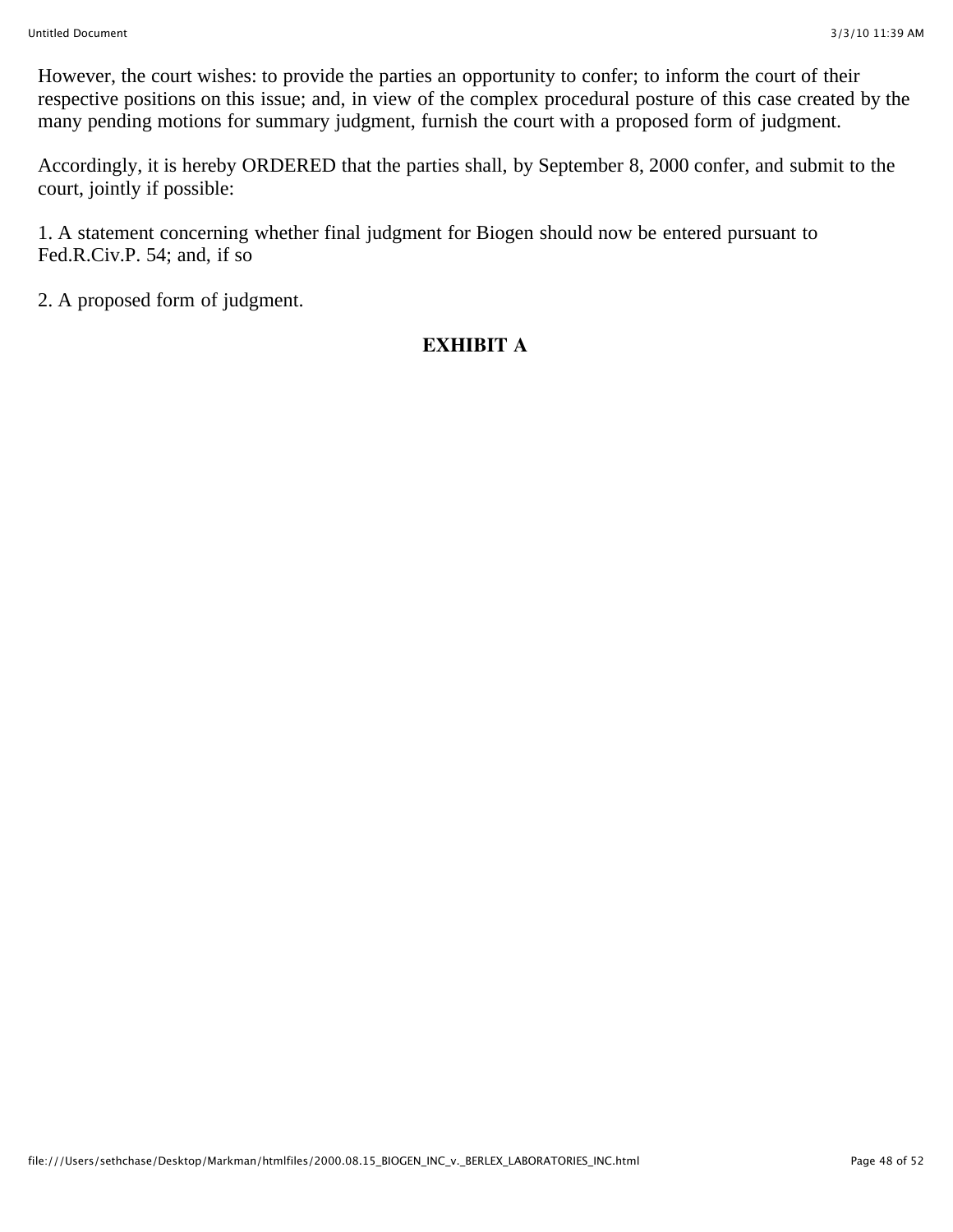

**FXHIBIT A** 

**EXHIBIT B**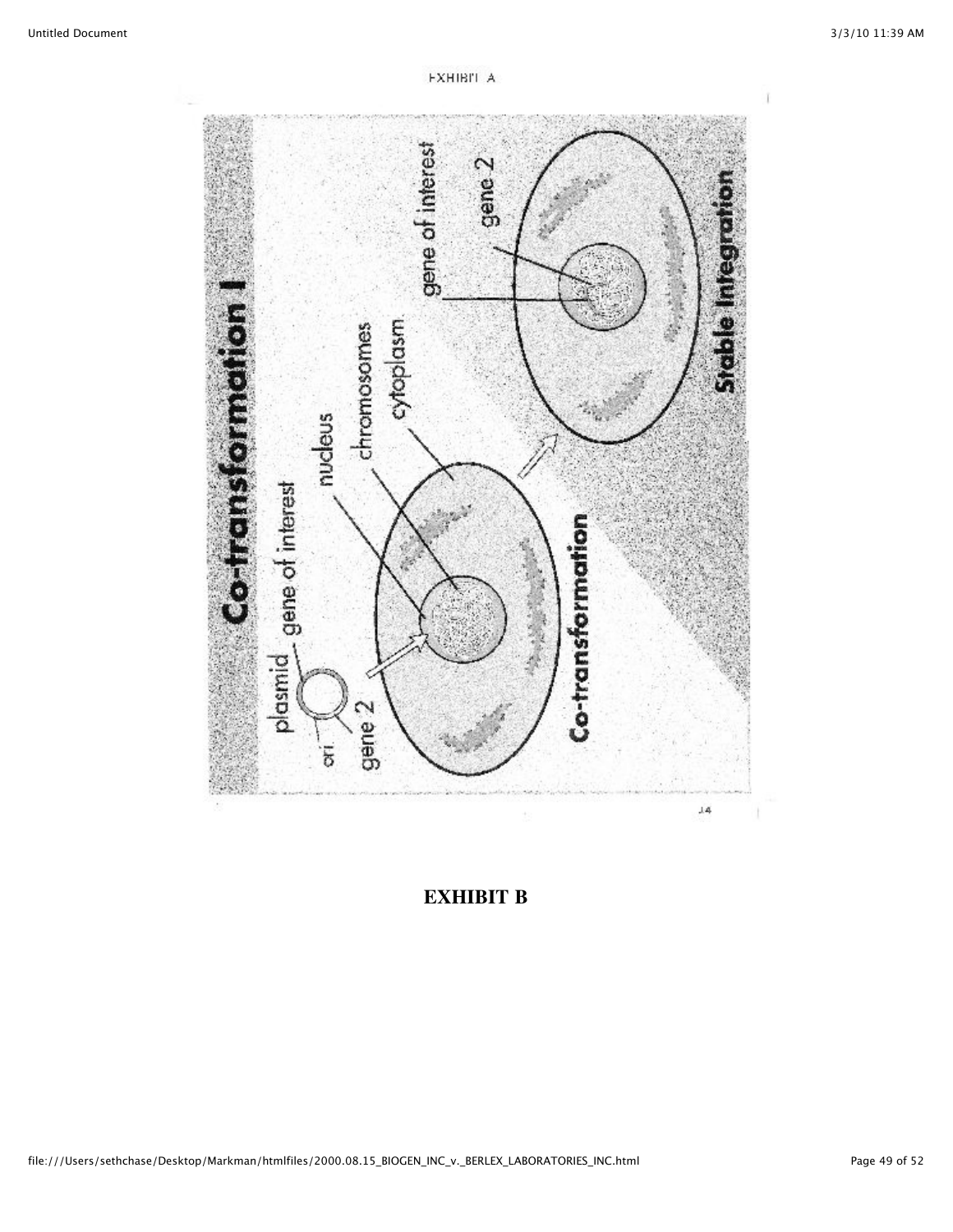

**EXHIBIT C**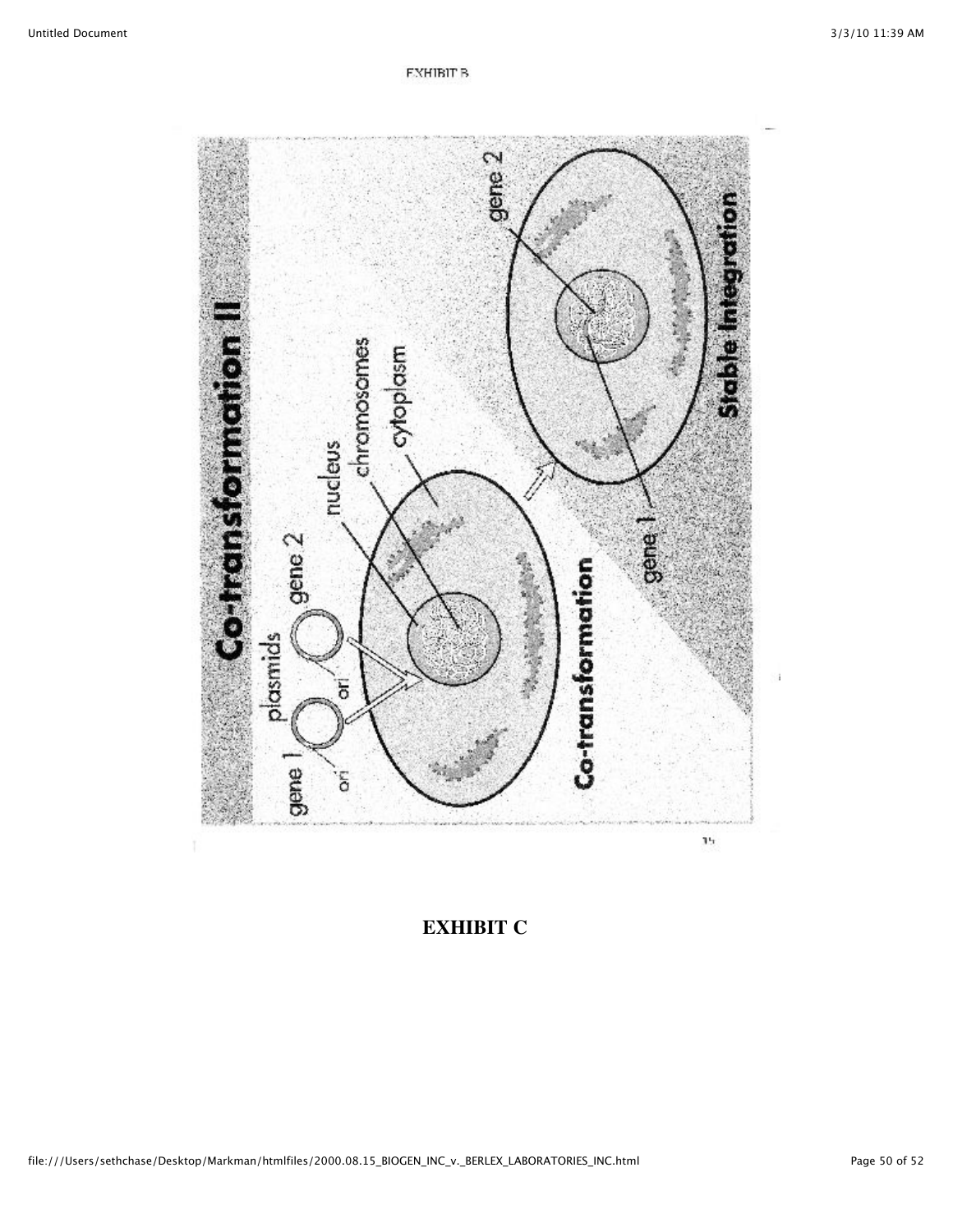|   |                            |        |                   | <b>TABLE I</b>                        |                                                                                                                                                                                                                                         |          |
|---|----------------------------|--------|-------------------|---------------------------------------|-----------------------------------------------------------------------------------------------------------------------------------------------------------------------------------------------------------------------------------------|----------|
|   |                            |        |                   | <b>DI CHINESE HAMSTER OVARY CELLS</b> | EXPRESSION LEVELS OF KUMAN INTERFERON                                                                                                                                                                                                   |          |
|   |                            |        |                   |                                       | <b>IFN (U/ml)</b>                                                                                                                                                                                                                       |          |
|   | <b>CELL LINE</b><br>g      | Ğ      | <b>MOTER</b><br>Ź | TUTTYE<br>Espe                        | <b>INDUCTION</b><br>SUPER                                                                                                                                                                                                               | iov<br>2 |
|   | KIILZ                      | ă      | ę                 | 2                                     | 8                                                                                                                                                                                                                                       | g        |
| 8 | 5kg                        | ទូ     | SV <sub>40</sub>  | ğ                                     | 2001                                                                                                                                                                                                                                    | sol done |
|   | GC10                       | ä      | <b>SV40</b>       | ş                                     | g                                                                                                                                                                                                                                       | §        |
|   | <b>NET.1</b>               |        | ę                 | 8                                     | 10,000                                                                                                                                                                                                                                  | ĝ        |
|   | MT.I.RIO <sup>2</sup>      |        | g                 | ĝ                                     | S<br>Sa                                                                                                                                                                                                                                 |          |
|   | (roller bonic)<br>MT7.LR10 | க்கீகி | Į                 | 10,000                                | 88.000                                                                                                                                                                                                                                  | ì        |
| ង |                            |        |                   |                                       | ER(Und) relative to NRH et or B standards on homan GhD304 cells with                                                                                                                                                                    |          |
|   |                            |        |                   |                                       | Superisduction: cells were aged 2 days post confluence, then incubated in<br>VSV challenge.<br>PMT.1.R10 is a subclone of M17.1 resistant to 10 mM methores.net.                                                                        |          |
| R |                            |        |                   |                                       | fresh medium comaining 20 proteil poly(0 - poly(C) and 2 proteil cyclober-<br>inside for 3 her. at 37° C: actinousycin D was then added (2 yg/ml) and cells<br>vere incubated 1 km a 37° C,; monolayers were washed 3x and fresh medium |          |
|   |                            |        |                   |                                       | was replenished; cells were incubated at 37° C, and supernations harvested 24                                                                                                                                                           |          |
|   | hrs. Met.                  |        |                   |                                       | NDV induction: cells were grown to confluency, then includent in fresh<br>medium containing 14 volume NDV Mushama serie (ther-5.5 x 10 <sup>4</sup> ) for 24                                                                            |          |
| R |                            |        |                   |                                       | her, at 37° Cit supermanes were havened, pH was adjusted to 20 and<br>supernation was placed at O° C. for 4 days; pH was readjusted to 7.0 prior to                                                                                     |          |
|   | i.                         |        |                   |                                       |                                                                                                                                                                                                                                         |          |

#### *SUPPLEMENTAL MEMORANDUM AND ORDER*

The court has considered the issues presented by the parties' September 8, 2000 joint submission in response to the August 15, 2000 Memorandum and Order. They are addressed as follows.

1. In the August 15, 2000 Memorandum and Order, at 64-82, the court held that Biogen, Inc. ("Biogen") does not infringe the construct claims in Berlex Laboratories, Inc.'s ("Berlex") U.S. Patent 5,376,567 (the " '567 Patent") under the doctrine of equivalents. The court also found that each of Berlex's method and cell claims involves a single DNA construct which includes an interferon gene and a DHFR gene. Aug. 15, 2000 Mem. and Order at 63. The court's analysis concerning Berlex's contention that Biogen violates the construct claims of the '567 Patent under the doctrine of equivalents is equally applicable to its cell and method claims. Accordingly, Biogen's motion for summary judgment on the issue of equivalents concerning the cell and method claims in the '567 Patent is hereby ALLOWED.

[26] 2. The court has decided that its adoption of Biogen's construction of the claims of the '567 patent renders moot Biogen's motion for summary judgment on the question whether the '567 Patent would be invalid for lack of an adequate written description if Berlex's proposed construction of those claims had